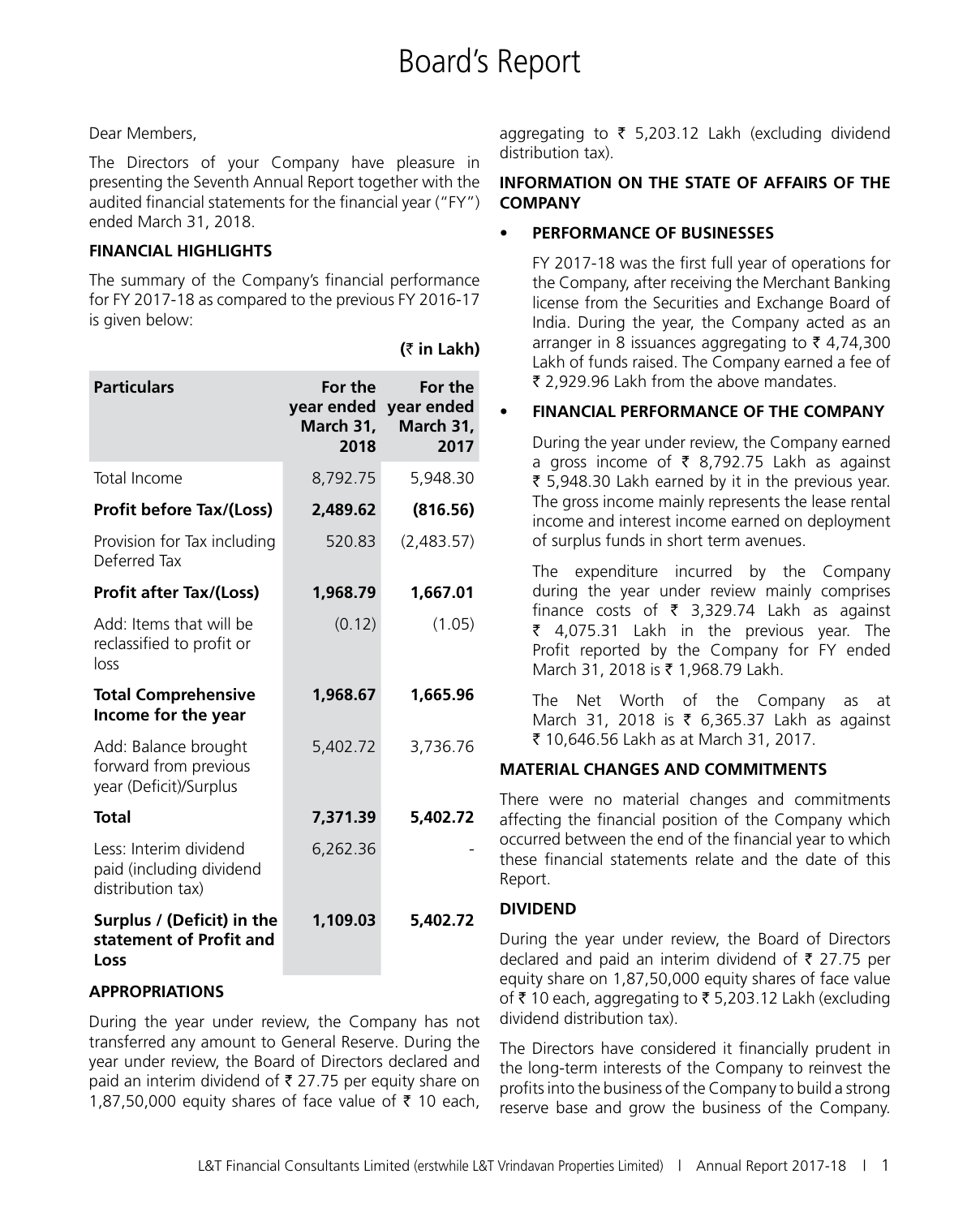No final dividend has therefore been recommended for the year ended March 31, 2018.

### **SHARE CAPITAL**

As on March 31, 2018, the paid-up capital of the Company stands at  $\bar{\tau}$  18,75,00,000 (Rupees Eighteen Crore Seventy Five Lakh Only) divided into 1,87,50,000 (One Crore Eighty Seven Lakh and Fifty thousand Only) Equity Shares of  $\bar{\tau}$  10 (Rupees Ten Only) each.

### **FIXED DEPOSITS**

The Company has not accepted any deposits from the public since inception.

### **DIRECTORS**

The composition of the Board is in accordance with the provisions of the Companies Act, 2013 ("the Act").

Mr. Subramaniam N., Independent Director resigned from the Board of the Company with effect from June 10, 2017. Further, Mr. Desh Raj Dogra who was appointed as an Independent Director effective July 7, 2017 resigned from the Board of the Company with effect from August 23, 2017.

During the year under review, Ministry of Corporate Affairs vide notification dated July 5, 2017 had specified that unlisted public companies which interalia includes wholly owned subsidiaries are not required to appoint Independent Director. The Company is a wholly owned subsidiary of L&T Finance Holdings Limited and therefore is not required to appoint Independent Directors. Accordingly, Dr. (Mrs.) Rajani R. Gupte who was appointed as an Independent Director resigned from the Board of the Company with effect from October 17, 2017.

The Board places on record its appreciation of the valuable services rendered by the aforesaid Directors during their tenure as the Directors of the Company.

The Board of Directors of the Company has appointed Mr. Virender Pankaj as an Additional Director in accordance with the provisions of Sections 152 and 161 of the Act with effect from October 10, 2017. Mr. Virender Pankaj holds office up to the date of forthcoming Annual General Meeting ("AGM"). The Company has received a notice in writing from a member proposing his candidature for appointment as a Non-Executive Director at the forthcoming AGM. Mr. Virender Pankaj will be liable to retire by rotation.

As on the date of this Report, the Board comprises the following Directors:

| Name of Directors   | <b>Designation</b>     |  |  |
|---------------------|------------------------|--|--|
| Mr. Sunil Prabhune  | Non-Executive Director |  |  |
| Mr. Raju Dodti      | Non-Executive Director |  |  |
| Mr. Virender Pankaj | Non-Executive Director |  |  |

Section 152 of the Act, provides that unless the articles provide for the retirement of all Directors at every AGM, not less than two-thirds of the total number of Directors of a public company shall be persons whose period of office is liable to determination by retirement of Directors by rotation. Accordingly, Mr. Sunil Prabhune, Non-Executive Director will retire by rotation at the ensuing AGM and being eligible, has offered himself for re-appointment.

### **SEPARATE MEETING OF THE INDEPENDENT DIRECTORS**

Section 149(8) of the Act, read with Schedule IV of the Act requires the Independent Directors of the Company to hold at least one meeting in a year, without the attendance of Non-Independent Directors and members of management.

The Independent Directors of the Company met once during the year i.e. on May 2, 2017, pursuant to the provisions of the Act. Both the Independent Directors were present at the meeting.

### **DECLARATION BY INDEPENDENT DIRECTORS**

All Independent Directors had submitted the declaration of independence, as required pursuant to provisions of the Section 149(7) of the Act, stating that they meet the criteria of independence as provided in Section 149(6) of the Act, and are not disqualified from continuing as an Independent Directors.

### **KEY MANAGERIAL PERSONNEL ("KMPs")**

During the year under review, Mr. Kailash Purohit resigned from the position of Company Secretary with effect from October 24, 2017. The Board of Directors at its Meeting held on January 24, 2018 had appointed Mr. Kanjin Sheth as the Company Secretary of the Company.

Further, Mr. Romesh Sankhe who was appointed as Head – Accounts to discharge the functions of Chief Financial Officer resigned with effect from December 5, 2017 and Ms. Charmi Gangar was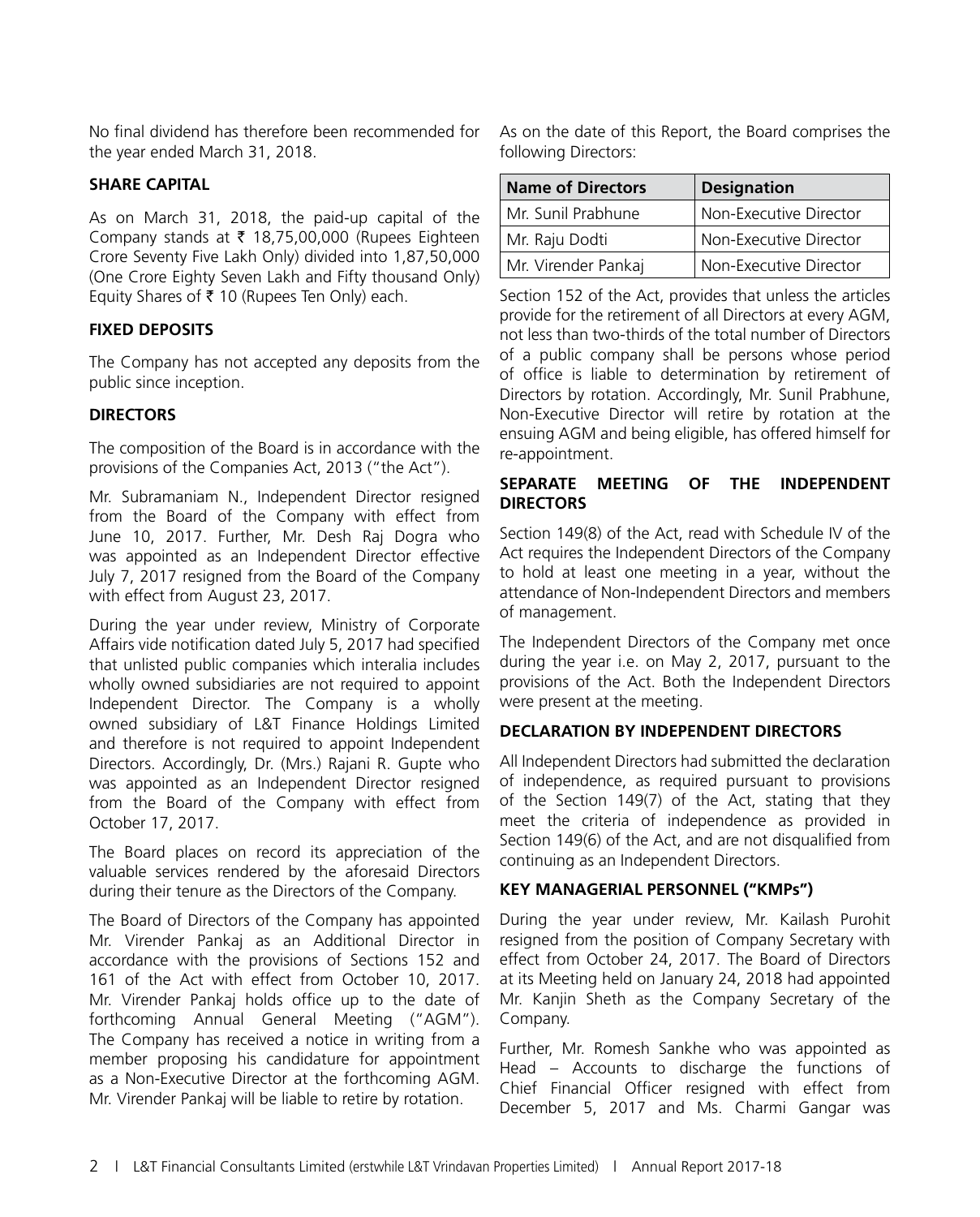appointed as Head – Accounts to discharge the function of Chief Financial Officer and designated as KMP with effect from January 24, 2018.

Accordingly, as on March 31, 2018, the Company has the following KMPs:

- Mr. Suresh Darak Manager
- Ms. Charmi Gangar Head-Accounts
- Mr. Kanjin Sheth Company Secretary

### **STATUTORY AUDITORS**

Pursuant to the provisions of Section 139(2) of the Act and the rules made thereunder, the Members at their Fifth Annual General Meeting ("AGM"), held on August 31, 2016 had appointed M/s. Sharp & Tannan, Chartered Accountants (ICAI Firm's Registration Number 109982W) as the Statutory Auditors of the Company for a term of five years i.e. from the conclusion of the Fifth AGM till the conclusion of the Tenth AGM subject to ratification by Members at forthcoming AGM. Thereafter, ratification as may be necessitated by the Act and Rules made thereunder as amended from time to time.

### **AUDITORS' REPORT**

The Auditors' Report is unqualified. The Notes to the Accounts referred to in the Auditors' Report are self-explanatory and therefore do not call for any further clarifications under Section 134(3)(f) of the Act.

#### **PARTICULARS OF EMPLOYEES**

The information required pursuant to the provisions of Section 197 of the Act read with Rule 5(2) and 5(3) of the Companies (Appointment and Remuneration of Managerial Personnel) Rules, 2014 in respect of employees of the Company, has been appended as **Annexure A** to this Report.

### **CONSERVATION OF ENERGY, TECHNOLOGY ABSORPTION AND FOREIGN EXCHANGE EARNINGS AND OUTGO**

### **CONSERVATION OF ENERGY & TECHNOLOGY ABSORPTION**

The particulars relating to conservation of energy and technology absorption in terms of Section 134(3)(m) of the Act and Rule 8 (3) of the Companies (Accounts) Rules, 2014 are given as under:

### **(A) Conservation of Energy**

The steps taken or impact on conservation of energy:

The operations of your Company are not energy intensive. However, following measures have been initiated to reduce energy consumption:

- Efficient building envelope achieved by use of flash blocks and double glazed glass units
- Ample day light and views for all office spaces ensured
- Use of treated wastewater for landscape and cooling tower make up water there by reducing portable water use
- Use of materials with low content of volatile organic compounds
- Electric car charging facilities in basement parking area

The steps taken by the Company for utilizing alternate sources of energy:

The Company has incorporated solar panels for external lighting in owned office premises.

### **(B) TECHNOLOGY ABSORPTION: Not Applicable**

### **FOREIGN EXCHANGE EARNINGS AND OUTGO**

There were no foreign exchange earnings and expenditure during the year under review.

### **DISCLOSURE RELATING TO HOLDING, SUBSIDIARY, JOINT VENTURE AND ASSOCIATE COMPANIES**

The Company is a wholly owned subsidiary of L&T Finance Holdings Limited.

Mudit Cement Private Limited is the wholly owned subsidiary of the Company. The Company has no joint venture or associate company

As required under Rule 5 and Rule 8(1) of the Companies (Accounts) Rules, 2014, a report on the performance, financial position and contributionof the subsidiary of the Company has been appended as **Annexure B** to this Report.

#### **DIRECTORS' RESPONSIBILITY STATEMENT**

The Directors, based on the representations received from the operational management, confirm in pursuance of provisions of Section 134(5) of the Act, that:

1) in the preparation of the annual accounts, the applicable accounting standards have been followed along with proper explanation relating to material departures, if any;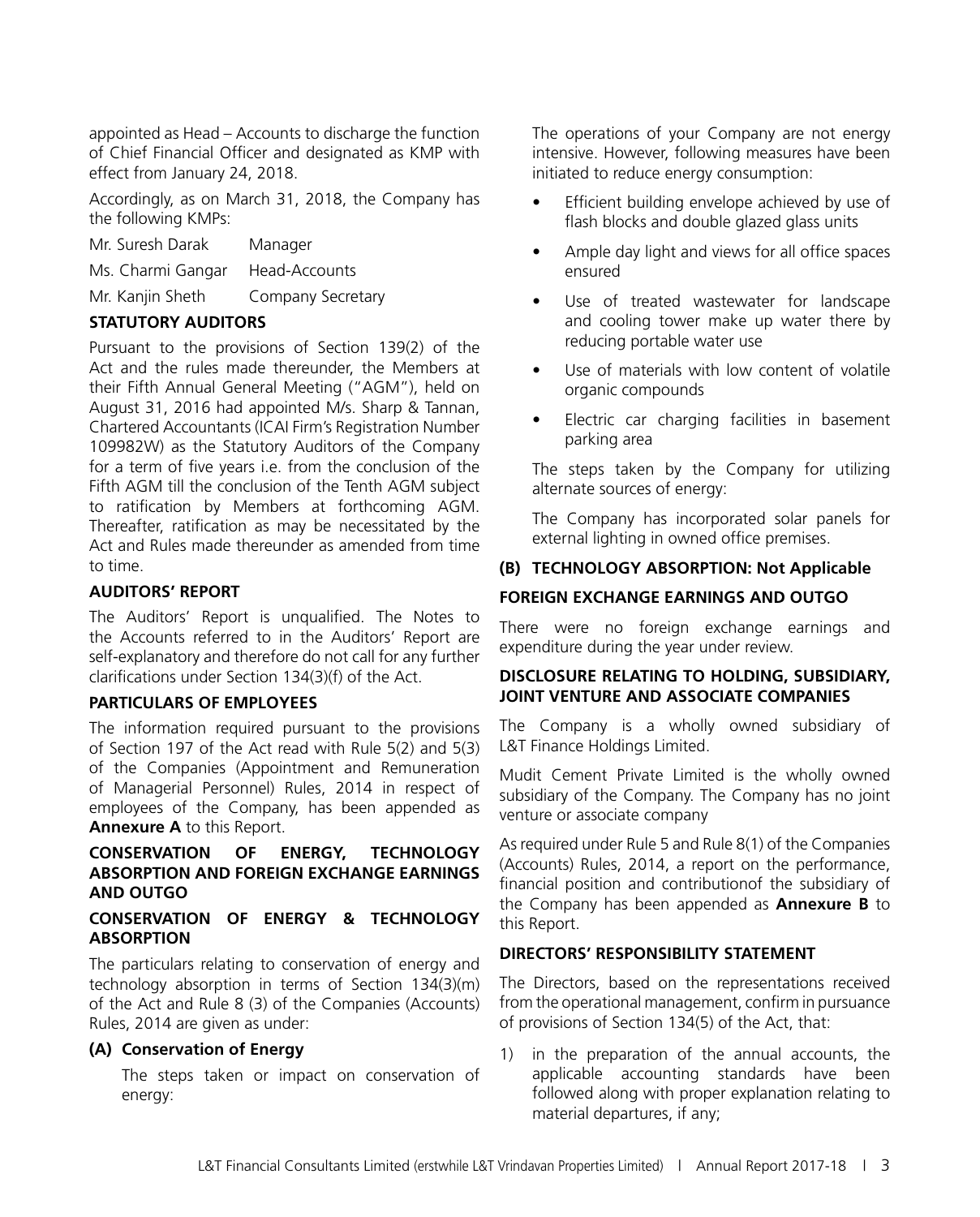- 2) the Directors have selected such accounting policies and applied them consistently and made judgments and estimates that are reasonable and prudent so as to give a true and fair view of the state of affairs of the Company at March 31, 2018 and of the profit of the Company for that period;
- 3) the Directors have taken proper and sufficient care for the maintenance of adequate accounting records in accordance with the provisions of the Act for safeguarding the assets of the Company and for preventing and detecting fraud and other irregularities;
- 4) the Directors have prepared the annual accounts on a going concern basis; and
- 5) the Directors have devised proper systems to ensure compliance with the provisions of all laws, including applicable Secretarial Standards and that such systems were adequate and operating effectively.

### **INTERNAL CONTROL SYSTEMS AND THEIR ADEQUACY**

The Company has internal control system, commensurate with the size, scale and complexity of its operations. Testing of such systems forms a part of review by the Internal Audit ("IA") function. The scope and authority of the IA function is defined in the IA Charter.

The IA function of L&T Financial Services Group monitors and evaluates the efficacy and adequacy of internal control system in the Company and its compliance with operating systems, accounting procedures and policies of the Company. Based on the report of Internal Audit function, process owners undertake corrective action, if any, in their respective areas and thereby strengthen the controls. Significant audit observations and corrective actions thereon are presented to the Board of Directors from time to time.

### **BOARD MEETINGS**

During the year under review, the Board of Directors of the Company met 4 (four) times i.e. on May 2, 2017, July 24, 2017, October 24, 2017 and January 24, 2018.

The Agenda of the meetings were circulated to the Directors well in advance. The Minutes of the meetings of the Board of Directors were circulated amongst the members of the Board for their perusal.

The attendance of the members of the Board at the meetings held during the year under review is as follows:

| Name of the Director                         | <b>DIN</b> | Nature of<br>Directorship | No. of<br><b>Board</b><br><b>Meetings</b><br>held /<br>conducted<br>during the<br>tenure of<br>Directors /<br>year | No. of Board<br><b>Meetings</b><br>attended |
|----------------------------------------------|------------|---------------------------|--------------------------------------------------------------------------------------------------------------------|---------------------------------------------|
| Mr. Subramaniam N.(1)                        | 00166621   | ID                        |                                                                                                                    |                                             |
| Dr. (Mrs.) Rajani R.<br>Gupte <sup>(2)</sup> | 03172965   | ID                        | $\overline{\phantom{a}}$                                                                                           | $\mathcal{P}$                               |
| Mr. Desh Raj Dogra <sup>(3)</sup>            | 00226775   | ID                        |                                                                                                                    |                                             |
| Mr. Sunil Prabhune                           | 07517824   | NED                       | 4                                                                                                                  | 4                                           |
| Mr. Raju Dodti                               | 06550896   | NED                       | 4                                                                                                                  | 3                                           |
| Mr. Virender Pankaj <sup>(4)</sup>           | 07554897   | NED                       | $\mathcal{P}$                                                                                                      | $\overline{\phantom{a}}$                    |

#### **Notes:**

 $(1)$  Ceased to be a Director with effect from June 10, 2017

 $(2)$  Ceased to be a Director with effect from October 17, 2017

- (3) Appointed as a Director with effect from July 7, 2017 and ceased to be a Director with effect from August 23, 2017
- (4) Appointed as a Director with effect from October 10, 2017

ID - Independent Director NED - Non-Executive Director

### **AUDIT COMMITTEE**

During the year under review, 2 (two) meetings of AC were held on May 2, 2017 and July 24, 2017.

The attendance of the members at the meetings held during the year under review is as follows:

| Name of the Director                      | <b>No. of Meetings</b><br>held / conducted<br>during the tenure of<br>Directors/ year | <b>No. of Meetings</b><br>attended |
|-------------------------------------------|---------------------------------------------------------------------------------------|------------------------------------|
| Mr. Subramaniam N.(1)                     |                                                                                       |                                    |
| Dr. (Mrs.) Rajani R. Gupte <sup>(2)</sup> |                                                                                       |                                    |
| Mr. Desh Raj Dogra <sup>(3)</sup>         |                                                                                       |                                    |
| Mr. Sunil Prabhune                        |                                                                                       |                                    |

#### **Notes:**

Ceased to be a Director with effect from June 10, 2017.

- (2) Ceased to be Director with effect from October 17, 2017.
- $(3)$  Appointed as a Director with effect from July 7, 2017 and ceased to be a Director with effect from August 23, 2017.

Considering that the Company is a wholly owned subsidiary of L&T Finance Holdings Limited, the Company is not required to constitute AC pursuant to the provisions of the Companies Act, 2013 and accordingly, as on March 31, 2018, the Company does not have AC.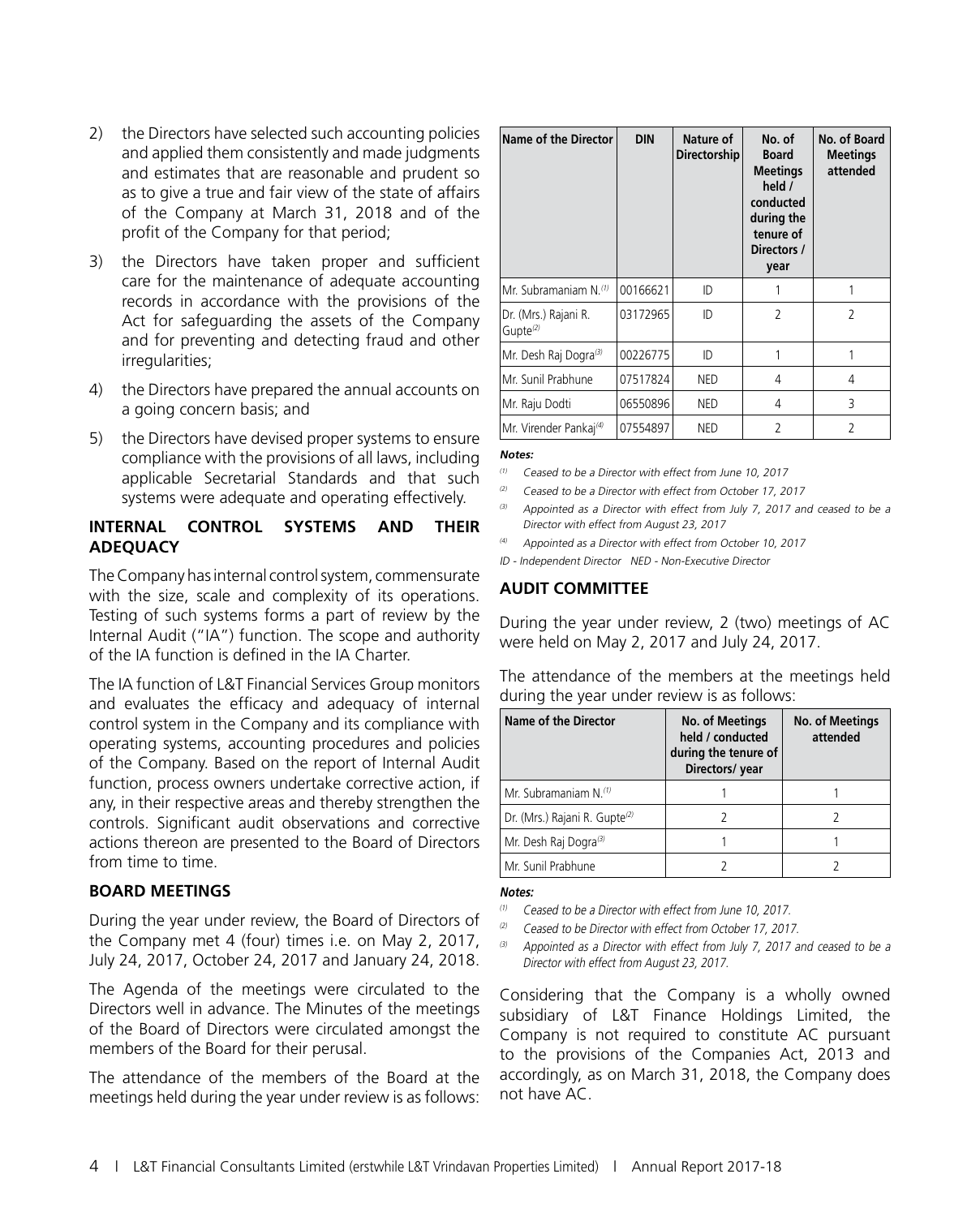#### **NOMINATION AND REMUNERATION COMMITTEE**

The NRC was comprised of Dr. (Mrs.) Rajani R. Gupte, Mr. Subramaniam N. and Mr. Sunil Prabhune. During the year under review, the committee met once i.e. on May 2, 2017. All the members were present at the said meeting.

Considering that the Company is a wholly owned subsidiary of L&T Finance Holdings Limited, the Company is not required to constitute NRC pursuant to the provisions of the Companies Act, 2013 and accordingly, as on March 31, 2018, the Company does not have NRC.

### **CORPORATE SOCIAL RESPONSIBILITY COMMITTEE**

In accordance with the requirements of the provisions of Section 135 of the Act, the Company has constituted a Corporate Social Responsibility ("CSR") Committee. The Committee has formulated a policy on Corporate Social Responsibility, which is available on the website of the Company viz. http://www.ltfs.com.

As on the date of Report, the CSR Committee comprises Mr. Sunil Prabhune, Mr. Raju Dodti and Mr. Virender Pankaj. During the year under review, 2 (two) meetings of the Committee were held on May 2, 2017 and July 24, 2017.

The attendance of members at the meetings held during the year under review is as follows:

| <b>Name of the Director</b>               | No. of Meetings<br>held / conducted<br>during the tenure of<br>Directors/year | <b>No. of Meetings</b><br>attended |
|-------------------------------------------|-------------------------------------------------------------------------------|------------------------------------|
| Mr. Sunil Prabhune                        |                                                                               |                                    |
| Mr. Raju Dodti                            |                                                                               |                                    |
| Dr. (Mrs.) Rajani R. Gupte <sup>(1)</sup> |                                                                               |                                    |
| Mr. Virender Pankaj <sup>(2)</sup>        |                                                                               |                                    |

#### **Notes:**

(1) Ceased to be Director with effect from October 17, 2017.

Appointed as a Director with effect from October 10, 2017

As the Company did not have any net profits computed in accordance with the provisions of the Act, no amount was required to be spent on activities under CSR.

### **PARTICULARS OF LOANS GIVEN, INVESTMENTS MADE, GUARANTEES GIVEN OR SECURITY PROVIDED BY THE COMPANY**

Details of loans given, investments made, guarantees given and securities provided, if any, are covered under the provisions of Section 186 of the Act and are given in the Notes to the Financial Statements as applicable.

### **PARTICULARS OF CONTRACTS OR ARRANGEMENTS WITH RELATED PARTIES**

The Board of Directors has approved a policy on transactions with related parties ("RPT Policy"). The RPT Policy is also available on the website of the Company viz. http://www.ltfs.com. The RPT Policy intends to ensure that proper reporting, approval and disclosure processes are in place for all transactions between the Company and the related parties.

### **Key features of the RPT Policy are as under:**

All transactions with related parties ("RPTs") are referred to the Board of the Company for approval, irrespective of its materiality.

Generally all RPTs are in the ordinary course of business and at arm's length price.

All Material RPTs requires prior approval of the shareholders, based on recommendation of the Board, through ordinary resolution passed at the general meeting. Where any contract or arrangement is entered into by a Director or any other employee without obtaining the consent of the Board or approval by an ordinary resolution in the general meeting, it is to be ratified by the Board or by the shareholders at a meeting, as the case may be, within three months from the date on which such contract or arrangement was entered into.

No member of the Company can vote on such resolution, if such member is considered to be a related party with reference to a contract or arrangement for which the resolution is passed.

 $\ge$  All RPTs that were entered into during FY 2017-18 were on an arm's length basis and were in the ordinary course of business and disclosed in the Financial Statements. There were no materially significant RPTs made by the Company with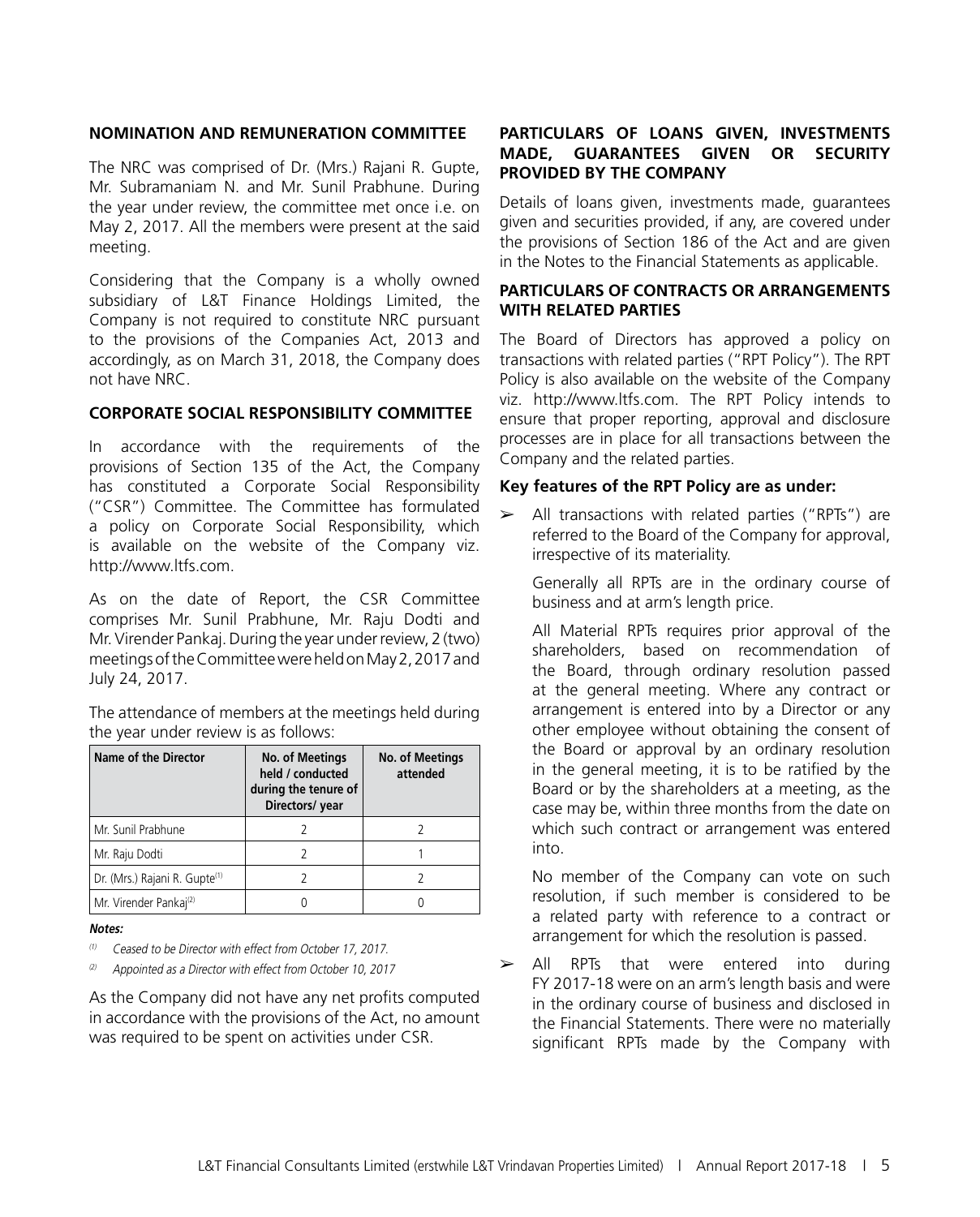Promoters, Directors, Key Managerial Personnel or body corporate(s), which had a potential conflict with the interest of the Company at large. Accordingly, the disclosure of RPT as required under the provisions of Section 134(3)(h) of the Act in Form AOC-2 is not applicable. The Directors draw attention to Notes to the Financial Statements which sets out related party disclosures.

### **RISK MANAGEMENT FRAMEWORK**

The Company has in place a mechanism to inform the Board about risk assessment and minimization procedures and periodical review to ensure that executive management controls risk by means of a properly designed framework.

### **POLICY FOR PREVENTION, PROHIBITION AND REDRESSAL OF SEXUAL HARASSMENT AT WORKPLACE**

The Company has in place a policy for prevention, prohibition and redressal of sexual harassment at work place. Appropriate reporting mechanisms are in place for ensuring protection against sexual harassment and the right to work with dignity.

During the year under review, the Company has not received any complaints in this regard.

### **EXTRACT OF ANNUAL RETURN AS REQUIRED AND PRESCRIBED UNDER SECTION 92(3) OF THE ACT AND RULES THEREUNDER**

The extract of Annual Return in Form No. MGT 9 as required under provisions of Section 92(3) of the Act and prescribed in Rule 12 of Companies (Management and Administration) Rules, 2014 is appended as **Annexure C** to this Report.

### **SIGNIFICANT AND MATERIAL ORDERS PASSED BY THE REGULATORS OR COURTS**

During the year under review, there were no significant material orders passed by the Regulators / Courts which would impact the going concern status of the Company and its future operations. Further, no penalties have been levied by any Regulators or Courts.

### **ACKNOWLEDGEMENTS**

The Directors express their sincere gratitude to the Securities and Exchange Board of India, Ministry of Corporate Affairs, Registrar of Companies, other government and regulatory authorities, lenders, financial institutions and the Company's bankers for the ongoing support extended by them. The Directors also place on record their sincere appreciation for the continued support extended by the Company's stakeholders and trust reposed by them in the Company. The Directors sincerely appreciate the commitment displayed by the employees of the Company resulting in successful performance during the year.

### **For and on behalf of the Board of Directors**

**Sunil Prabhune Raju Dodti** DIN: 07517824 DIN: 06550896

Director Director

**Place:** Mumbai **Date:** May 2, 2018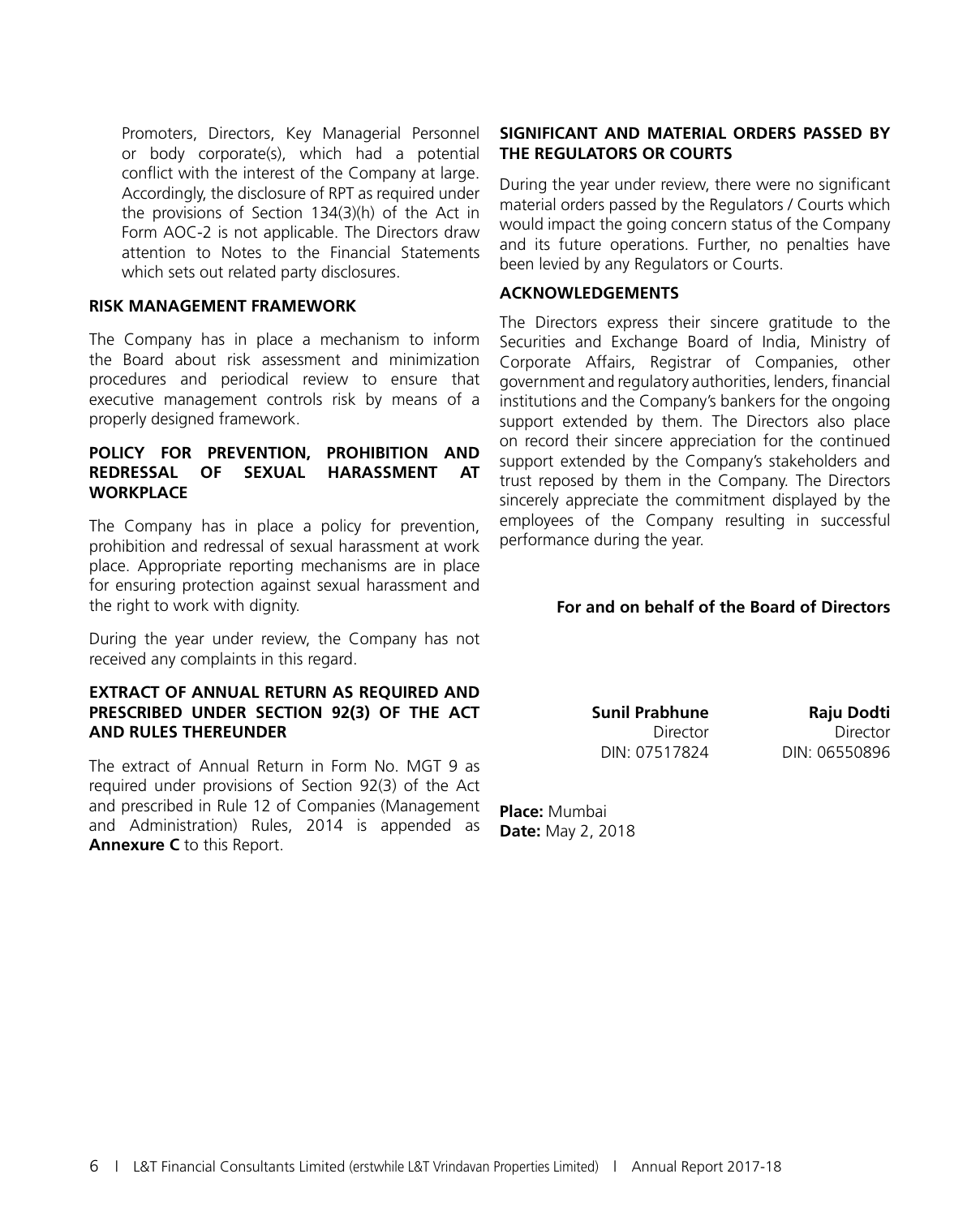## **ANNUAL REPORT 2017-18 - ANNEXURE B TO BOARD'S REPORT**

# **FORM AOC-1**

**[Statement pursuant to first proviso to sub-section (3) of Section 129 read with rule 5 of Companies (Accounts) Rules, 2014]**

**Statement containing salient features of the financial statement of subsidiaries, associate companies and joint ventures**

### **Part - A : Subsidiaries**

|                                 | (₹ in Lakh)                         |
|---------------------------------|-------------------------------------|
| Name of the subsidiary          | <b>Mudit Cement Private Limited</b> |
| Date of acquisition             | 27/12/2013                          |
| Share capital                   | 210.48                              |
| Reserves & surplus              | (2, 141.71)                         |
| Total assets                    | 3,934.94                            |
| <b>Total Liabilities</b>        | 3,934.94                            |
| Investments                     | -                                   |
| Turnover                        |                                     |
| Profit / (loss) before taxation | (544.72)                            |
| Provision for taxation          | 22.88                               |
| Profit/ (loss) after taxation   | (567.60)                            |
| Proposed Dividend               |                                     |
| % of shareholding               | 100%                                |

**Name of Subsidiaries which are yet to commence operations:** Mudit Cement Private Limited

### **Part - B : Associates and Joint Ventures**

**Statement pursuant to the provisions of Section 129 (3) of the Companies Act, 2013 related to Associate Companies and Joint Ventures:** Not Applicable

**Names of associates or joint ventures which have been liquidated or sold during the year:** Not Applicable

### **For and on behalf of the Board of Directors**

**Sunil Prabhune Director** DIN: 07517824

**Raju Dodti Director** DIN: 06550896

**Place:** Mumbai **Date:** May 2, 2018 **Charmi Gangar** Head Accounts

**Kanjin Sheth** Company Secretary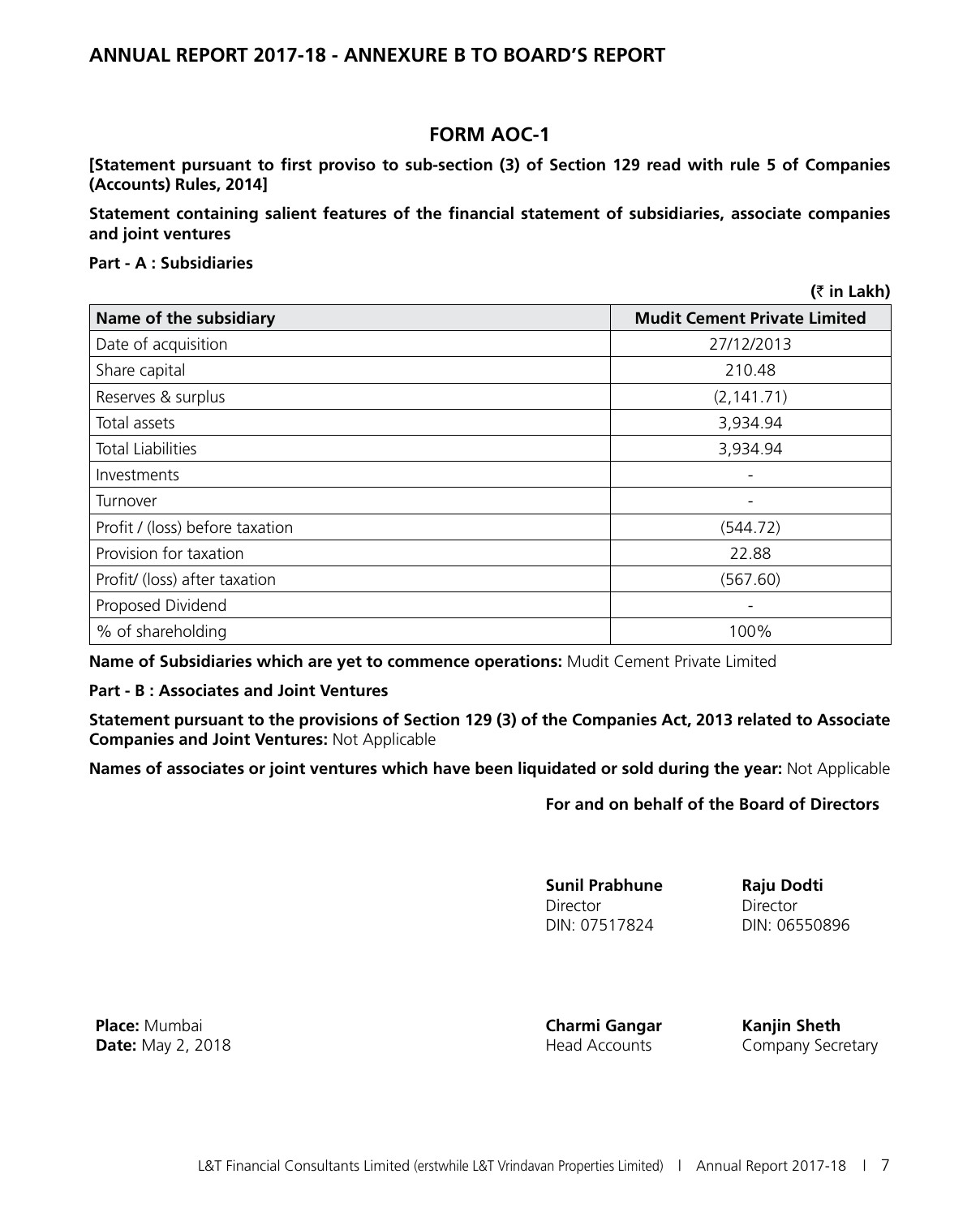# **ANNUAL REPORT 2017-18 - ANNEXURE C TO BOARD'S REPORT**

### **FORM NO. MGT 9**

## **EXTRACT OF ANNUAL RETURN as on financial year ended on March 31, 2018**

[Pursuant to Section 92 (3) of the Companies Act, 2013 and Rule 12(1) of the Company (Management & Administration) Rules, 2014]

# **I. REGISTRATION AND OTHER DETAILS**

| i)   | <b>CIN</b>                                                                                                        | U65100MH2011PLC299024                                                                                                                                                                    |
|------|-------------------------------------------------------------------------------------------------------------------|------------------------------------------------------------------------------------------------------------------------------------------------------------------------------------------|
| ii)  | <b>Registration Date</b>                                                                                          | June 16, 2011                                                                                                                                                                            |
| iii) | Name of the Company                                                                                               | L&T Financial Consultants Limited (erstwhile L&T Vrindavan<br>Properties Limited)                                                                                                        |
| iv)  | Category/Sub-category of the Company                                                                              | Company limited by Shares/ Indian Non-Government Company                                                                                                                                 |
| v)   | Address of the Registered office & contact details                                                                | Brindavan, Plot No. 177, C.S.T. Road,<br>Kalina, Santacruz (East), Mumbai - 400 098,<br>Maharashtra, India.<br>Phone: +91 22 6212 5000<br>Fax: +91 22 6621 7509<br>Website: www.ltfs.com |
| vi)  | Whether listed company                                                                                            | No                                                                                                                                                                                       |
| vii) | Name, address & contact details of the Registrar & Transfer   Link Intime India Private Limited<br>Agent, if any. | C 101, 247 Park, L.B.S.Marg,<br>Vikhroli (West), Mumbai - 400083, Maharashtra, India.<br>Tel: +91 22 4918 6262<br>Fax: +91 22 4918 6060<br>E-mail: rnt.helpdesk@linkintime.co.in         |

### **II. PRINCIPAL BUSINESS ACTIVITY OF THE COMPANY**

| 'Sr. | Name & Description of main products/<br>No. services | NIC Code of the Product /service | % to total turnover of the company |
|------|------------------------------------------------------|----------------------------------|------------------------------------|
|      | Dealing in Real Estate properties                    | 68100                            |                                    |
|      | <sup>I</sup> Merchant Banking                        | 64990                            |                                    |

### **III. PARTICULARS OF HOLDING, SUBSIDIARY AND ASSOCIATE COMPANIES**

| l Sr.<br>No.   | Name & address of the Company                                                                                                | <b>CIN/GLN</b>                          | Holding/Subsidiary/   % of shares   Applicable<br><b>Associate</b> | held   | <b>Section</b> |
|----------------|------------------------------------------------------------------------------------------------------------------------------|-----------------------------------------|--------------------------------------------------------------------|--------|----------------|
|                | <b>L&amp;T Finance Holdings Limited</b><br>Brindavan, Plot No. 177, C.S.T Road, Kalina,<br>Santacruz (East), Mumbai- 400 098 | L67120MH2008PLC181833   Holding Company |                                                                    | 100.00 | 2(46)          |
| $^{\prime}$ 2. | <b>Mudit Cement Private Limited</b><br>5th Floor, DCM Building, 16, Barakhamba<br>Road, Connaught Place, New Delhi-110 001   | U26942DL1990PTC041941                   | Subsidiary Company                                                 | 100.00 | 2(87)          |

### **IV. SHAREHOLDING PATTERN (EQUITY SHARE CAPITAL BREAKUP AS % OF TOTAL EQUITY)**

### **(i) Category – wise Shareholding :-**

| <b>Category of Shareholders</b> | No. of Shares held at the beginning of the year<br>(As on April 1, 2017) |                 |      | No. of Shares held at the end of the year<br>(As on March 31, 2018) |              |                 |      | $%$ change<br>during the          |      |
|---------------------------------|--------------------------------------------------------------------------|-----------------|------|---------------------------------------------------------------------|--------------|-----------------|------|-----------------------------------|------|
|                                 | <b>Demat</b>                                                             | <b>Physical</b> |      | Total % of Total<br><b>Shares</b>                                   | <b>Demat</b> | <b>Physical</b> |      | Total % of Total<br><b>Shares</b> | year |
| A. Promoters                    |                                                                          |                 |      |                                                                     |              |                 |      |                                   |      |
| $(1)$ Indian                    |                                                                          |                 |      |                                                                     |              |                 |      |                                   |      |
| a) Individual/HUF               |                                                                          | $6*$            | $6*$ |                                                                     |              | f*              | $6*$ |                                   |      |
| b) Central Govt.                |                                                                          |                 |      |                                                                     |              |                 |      |                                   |      |
| c) State Govt(s).               |                                                                          |                 |      |                                                                     |              |                 |      |                                   |      |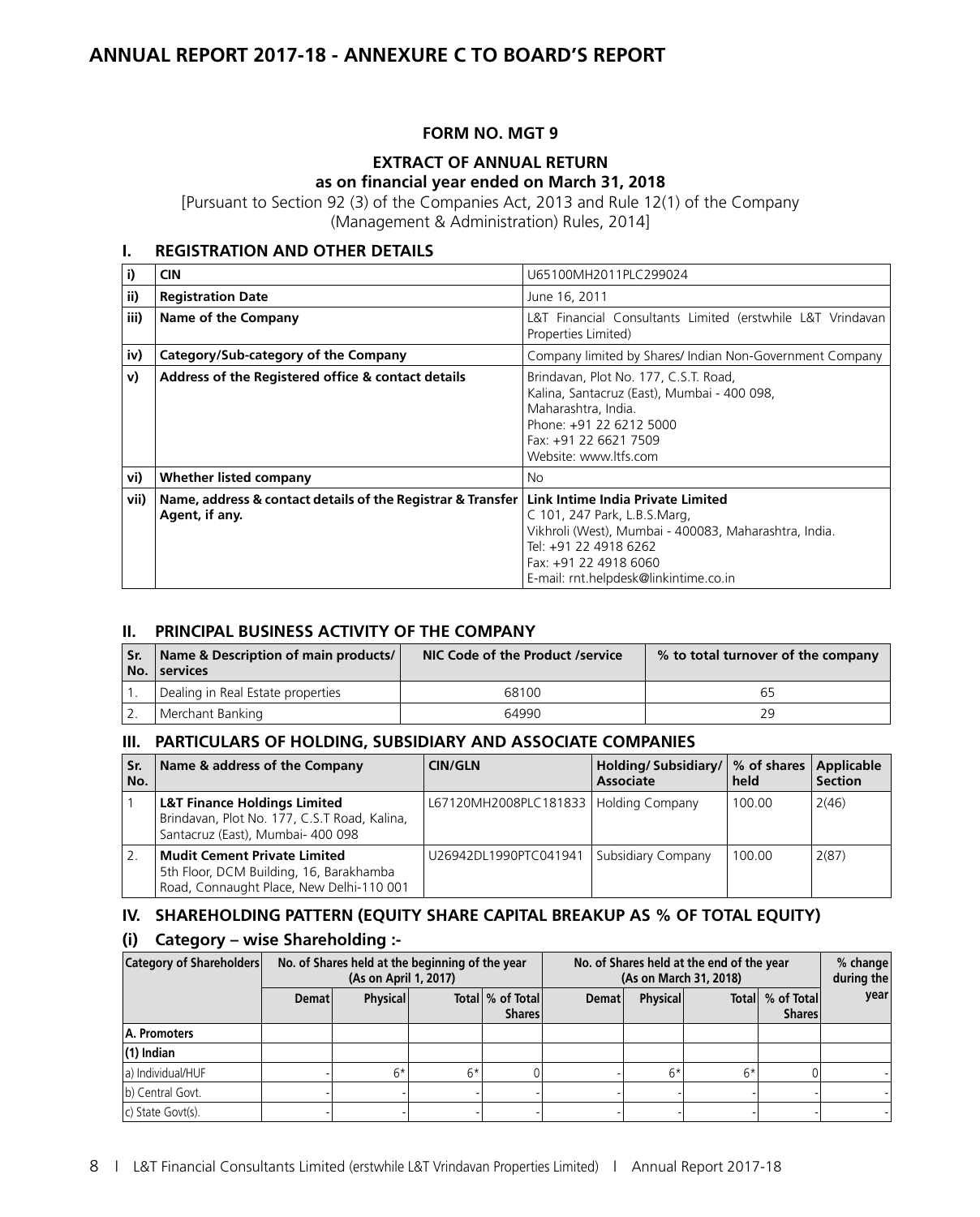| <b>Category of Shareholders</b>                                                        | No. of Shares held at the beginning of the year<br>(As on April 1, 2017) |                 |             |                                   | No. of Shares held at the end of the year<br>(As on March 31, 2018) |          |              |                             | % change<br>during the |
|----------------------------------------------------------------------------------------|--------------------------------------------------------------------------|-----------------|-------------|-----------------------------------|---------------------------------------------------------------------|----------|--------------|-----------------------------|------------------------|
|                                                                                        | <b>Demat</b>                                                             | <b>Physical</b> |             | Total % of Total<br><b>Shares</b> | <b>Demat</b>                                                        | Physical | <b>Total</b> | % of Total<br><b>Shares</b> | year                   |
| d) Bodies Corporate                                                                    |                                                                          | 1,87,49,994     | 1,87,49,994 | 100                               | 1,87,49,994                                                         |          | 1,87,49,994  |                             |                        |
| e) Bank/Fl                                                                             |                                                                          |                 |             |                                   |                                                                     |          |              |                             |                        |
| f) Any other                                                                           |                                                                          |                 |             |                                   |                                                                     |          |              |                             |                        |
| Sub-total: (A)(1)                                                                      |                                                                          | 1,87,50,000     | 1,87,50,000 | 100                               | 1,87,49,994                                                         | 6*       | 1,87,50,000  | 100                         |                        |
| (2) Foreign                                                                            |                                                                          |                 |             |                                   |                                                                     |          |              |                             |                        |
| a) NRIs- Individuals                                                                   |                                                                          |                 |             |                                   |                                                                     |          |              |                             |                        |
| b) Other-Individuals                                                                   |                                                                          |                 |             |                                   |                                                                     |          |              |                             |                        |
| c) Bodies Corporate                                                                    |                                                                          |                 |             |                                   |                                                                     |          |              |                             |                        |
| d) Banks/Fl                                                                            |                                                                          |                 |             |                                   |                                                                     |          |              |                             |                        |
| e) Any other                                                                           |                                                                          |                 |             |                                   |                                                                     |          |              |                             |                        |
| Sub-total (A)(2)                                                                       |                                                                          |                 |             |                                   |                                                                     |          |              |                             |                        |
| <b>Total Shareholding of</b><br>Promoter (A)= (A)(1)<br>$+(A)(2)$                      |                                                                          | 1,87,50,000     | 1,87,50,000 | 100                               | 1,87,49,994                                                         | $6*$     | 1,87,50,000  | 100                         |                        |
| <b>B. Public Shareholding</b>                                                          |                                                                          |                 |             |                                   |                                                                     |          |              |                             |                        |
| (1) Institutions                                                                       |                                                                          |                 |             |                                   |                                                                     |          |              |                             |                        |
| a) Mutual Funds                                                                        |                                                                          |                 |             |                                   |                                                                     |          |              |                             |                        |
| b) Banks/FI                                                                            |                                                                          |                 |             |                                   |                                                                     |          |              |                             |                        |
| c) Central Govt.                                                                       |                                                                          |                 |             |                                   |                                                                     |          |              |                             |                        |
| d) State Govt(s).                                                                      |                                                                          |                 |             |                                   |                                                                     |          |              |                             |                        |
| e) Venture Capital Fund                                                                |                                                                          |                 |             |                                   |                                                                     |          |              |                             |                        |
| f) Insurance Companies                                                                 |                                                                          |                 |             |                                   |                                                                     |          |              |                             |                        |
| g) Flls                                                                                |                                                                          |                 |             |                                   |                                                                     |          |              |                             |                        |
| h) Foreign Venture Capital<br>Funds                                                    |                                                                          |                 |             |                                   |                                                                     |          |              |                             |                        |
| i) Others (specify)                                                                    |                                                                          |                 |             |                                   |                                                                     |          |              |                             |                        |
| Sub-total (B)(1):                                                                      |                                                                          |                 |             |                                   |                                                                     |          |              |                             |                        |
| (2) Non - Institutions                                                                 |                                                                          |                 |             |                                   |                                                                     |          |              |                             |                        |
| (a) Bodies corporate                                                                   |                                                                          |                 |             |                                   |                                                                     |          |              |                             |                        |
| i) Indian                                                                              |                                                                          |                 |             |                                   |                                                                     |          |              |                             |                        |
| ii) Overseas                                                                           |                                                                          |                 |             |                                   |                                                                     |          |              |                             |                        |
| (b) Individuals                                                                        |                                                                          |                 |             |                                   |                                                                     |          |              |                             |                        |
| i) Individual shareholders<br>holding nominal share<br>capital upto ₹ 1 lakh           |                                                                          |                 |             |                                   |                                                                     |          |              |                             |                        |
| ii) Individuals shareholders<br>holding nominal share<br>capital in excess of ₹ 1 lakh |                                                                          |                 |             |                                   |                                                                     |          |              |                             |                        |
| (c) Others (specify)                                                                   |                                                                          |                 |             |                                   |                                                                     |          |              |                             |                        |
| Sub-total (B)(2):                                                                      |                                                                          |                 |             |                                   |                                                                     |          |              |                             |                        |
| <b>Total Public Shareholding</b><br>$(B)=(B)(1)+(B)(2)$                                |                                                                          |                 |             |                                   |                                                                     |          |              |                             |                        |
| C. Shares held by<br><b>Custodian for GDRs &amp;</b><br><b>ADRs</b>                    |                                                                          |                 |             |                                   |                                                                     |          |              |                             |                        |
| Grand Total (A+B+C)                                                                    |                                                                          | 1,87,50,000     | 1,87,50,000 | 100                               | 1,87,49,994                                                         | $6*$     | 1,87,50,000  | 100                         |                        |

\*The Company is a wholly-owned subsidiary of L&T Finance Holdings Limited. For the purpose of complying with the provisions regarding minimum number of Members, 6 shares are held by 6 Members jointly with L&T Finance Holdings Limited.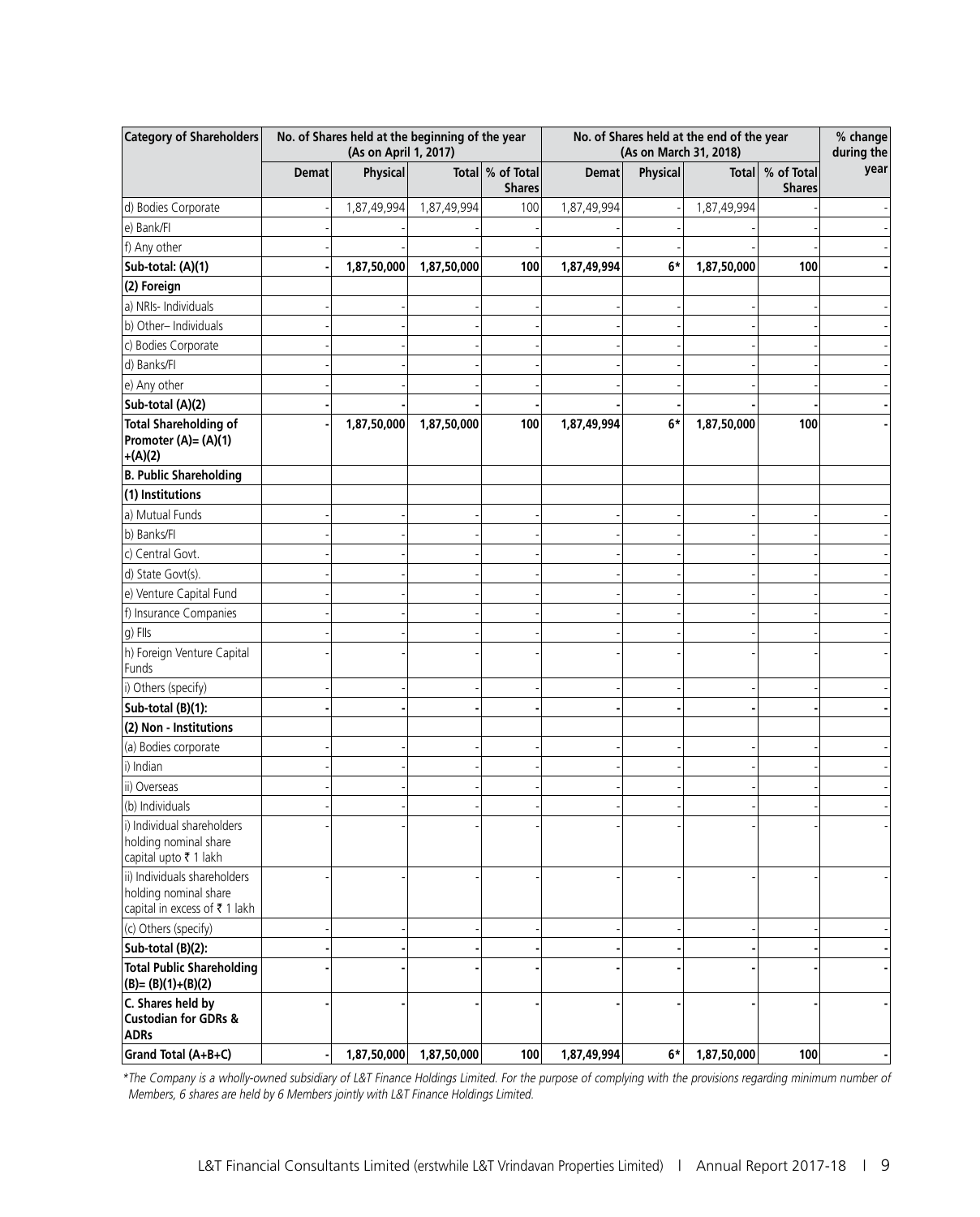### **(ii) Shareholding of Promoters**

| lsr.<br>No. | <b>Shareholder's Name</b>                           | Shareholding at the beginning of the year<br>(As on April 1, 2017) |                                        |                                                         | Shareholding at the end of the year<br>(As on March 31, 2018) | % change in<br>share holding |                                                                 |                    |  |
|-------------|-----------------------------------------------------|--------------------------------------------------------------------|----------------------------------------|---------------------------------------------------------|---------------------------------------------------------------|------------------------------|-----------------------------------------------------------------|--------------------|--|
|             |                                                     | No. of shares                                                      | % of total<br>shares of the<br>company | % of shares<br>pledged<br>encumbered to<br>total shares | No. of shares                                                 | % of total<br>shares of the  | % of shares<br>pledged<br>company encumbered to<br>total shares | during the<br>vear |  |
|             | <b>Holdings</b><br>L&T<br>Finance<br><b>Limited</b> | 1,87,50,000*                                                       | 100.00                                 |                                                         | 1,87,50,000*                                                  | 100.00                       |                                                                 |                    |  |
|             | <b>Total</b>                                        | 1,87,50,000*                                                       | 100.00                                 |                                                         | 1,87,50,000*                                                  | 100.00                       |                                                                 |                    |  |

\*The Company is a wholly-owned subsidiary of L&T Finance Holdings Limited. For the purpose of complying with the provisions regarding minimum number of members, 6 shares are held by 6 members jointly with L&T Finance Holdings Limited.

### **(iii) Change in Promoters' Shareholding**

| lSr.<br>No. | Name of the Promoter                                                                                                                                                                       | Date | Shareholding at the beginning of the year<br>(As on April 1, 2017) |                                                     |  |                                                     | Cumulative Shareholding during the year<br>(April 1, 2017 to March 31, 2018) |  |
|-------------|--------------------------------------------------------------------------------------------------------------------------------------------------------------------------------------------|------|--------------------------------------------------------------------|-----------------------------------------------------|--|-----------------------------------------------------|------------------------------------------------------------------------------|--|
|             |                                                                                                                                                                                            |      |                                                                    | No. of Shares \ % of total shares of<br>the company |  | No. of shares \ % of total shares of<br>the company |                                                                              |  |
|             | At the beginning of the year                                                                                                                                                               |      |                                                                    |                                                     |  |                                                     |                                                                              |  |
|             | Date wise increase/ decrease in Promoters -<br>Share holding during the year specifying<br>the reasons for increase/ decrease (e.g.<br>allotment / transfer/ bonus/ sweat equity,<br>letc) |      |                                                                    |                                                     |  |                                                     |                                                                              |  |
|             | At the end of the year                                                                                                                                                                     |      |                                                                    |                                                     |  |                                                     |                                                                              |  |

### **(iv) Shareholding Pattern of top ten Shareholders (other than Directors, Promoters & Holders of GDRs & ADRs)**

| lSr.<br>No. | Name of the Shareholder                                                                                                                                                      | Shareholding at the beginning of the year<br>(As on April 1, 2017) |                                     | Cumulative Shareholding during the year<br>(April 1, 2017 to March 31, 2018) |                                                    |
|-------------|------------------------------------------------------------------------------------------------------------------------------------------------------------------------------|--------------------------------------------------------------------|-------------------------------------|------------------------------------------------------------------------------|----------------------------------------------------|
|             |                                                                                                                                                                              | No. of shares                                                      | % of total shares of<br>the company |                                                                              | No of shares \ % of total shares of<br>the company |
|             | At the beginning of the year                                                                                                                                                 |                                                                    |                                     |                                                                              |                                                    |
|             | Date wise increase/decrease in Promoters Share holding<br>during the year specifying the reasons for increase/<br>decrease (e.g. allotment/transfer/bonus/ sweat equity etc) |                                                                    |                                     |                                                                              |                                                    |
|             | At the end of the year (or on the date of separation, if<br>separated during the year)                                                                                       |                                                                    |                                     |                                                                              |                                                    |

#### **(v) Shareholding of Directors & Key Managerial Personnel**

| Sr.<br>No. | Name of Director/KMP         | Date           | Shareholding at the beginning of the year<br>(As on April 1, 2017) |                                     | Cumulative Shareholding during the year<br>(April 1, 2017 to March 31, 2018) |                                     |  |
|------------|------------------------------|----------------|--------------------------------------------------------------------|-------------------------------------|------------------------------------------------------------------------------|-------------------------------------|--|
|            |                              |                | No. of shares                                                      | % of total shares of<br>the company | No of shares                                                                 | % of total shares of<br>the company |  |
|            | Mr. Sunil Prabhune           |                |                                                                    |                                     |                                                                              |                                     |  |
|            | At the beginning of the year | April 1, 2017  | $1*$                                                               |                                     |                                                                              |                                     |  |
|            | At the end of the year       | March 31, 2018 |                                                                    |                                     | $1*$                                                                         |                                     |  |
| 2          | Mr. Raju Dodti               |                |                                                                    |                                     |                                                                              |                                     |  |
|            | At the beginning of the year | April 1, 2017  | $1*$                                                               |                                     |                                                                              |                                     |  |
|            | At the end of the year       | March 31, 2018 |                                                                    |                                     | $1*$                                                                         |                                     |  |

\*The Company is a wholly-owned subsidiary of L&T Finance Holdings Limited. For the purpose of complying with the provisions regarding minimum number of Members, shares held jointly with L&T Finance Holdings Limited.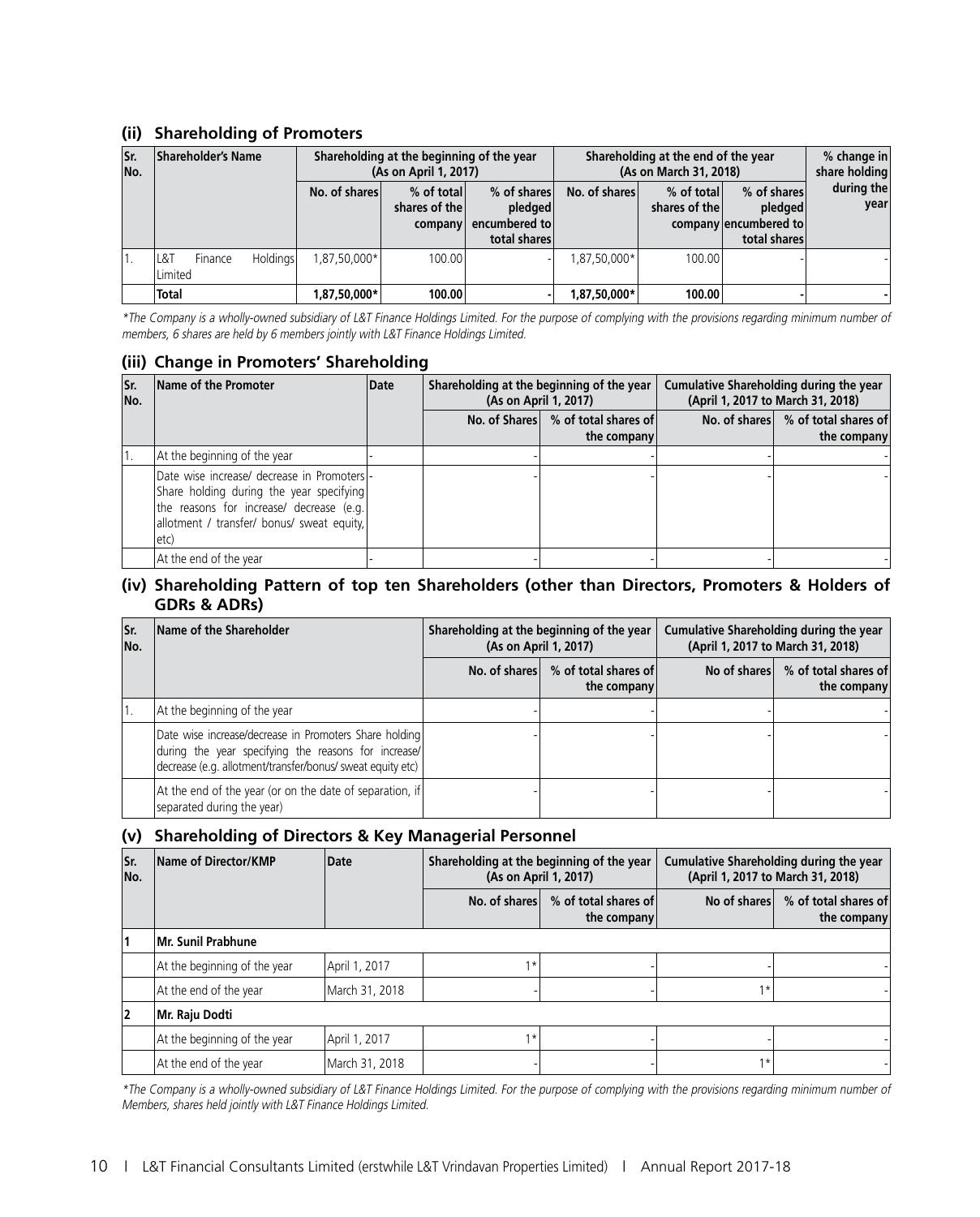### **V.** INDEBTEDNESS

# **Indebtedness of the Company including interest outstanding/accrued but not due for payment**

| (₹ in lakh)                                         |                                            |                        |                 |                           |  |
|-----------------------------------------------------|--------------------------------------------|------------------------|-----------------|---------------------------|--|
| <b>Particulars</b>                                  | <b>Secured Loans</b><br>excluding deposits | <b>Unsecured Loans</b> | <b>Deposits</b> | <b>Total Indebtedness</b> |  |
| Indebtedness at the beginning of the financial year |                                            |                        |                 |                           |  |
| i) Principal Amount                                 |                                            | 38,179.82              |                 | 38,179.82                 |  |
| ii) Interest due but not paid                       |                                            |                        |                 |                           |  |
| iii) Interest accrued but not due                   |                                            | 463.36                 |                 | 463.36                    |  |
| Total (i+ii+iii)                                    |                                            | 38,643.17              |                 | 38,643.17                 |  |
| Change in Indebtedness during the financial year    |                                            |                        |                 |                           |  |
| • Additions                                         |                                            | 44,468.14              |                 | 44,468.14                 |  |
| • Reduction                                         |                                            | 44,513.69              |                 | 44,513.69                 |  |
| <b>Net Change</b>                                   |                                            | (45.54)                |                 | (45.54)                   |  |
| Indebtedness at the end of the financial year       |                                            |                        |                 |                           |  |
| i) Principal Amount                                 |                                            | 38,134.28              |                 | 38,134.28                 |  |
| ii) Interest due but not paid                       |                                            |                        |                 |                           |  |
| iii) Interest accrued but not due                   |                                            | 1,321.42               |                 | 1,321.42                  |  |
| Total (i+ii+iii)                                    |                                            | 39,455.70              |                 | 39,455.70                 |  |

### **VI. REMUNERATION OF DIRECTORS AND KEY MANAGERIAL PERSONNEL**

# **A. Remuneration to Managing Director (MD), Whole time director (WTD) and/or Manager**

|                  |                                                                                  | (Amount in ₹)                                     |
|------------------|----------------------------------------------------------------------------------|---------------------------------------------------|
| Sr.<br><b>No</b> | <b>Particulars of Remuneration</b>                                               | Name of the MD/<br><b>WTD/Manager</b>             |
|                  |                                                                                  | Mr. Suresh Darak <sup>(1)</sup><br><b>Manager</b> |
| 1                | Gross salary:                                                                    | Not Applicable                                    |
|                  | (a) Salary as per provisions contained in Section 17(1) of the Income Tax, 1961. |                                                   |
|                  | (b) Value of perquisites under section 17(2) of the Income Tax Act, 1961         |                                                   |
|                  | (c) Profits in lieu of salary under section 17(3) of the Income Tax Act, 1961    |                                                   |
| $\overline{2}$   | Stock option (Number of options)                                                 |                                                   |
| 3                | Sweat Equity                                                                     |                                                   |
| $\overline{4}$   | Commission                                                                       |                                                   |
|                  | - as % of profit                                                                 |                                                   |
|                  | - others (specify)                                                               |                                                   |
| $5^{\circ}$      | Others, please specify                                                           |                                                   |
|                  | Total (A)                                                                        |                                                   |
|                  | Ceiling as per the Act                                                           |                                                   |

(1) Draws remuneration from another company within the L&T Financial Services Group.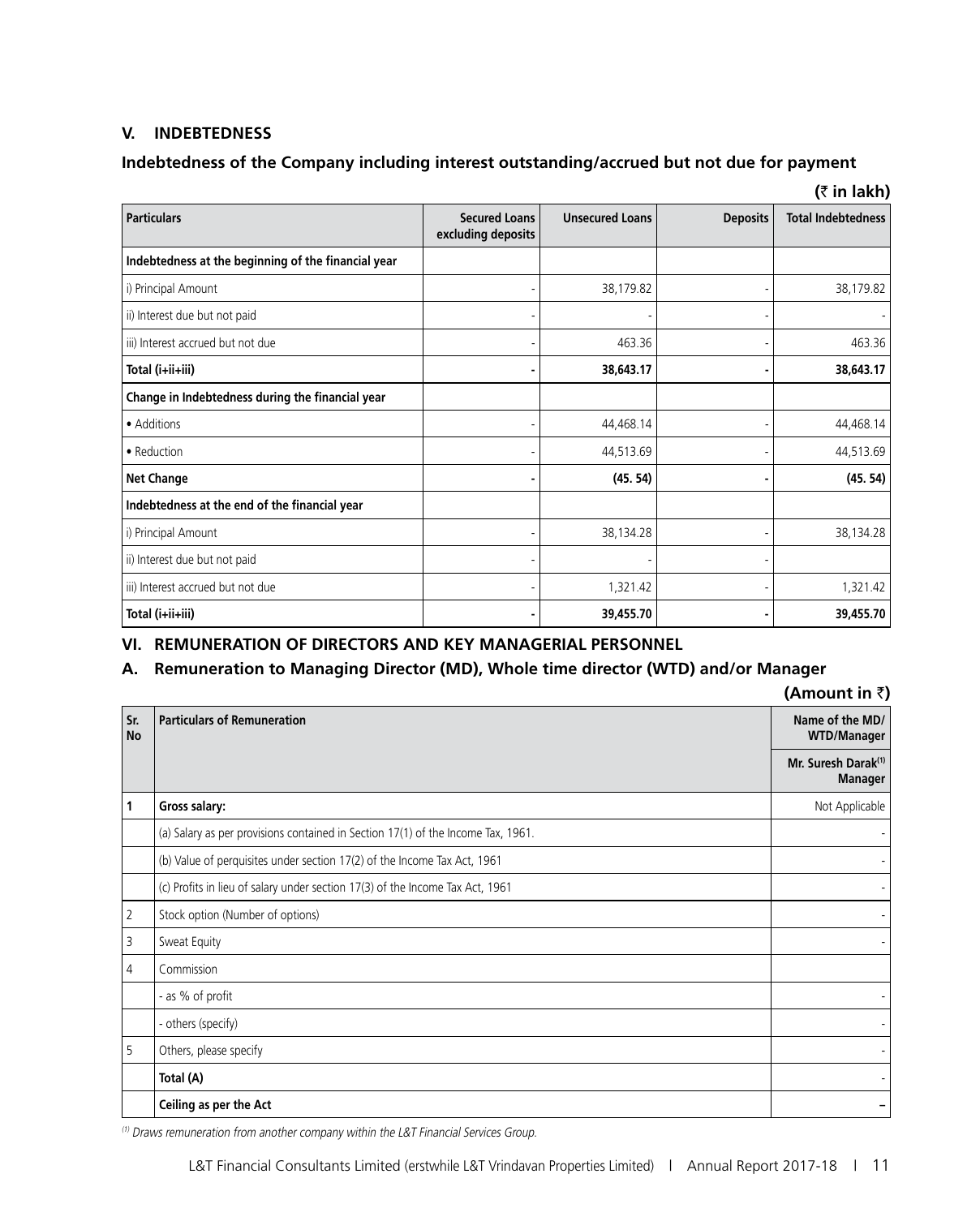### **B. Remuneration to other Directors**

### **(Amount in** `**)**

**(Amount in** `**)**

| <b>Particulars of Remuneration</b>                             | <b>Name of the Directors</b> |                   |              |                                |       |                         | <b>Total</b> |
|----------------------------------------------------------------|------------------------------|-------------------|--------------|--------------------------------|-------|-------------------------|--------------|
|                                                                | <b>Independent Directors</b> |                   |              | <b>Non Executive Directors</b> |       |                         | Amount       |
|                                                                | Mr. Subramaniam              | Dr. (Mrs.) Rajani | Mr. Desh Raj | Mr. Sunil                      |       | Mr. Raju   Mr. Virender |              |
|                                                                | $N^{(1)}$                    | $R.$ Gupte $(2)$  | Dogra $(3)$  | Prabhune                       | Dodti | Pankai                  |              |
| (a)<br>Fee for attending<br>Board<br>and<br>Committee meetings | 80,000                       | 2,00,000          | 80,000       |                                |       |                         | 3,60,000     |
| (b) Commission                                                 |                              |                   |              |                                |       |                         |              |
| (c) Others, please specify                                     |                              |                   |              |                                |       |                         |              |
| Total (B)                                                      | 80,000                       | 2,00,000          | 80,000       |                                |       |                         | 3,60,000     |
| <b>Total Managerial Remuneration</b>                           | 80,000                       | 2,00,000          | 80,000       |                                |       | ٠                       | 3,60,000     |
| Overall Ceiling as per the Act                                 |                              |                   |              |                                |       |                         |              |

(1) Remuneration data till June 10, 2017.

(2) Remuneration data till October 17, 2017.

(3) Appointed as a Director with effect from July 7, 2017 and ceased to be a Director with effect from August 23, 2017

#### **C. Remuneration to Key Managerial Personnel other than MD/MANAGER/WTD**

| Sr.            | <b>Particulars of Remuneration</b>                                                    |                                   | Name of the Key Managerial Personnel |                        |                            |        |
|----------------|---------------------------------------------------------------------------------------|-----------------------------------|--------------------------------------|------------------------|----------------------------|--------|
| No.            |                                                                                       | Mr. Romesh<br>Sankhe <sup>#</sup> | Ms. Charmi<br>Gangar $#$             | Mr. Kailash<br>Purohit | Mr. Kanjin<br><b>Sheth</b> | Amount |
|                |                                                                                       | $(CFO)^{(1)}$                     | $(CFO)^{(2)}$                        | CS <sup>(3)</sup>      | CS <sup>(4)</sup>          |        |
|                | Gross Salary                                                                          |                                   |                                      |                        |                            |        |
|                | a) Salary as per provisions contained in Section 17(1) of the Income Tax<br>Act, 1961 |                                   |                                      |                        |                            |        |
|                | b) Value of perquisites under Section 17(2) of the Income Tax Act, 1961               |                                   |                                      |                        |                            |        |
|                | c) Profits in lieu of salary under Section17(3) of the Income Tax Act, 1961           |                                   |                                      |                        |                            |        |
| $\overline{2}$ | <b>Stock Option</b>                                                                   |                                   |                                      |                        |                            |        |
| 3              | Sweat Equity                                                                          |                                   |                                      |                        |                            |        |
| 4              | Commission                                                                            |                                   |                                      |                        |                            |        |
|                | - as % of profit                                                                      |                                   |                                      |                        |                            |        |
|                | - others, specify                                                                     |                                   |                                      |                        |                            |        |
| 5              | Others, please specify                                                                |                                   |                                      |                        |                            |        |
|                | Total                                                                                 |                                   |                                      |                        |                            |        |

# Appointed as Head-Accounts to discharge the functions of CFO

 $^{(1)}$  Resigned effective dated December 5, 2017 and drew remuneration from another company within the L&T Financial Services Group.

(2) Appointed effective dated January 24, 2018 and draws remuneration from another company within the L&T Financial Services Group.

(3) Appointed effective dated May 2, 2017 and resigned effective dated October 24, 2017 and drew remuneration from another company within the L&T Financial Services Group.

(4) Appointed effective dated January 24, 2018 and draws remuneration from another company within the L&T Financial Services Group.

#### **VII. PENALTIES/PUNISHMENT/COMPOUNDING OF OFFENCES: NONE**

### **For and on behalf of the Board of Directors**

**Sunil Prabhune** Director DIN: 07517824

**Raju Dodti** Director DIN: 06550896

**Place:** Mumbai **Date:** May 2, 2018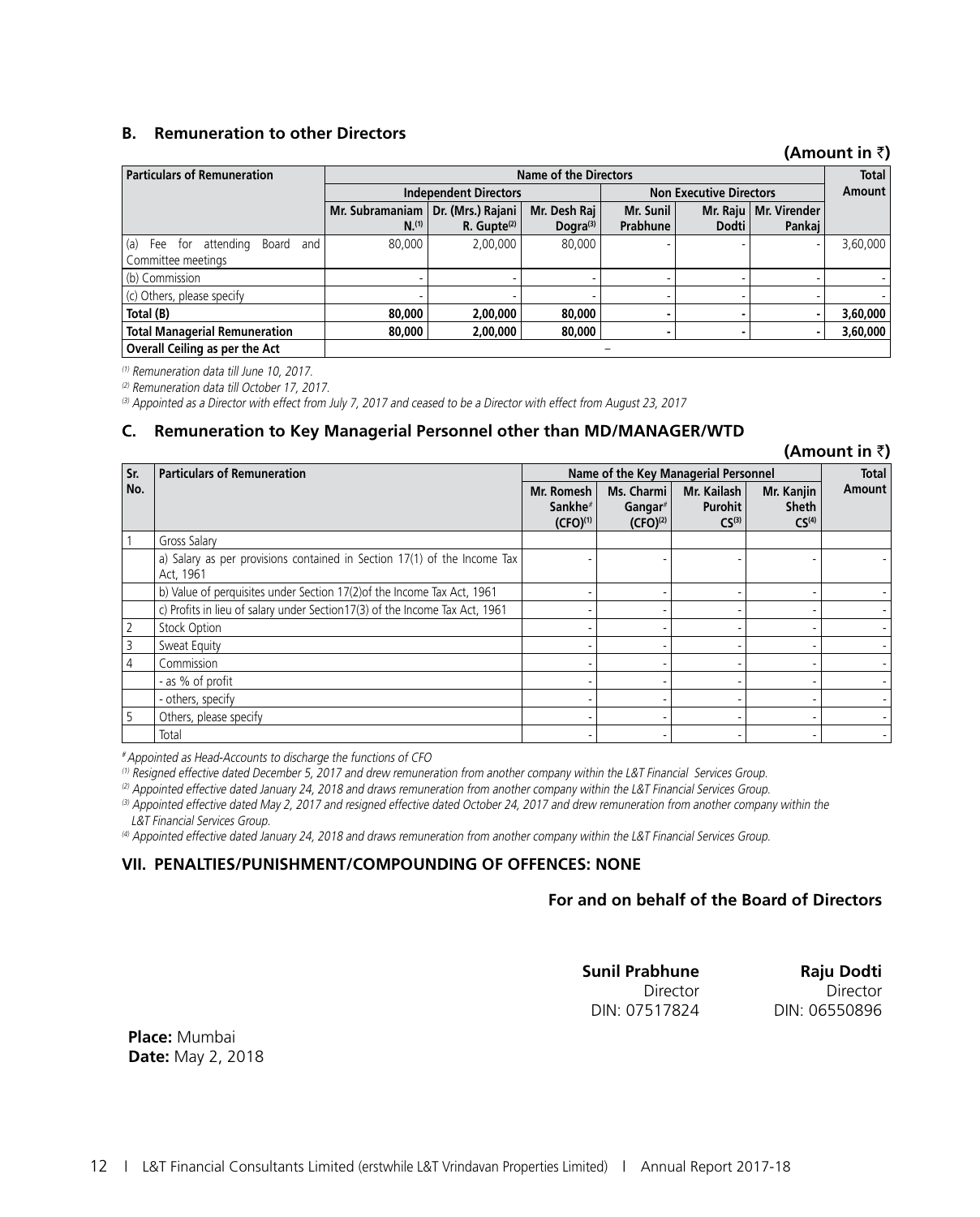# Independent Auditors' Report

### **To the members of L&T Financial Consultants Limited (formerly known as L&T Vrindavan Properties Limited)**

### **Report on the Ind AS standalone financial statements**

We have audited the accompanying Ind AS standalone financial statements of L&T Financial Consultants Limited (formerly known as L&T Vrindavan Properties Limited) ("the Company"), which comprise the balance sheet as at 31 March 2018, the statement of profit and loss (including other comprehensive income), the cash flow statement and the statement of changes in equity for the year then ended, and a summary of the significant accounting policies and other explanatory information (herein after referred to as "Ind AS Standalone financial statements").

### **Management's responsibility for the Ind AS standalone financial statements**

The Company's board of directors is responsible for the matters stated in section 134(5) of the Companies Act, 2013 ("the Act") with respect to the preparation of these Ind AS financial statements that give a true and fair view of the financial position, financial performance including other comprehensive income, cash flows and changes in equity of the Company in accordance with the accounting principles generally accepted in India, including the accounting standards prescribed under section 133 of the Act read with relevant rules issued thereunder.

This responsibility also includes maintenance of adequate accounting records in accordance with the provisions of the Act for safeguarding the assets of the Company and for preventing and detecting frauds and other irregularities; selection and application of appropriate accounting policies; making judgments and estimates that are reasonable and prudent; and design, implementation and maintenance of adequate internal financial controls, that were operating effectively for ensuring the accuracy and completeness of the accounting records, relevant to the preparation and presentation of the Ind AS financial statements that give a true and fair view and are free from material misstatement, whether due to fraud or error.

### **Auditor's responsibility**

Our responsibility is to express an opinion on these Ind AS Standalone financial statements based on our audit.

In conducting our audit, we have taken into account the provisions of the Act, the accounting and auditing standards and matters which are required to be included in the audit report under the provisions of the Act and the Rules made thereunder. and Order issued under section 143 (11) of the Act.

We conducted our audit of the Ind AS financial statements in accordance with the Standards on Auditing specified under section 143(10) of the Act. Those Standards require that we comply with ethical requirements and plan and perform the audit to obtain reasonable assurance about whether the Ind AS financial statements are free from material misstatement.

An audit involves performing procedures to obtain audit evidence about the amounts and the disclosures in the Ind AS financial statements. The procedures selected depend on the auditor's judgment, including the assessment of the risks of material misstatement of the Ind AS financial statements, whether due to fraud or error. In making those risk assessments, the auditor considers internal financial control relevant to the Company's preparation of the Ind AS financial statements that give a true and fair view in order to design audit procedures that are appropriate in the circumstances. An audit also includes evaluating the appropriateness of the accounting policies used and the reasonableness of the accounting estimates made by the Company's directors, as well as evaluating the overall presentation of the Ind AS financial statements.

We believe that the audit evidence we have obtained is sufficient and appropriate to provide a basis for our audit opinion on the Ind AS financial statements.

In our opinion and to the best of our information and according to the explanations given to us, the aforesaid Ind AS financial statements give the information required by the Act in the manner so required and give a true and fair view in conformity with the accounting principles generally accepted in India, of the state of affairs of the Company as at 31 March 2018, and its financial performance including other comprehensive income, its cash flows and the changes in equity for the year ended on that date.

### **Report on other legal and regulatory requirements**

1. As required by the Companies (Auditor's Report) Order, 2016 ("the Order") issued by the central government in terms of section 143(11) of the Act, we give in Annexure A a statement on the matters specified in paragraphs 3 and 4 of the Order.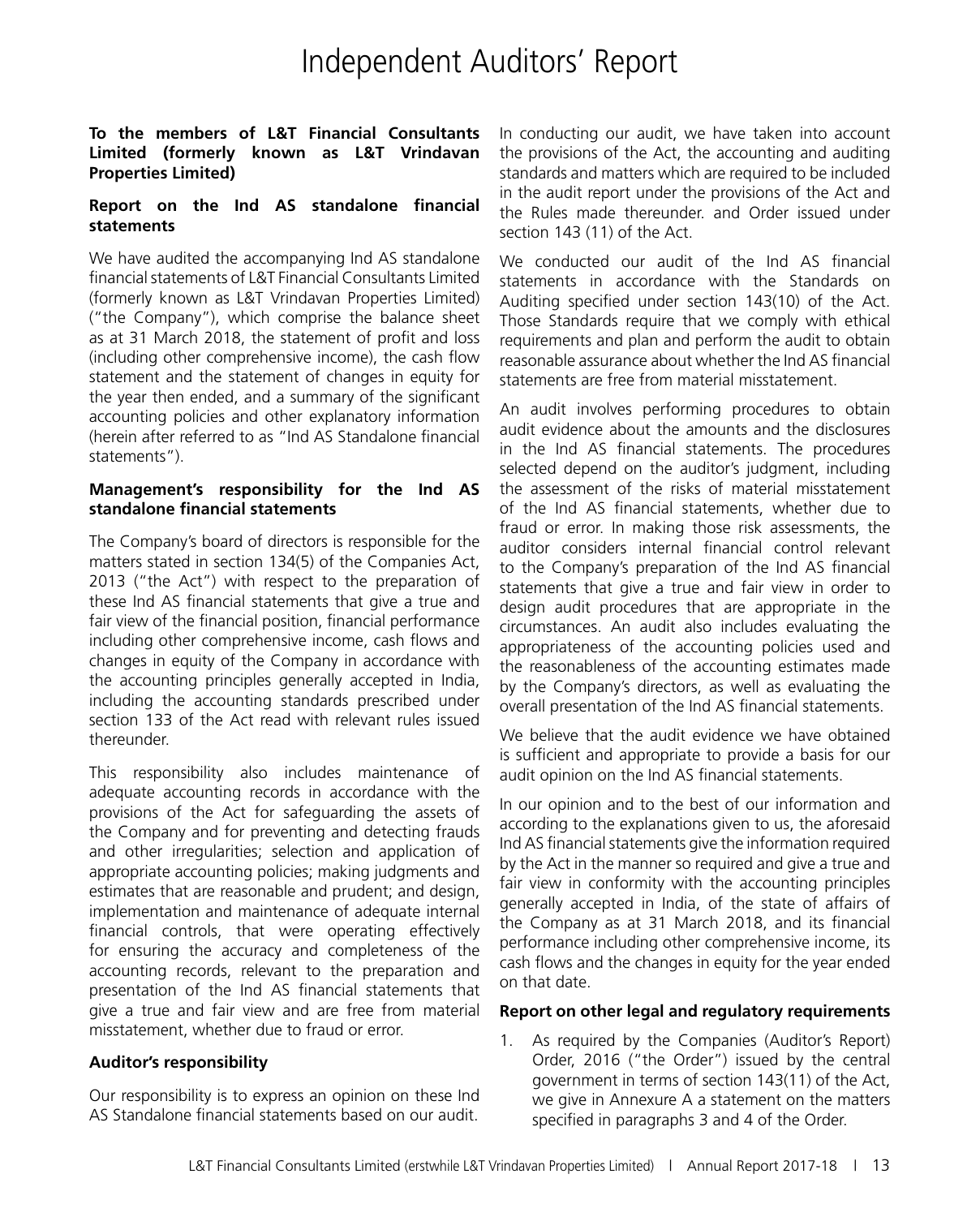- 2. As required by section 143(3) of the Act, we report that:
	- a) we have sought and obtained all the information and explanations which to the best of our knowledge and belief were necessary for the purposes of our audit;
	- b) in our opinion, proper books of account as required by law have been kept by the Company so far as it appears from our examination of those books;
	- c) the balance sheet, the statement of profit and loss (including other comprehensive income), the cash flow statement and statement of changes in equity dealt with by this report are in agreement with the books of account;
	- d) In our opinion, the aforesaid Ind AS financial statements comply with the accounting standards prescribed under section 133 of the Act, read with rule 7 of the Companies (Accounts) Rules, 2014 and Companies (Indian Accounting Standards) Rules, 2015 (as amended);
	- e) On the basis of the written representations received from the directors as on 31 March 2018 taken on record by the board of directors, none of the directors is disqualified as on 31 March, 2018 from being appointed as a director in terms of section 164(2) of the Act;
	- f) With respect to the adequacy of the internal financial controls over financial reporting of the Company and the operating effectiveness of such controls, refer to our separate report

in Annexure B. Our report expresses an unmodified opinion on the operating adequacy and operating effectiveness of the Company's internal financial over financial reporting; and

- g) With respect to the other matters to be included in the Auditor's Report in accordance with rule 11 of the Companies (Audit and Auditors) Rules, 2014, in our opinion and to the best of our information and according to the explanations given to us:
	- i. The Company did not have any pending litigations on its financial position in its Ind AS standalone financial statementsrefer note 32.10 to the Ind AS standalone financial statements;
	- ii. The Company did not have any long-term contracts including derivative contracts, for which there were any material foreseeable losses; and
	- iii. There were no amounts which were required to be transferred to the Investor Education and Protection Fund by the Company.

**For Sharp & Tannan** Chartered Accountants Firm's registration No.109982W

> **R. P. Acharya** Partner Membership no. 039920

Mumbai,02 May 2018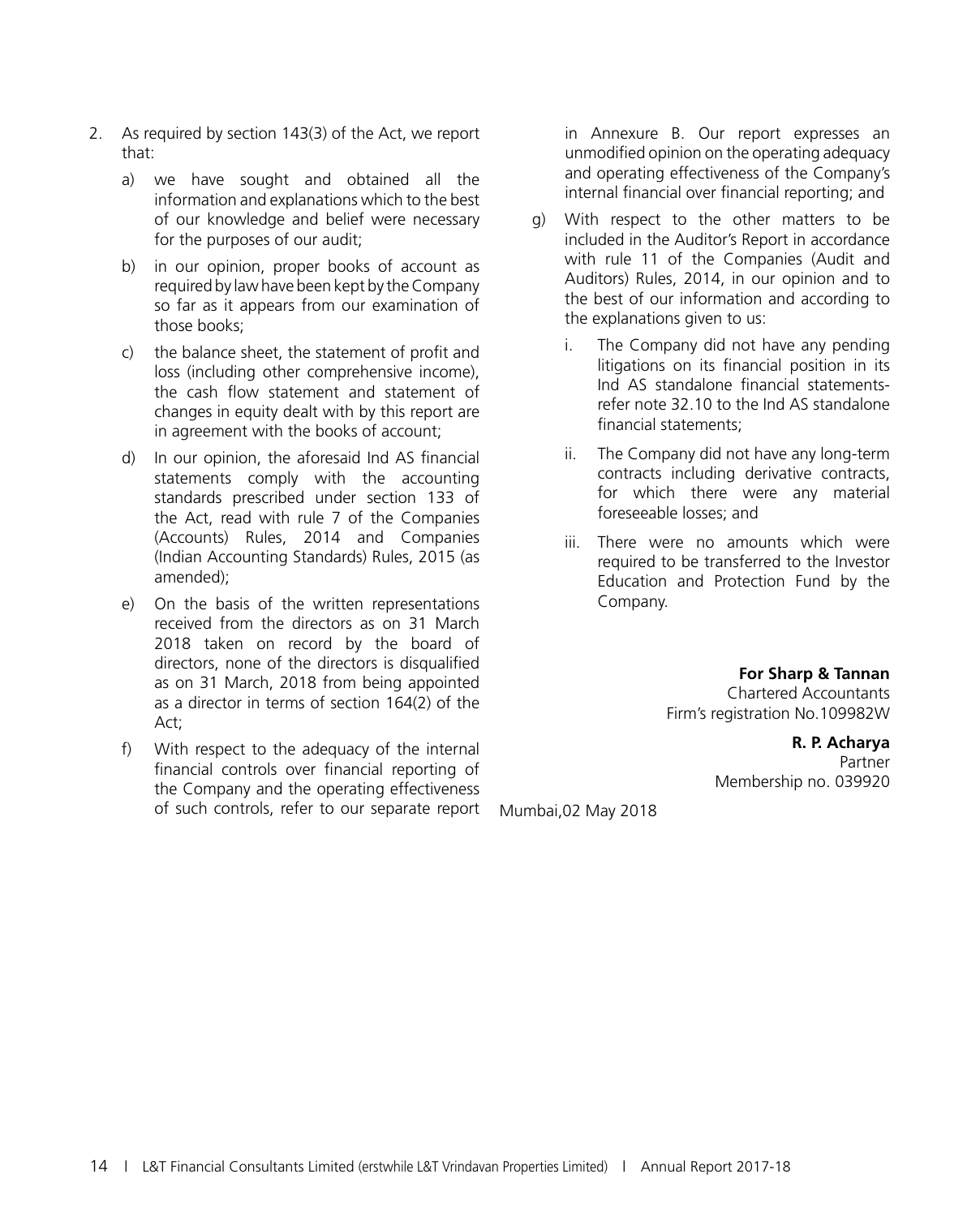# Annexure 'A' To The Independent Auditors' Report

(Referred to in paragraph 1 under 'Report on other legal and regulatory requirements' section of our report of even date)

- (i) (a) The Company has maintained proper records (vii) (a) According to the information and explanations showing full particulars including quantitative details and situation of fixed assets.
	- (b) We are informed by the Company that, fixed assets have been physically verified by management, which in our opinion is reasonable having regard to the size of the Company and the nature of its assets. The frequency of physical verification is reasonable and no material discrepancies were noticed on such verification.
	- (c) According to the information and explanations given to us and records of the Company examined by us, the title deeds are held in the name of the Company.
- (ii) According to the information and explanations given to us, the Company is engaged primarily in services related to merchant banking, leasing of properties and its activities do not require it to hold any inventories and hence reporting under paragraph 3(ii) of the Order is not applicable.
- (iii) According to the information and explanations given to us, the Company has not granted any loans, secured or unsecured, to companies, firms, limited liability partnerships or other parties covered in the register maintained under section 189 of the Act. Accordingly, paragraphs 3(iii) (a), (b) and (c) of the Order are not applicable to the Company.
- (iv) In our opinion and according to the information and explanations given to us, the Company has complied with the provisions of sections 185 and 186 of the Act, with respect to the loans, investments, guarantees, and security, as applicable.
- (v) In our opinion and according to information and explanation given to us, the Company has not accepted deposits as per the directives issued by the Reserve Bank of India under the provisions of sections 73 to 76 or any other relevant provisions of the Act and the rules framed there under. Accordingly, paragraph 3(v) of the Order is not applicable to the Company.
- (vi) According to the information and explanations given to us, the central government has not prescribed the maintenance of cost records under section 148(1) of the Act for any of the services rendered by the Company. Accordingly, reporting under paragraph 3(vi) of the Order is not applicable to the Company.

given to us and on the basis of our examination of records of the Company, amounts deducted/ accrued in the books of account in respect of undisputed statutory dues including provident fund, employees' state insurance,income tax,service tax, goods and service tax,cess and other material statutory dues have been generally regular in depositing during the year by the Company with the appropriate authorities. As explained to us the Company did not have any dues on account of salestax,duty of customs, duty of excise, and value added tax.

 According to the information and explanations given to us, no undisputed amounts payable in respect of provident fund, income tax, service tax, goods and service tax, cess and other material statutory and other material statutory dues were in arrears as at 31 March 2018 for a period of more than six months from the date they became payable.

- (b) According to the information and explanations given to us and on the basis of our examination of records of the Company,the particulars of income tax, value added tax, sales tax, service tax, duty of excise and duty of custom which have not been deposited with the appropriate authorities on account of any dispute as at 31 March 2018 is nil.
- (viii) According to the records of the Company examined by us and the information and explanation given to us, the Company does not have any loans or borrowings from any financial institution, banks, government or debenture holders during the year. Accordingly, paragraph 3(viii) of the Order is not applicable to the Company.
- (ix) The Company did not raise any money by way of initial public offer or further public offer (including debt instruments) and term loans during the year. Accordingly, paragraph 3(ix) of the Order is not applicable to the Company.
- (x) According to the information and explanations given to us, no material fraud by the Company or on the Company by its officers or employees has been noticed or reported during the year.
- (xi) According to the records of the Company examined by us and the information and explanation given to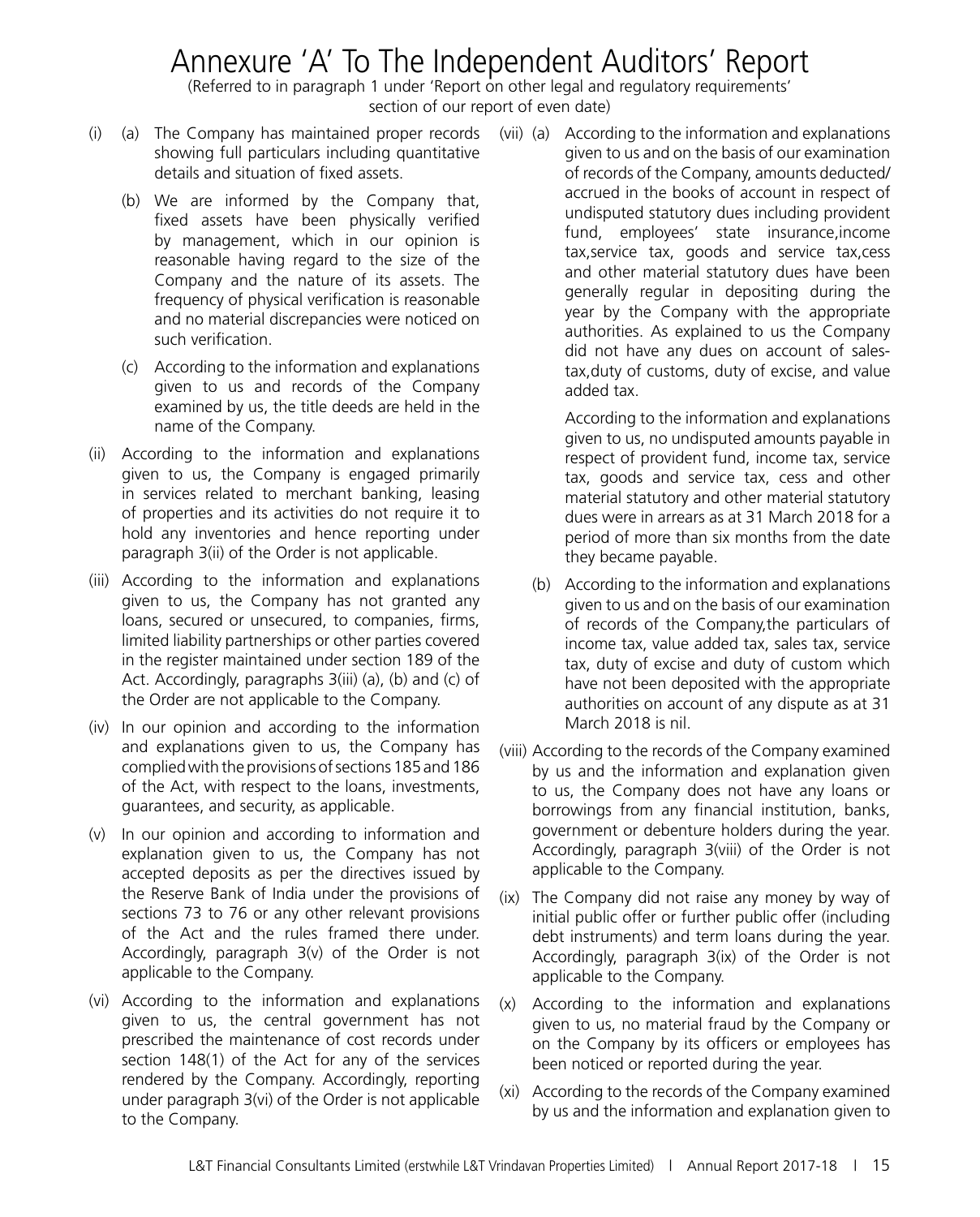us, managerial remuneration has been provided in accordance with the provisions of section 197 read with schedule V of the Act.

- (xii) In our opinion and according to the information and explanation given to us, the Company is not a nidhi company. Accordingly, paragraph 3(xii) of the Order is not applicable to the Company.
- (xiii) According to the information and explanation given to us and based on our examination of the records of the Company, transactions with the related parties are in compliance with sections 177 and 188 of the Act where applicable and details of such transactions have been disclosed in the standalone financial statements as required by the applicable accounting standards.
- (xiv)According to the information and explanation given to us and based on our examination of the records of the Company, the Company has not made any preferential allotment or private placement of shares or partly convertible debentures during the

year. Accordingly, paragraph 3(xiv) of the Order is not applicable to the Company.

- (xv) According to the information and explanation given to us and based on our examination of the records of the Company, the Company has not entered into non- cash transactions with directors or persons connected with him and hence provisions of section 192 of the Act are not applicable to the Company.
- (xvi) The Company is not required to be registered under section 45-IA of the Reserve Bank of India Act, 1934.

**For Sharp & Tannan**

Chartered Accountants Firm's registration No.109982W

> **R. P. Acharya** Partner Membership no. 039920 Mumbai, 02 May 2018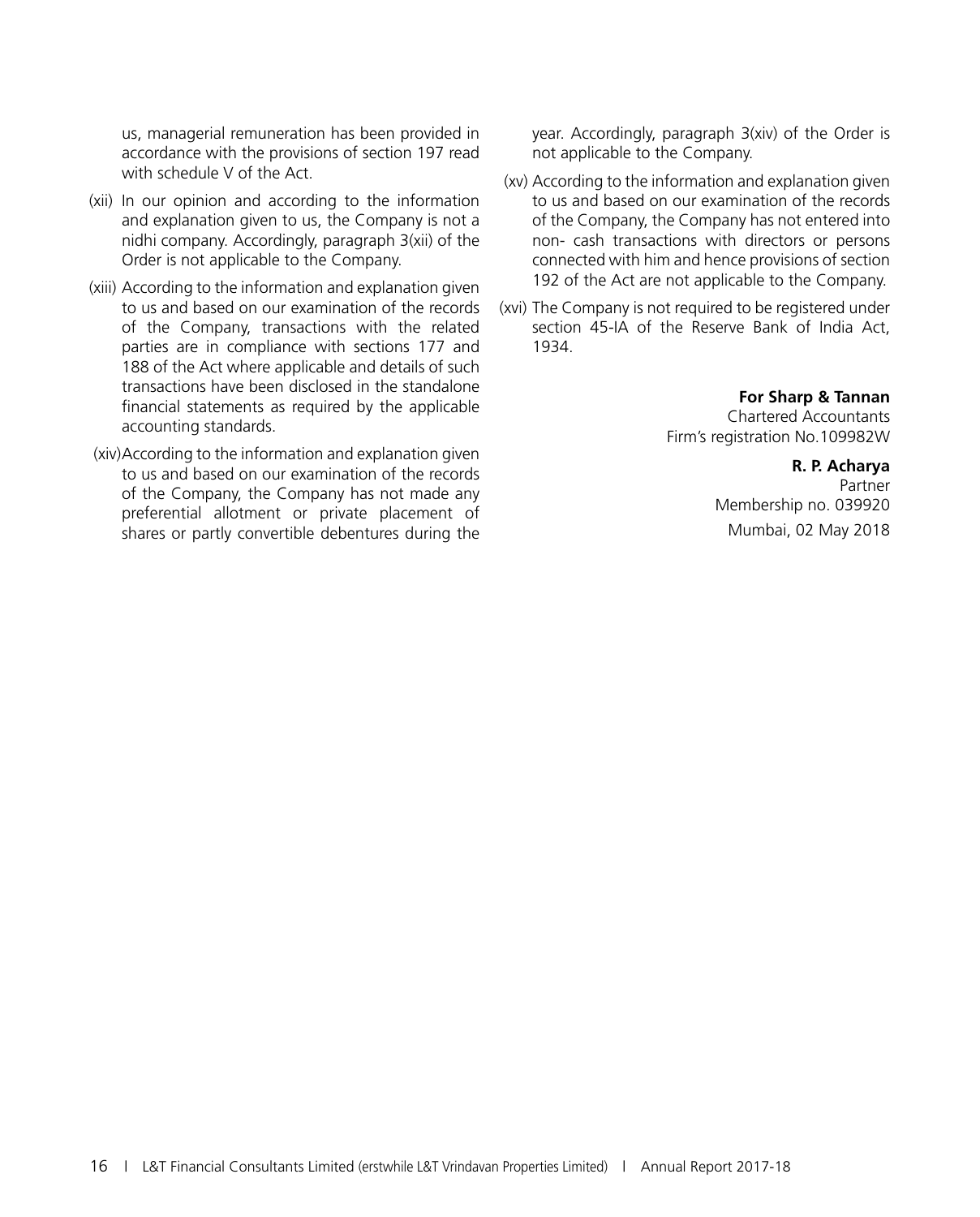# Annexure 'B' To The Independent Auditors' Report

(Referred to in paragraph 2(f) of our report of even date)

### **Report on the internal financial controls under clause (i) of sub-section 3 of section 143 of the Companies Act, 2013 ("the Act")**

We have audited the internal financial controls over financial reporting of L&T Financial Consultants Limited (formerly known as L&T Vrindavan Properties Limited) ("the Company") as of 31 March 2018 in conjunction with our audit of the Ind AS standalone financial statements of the Company for the year ended on that date.

### **Management's responsibility for internal financial controls**

The Company's management is responsible for establishing and maintaining internal financial controls based on the internal control over financial reporting criteria established by the Company considering the essential components of internal control stated in the guidance note on audit of internal financial controls over financial reporting issued by the Institute of Chartered Accountants of India ("ICAI"). These responsibilities include the design, implementation and maintenance of adequate internal financial controls that were operating effectively for ensuring the orderly and efficient conduct of its business, including adherence to company's policies, the safeguarding of its assets, the prevention and detection of frauds and errors, the accuracy and completeness of the accounting records, and the timely preparation of reliable financial information, as required under the Companies Act, 2013.

### **Auditors' responsibility**

Our responsibility is to express an opinion on the Company's internal financial controls over financial reporting based on our audit. We conducted our audit in accordance with the guidance note on audit of internal financial controls over financial reporting and the standards on Auditing, issued by ICAI and deemed to be prescribed under section 143(10) of the Act, to the extent applicable to an audit of internal financial controls, both applicable to an audit of internal financial controls and, both issued by the ICAI. Those standards and the guidance note require that we comply with ethical requirements and plan and perform the audit to obtain reasonable assurance about whether adequate internal financial controls over financial reporting was established and maintained and if such controls operated effectively in all material respects.

Our audit involves performing procedures to obtain audit evidence about the adequacy of the internal

financial controls system over financial reporting and their operating effectiveness. Our audit of internal financial controls over financial reporting included obtaining an understanding of internal financial controls over financial reporting, assessing the risk that a material weakness exists, and testing and evaluating the design and operating effectiveness of internal control based on the assessed risk. The procedures selected depend on the auditor's judgement, including the assessment of the risks of material misstatement of the financial statements, whether due to fraud or error.

We believe that the audit evidence we have obtained is sufficient and appropriate to provide a basis for our audit opinion on the Company's internal financial controls system over financial reporting.

### **Meaning of internal financial controls over financial reporting**

A company's internal financial control over financial reporting is a process designed to provide reasonable assurance regarding the reliability of financial reporting and the preparation of financial statements for external purposes in accordance with generally accepted accounting principles. A company's internal financial control over financial reporting includes those policies and procedures that (1) pertain to the maintenance of records that, in reasonable detail, accurately and fairly reflect the transactions and dispositions of the assets of the company; (2) provide reasonable assurance that transactions are recorded as necessary to permit preparation of financial statements in accordance with generally accepted accounting principles, and that receipts and expenditures of the company are being made only in accordance with authorisations of management and directors of the company; and (3) provide reasonable assurance regarding prevention or timely detection of unauthorised acquisition, use, or disposition of the company's assets that could have a material effect on the financial statements.

### **Inherent limitations of internal financial controls over financial reporting**

Because of the inherent limitations of internal financial controls over financial reporting, including the possibility of collusion or improper management override of controls, material misstatements due to error or fraud may occur and not be detected. Also, projections of any evaluation of the internal financial controls over financial reporting to future periods are subject to the risk that the internal financial control over financial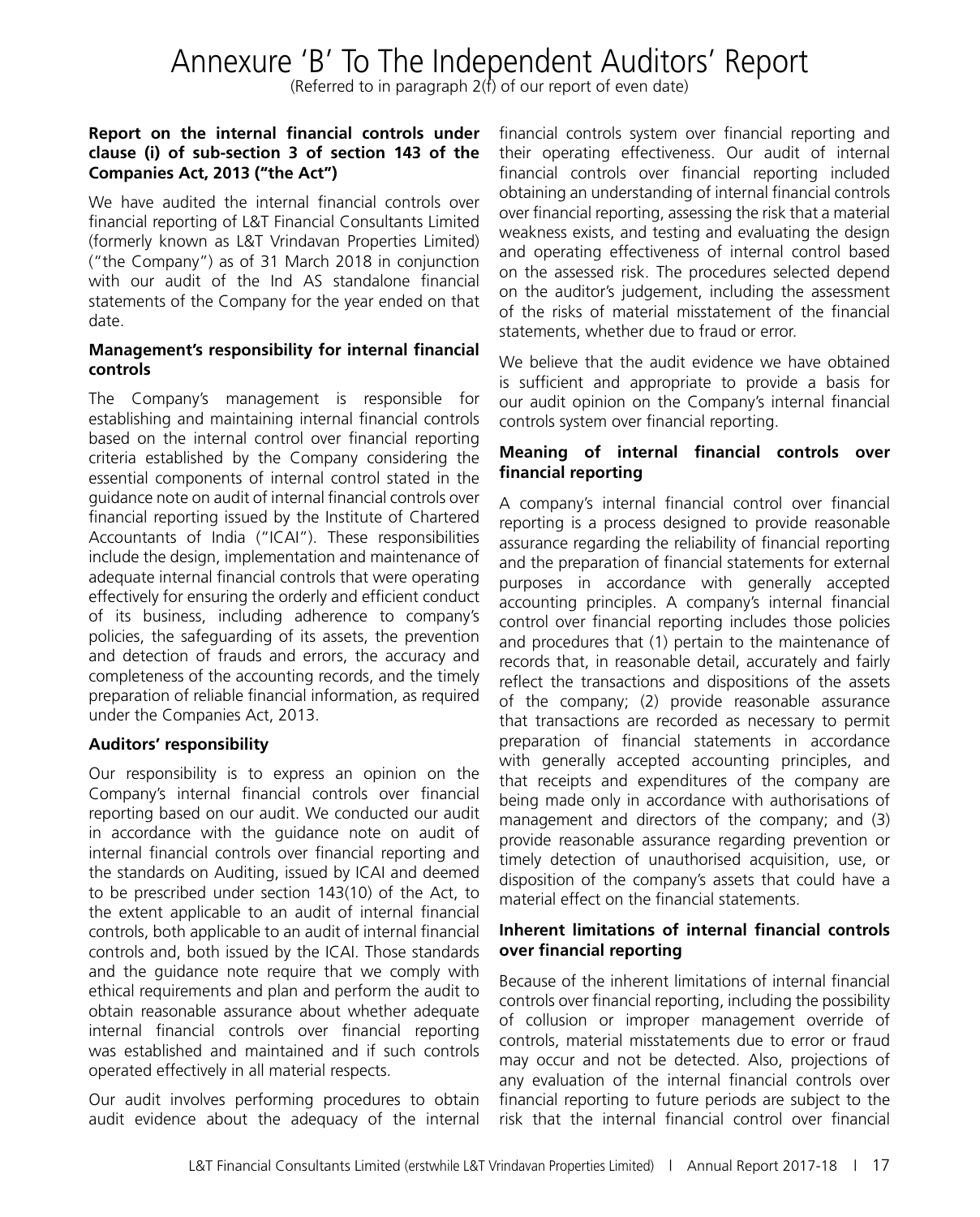reporting may become inadequate because of changes in conditions, or that the degree of compliance with the policies or procedures may deteriorate.

### **Opinion**

In our opinion, the Company has, in all material respects, an adequate internal financial controls system over financial reporting and such internal financial controls over financial reporting were operating effectively as at 31 March 2018, based on the internal control over financial reporting criteria established by the Company considering the essential components of internal control stated in the guidance note on audit of internal financial controls over financial reporting issued by the ICAI.

### **For Sharp & Tannan**

Chartered Accountants Firm's registration No.109982W

### **R.P. Acharya**

Partner Membership no. 039920

Mumbai, 02 May 2018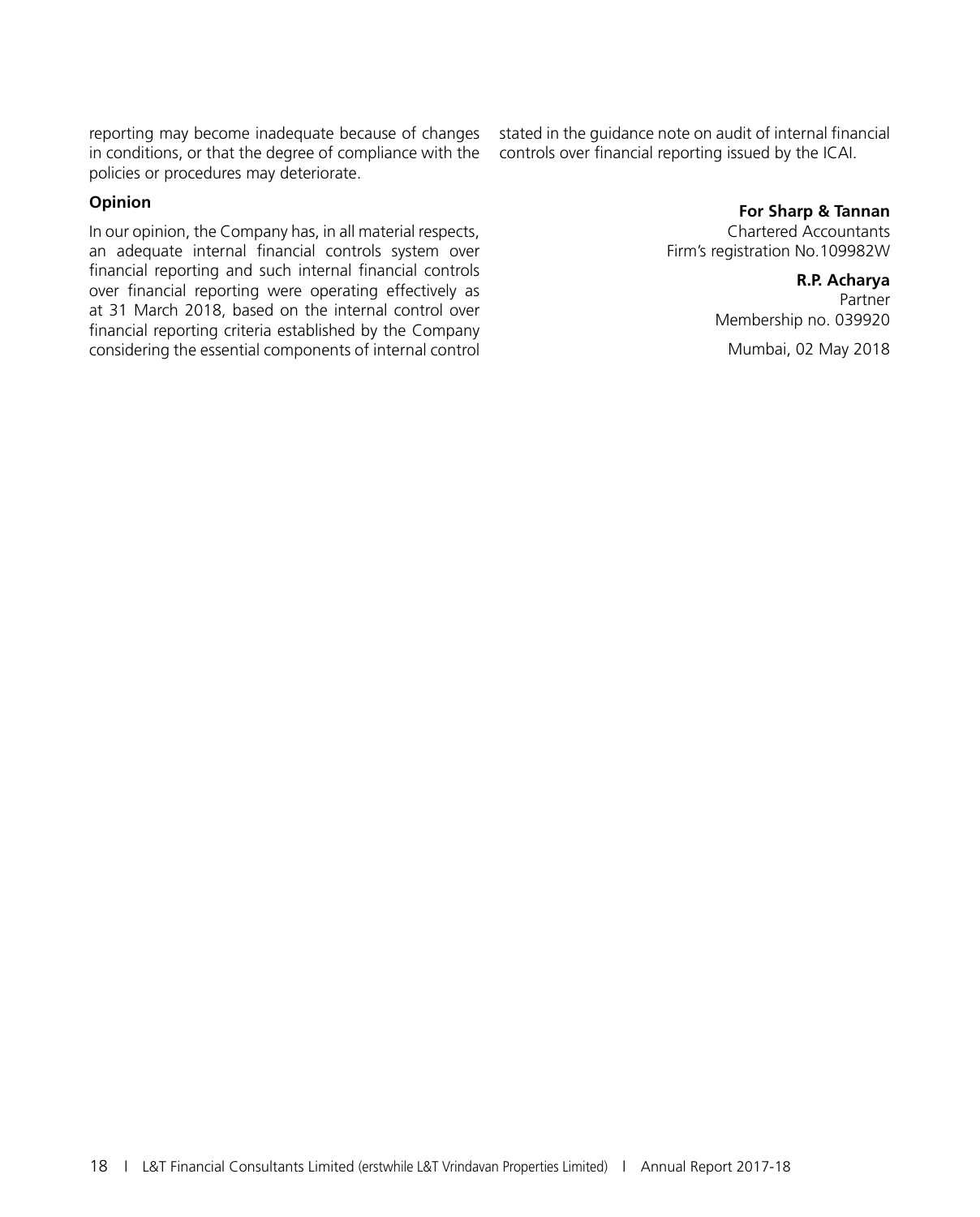# Balance Sheet as at March 31, 2018

|          |                                                                                                                                                                                                                         |                                    |                                                          | $($ ₹ In Lakh $)$                                        |
|----------|-------------------------------------------------------------------------------------------------------------------------------------------------------------------------------------------------------------------------|------------------------------------|----------------------------------------------------------|----------------------------------------------------------|
|          | <b>Particulars</b>                                                                                                                                                                                                      | <b>Notes</b>                       | As at<br>31 March 2018                                   | As at<br>31 March 2017                                   |
| ı.<br>1) | <b>ASSETS</b><br><b>Non-current assets</b>                                                                                                                                                                              |                                    |                                                          |                                                          |
|          | Property, Plant and Equipment<br>(a)<br>Investment Property<br>(b)<br>Other Intangible assets<br>(c)<br>(d)<br><b>Financial Assets</b>                                                                                  | $\frac{2}{3}$<br>$\overline{4}$    | 2,877.30<br>35,674.82<br>0.43                            | 3,306.54<br>36,252.77<br>3.09                            |
|          | Investments<br>(i)<br>(ii) Loans<br>(e) Deferred tax assets (net)<br>Current Year Income Tax (net)<br>(f)<br>Other non-current assets<br>(q)                                                                            | 5<br>$\overline{6}$<br>7<br>8<br>9 | 426.10<br>21.74<br>1,025.55<br>941.10<br>3,144.64        | 426.10<br>59.68<br>1,546.38<br>1,836.48<br>1,356.03      |
| 2)       | <b>Current assets</b>                                                                                                                                                                                                   |                                    | 44,111.68                                                | 44,787.07                                                |
|          | <b>Financial Assets</b><br>(a)<br>Trade receivables<br>(i)<br>(ii) Cash and cash equivalents<br>(iii) Loans<br>(iv) Others Financial Assets<br>Other current assets<br>(b)<br>Assets classified as held for sale<br>(C) | 10<br>11<br>12<br>13<br>14<br>15   | 421.55<br>105.90<br>4,051.99<br>53.84<br>24.72<br>116.98 | 9.67<br>84.24<br>718.50<br>3,670.12<br>52.45<br>2,003.76 |
|          | <b>TOTAL</b>                                                                                                                                                                                                            |                                    | 4,774.98<br>48,886.66                                    | 6,538.74<br>51,325.81                                    |
| П.       | <b>EQUITY AND LIABILITIES</b>                                                                                                                                                                                           |                                    |                                                          |                                                          |
| 1)       | <b>Equity</b><br>(a) Equity share capital<br>(b) Other equity                                                                                                                                                           | 16<br>17                           | 1,875.00<br>4,490.37<br>6,365.37                         | 1,875.00<br>8,771.56<br>10,646.56                        |
| 2)       | <b>Liabilities</b><br><b>Non-current liabilities</b>                                                                                                                                                                    |                                    |                                                          |                                                          |
|          | (a) Financial Liabilities<br>Other financial liabilities                                                                                                                                                                |                                    |                                                          |                                                          |
|          | (i)<br>Non-current Provisions<br>(b)<br>Other non-current liabilities<br>(C)                                                                                                                                            | 18<br>19<br>20                     | 1,385.62<br>22.15<br>20.62                               | 1,275.62<br>18.77<br>140.13                              |
|          | <b>Current liabilities</b>                                                                                                                                                                                              |                                    | 1,428.39                                                 | 1,434.52                                                 |
|          | (a)<br><b>Financial Liabilities</b>                                                                                                                                                                                     |                                    |                                                          |                                                          |
|          | Borrowings<br>(i)<br>(ii)<br>Trade payables                                                                                                                                                                             | 21<br>22                           | 39,455.70<br>40.11                                       | 38,643.17<br>40.16                                       |
|          | (iii) Other financial liabilities                                                                                                                                                                                       | 23                                 | 285.72                                                   | 426.48                                                   |
|          | (b) Other current liabilities<br><b>Current Provisions</b><br>(c)                                                                                                                                                       | 24<br>25                           | 1,294.10<br>17.27                                        | 121.39<br>13.53                                          |
|          | <b>TOTAL</b>                                                                                                                                                                                                            |                                    | 41,092.90<br>48,886.66                                   | 39,244.73<br>51,325.81                                   |
|          | <b>Significant accounting policies</b><br>See accompanying notes to the Financials Statements                                                                                                                           | Note 1                             |                                                          |                                                          |

Chartered Accountants Firm's registration no. 109982W by the hand of

Partner Director Director Director Director Director Director Membership no. 039920 (DIN-06550896) (DIN-07517824)

**As per our report attached For and on behalf of the Board of Directors of L&T Financial Consultants Limited** 

**R. P. Acharya Raju Dodti Sunil Prabhune**<br>Partner **Partner Sunil Prabhune Director Director Director** 

Place: Mumbai **Charmi Gangar Kanjin Sheth** Head Accounts(CFO)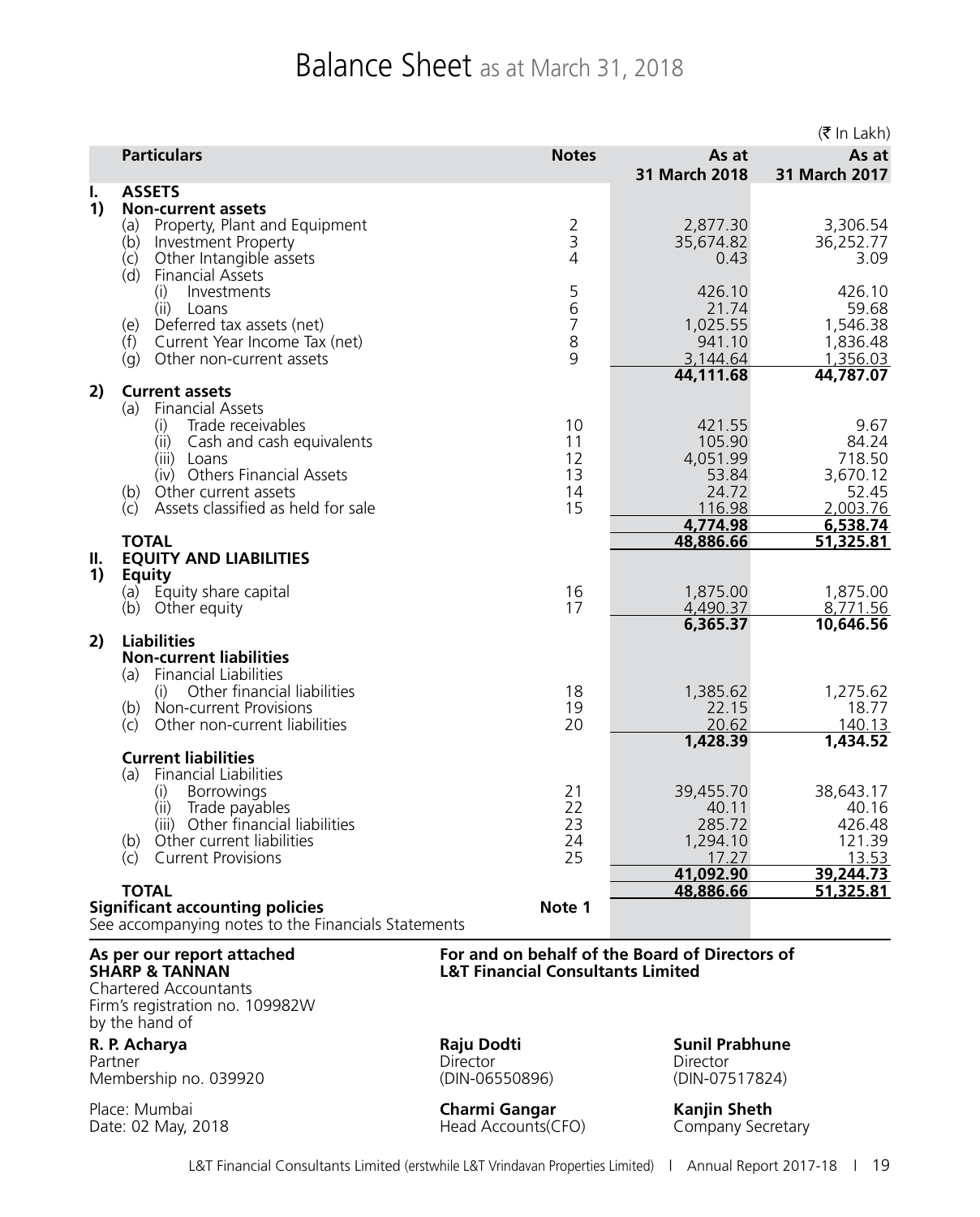# Statement of Profit and Loss for the year ended March 31, 2018

|      |                                                                                                                                              |                                                                                                |                                          | (₹ In Lakh)                      |
|------|----------------------------------------------------------------------------------------------------------------------------------------------|------------------------------------------------------------------------------------------------|------------------------------------------|----------------------------------|
|      | <b>Particulars</b>                                                                                                                           | <b>Notes</b>                                                                                   | <b>Year ended</b><br><b>31 March 18</b>  | Year ended<br><b>31 March 17</b> |
| L.   | <b>INCOME:</b>                                                                                                                               |                                                                                                |                                          |                                  |
|      | Revenue from operations                                                                                                                      | 26                                                                                             | 8,251.48                                 | 5,142.18                         |
|      | Other income                                                                                                                                 | 27                                                                                             | 541.27                                   | 806.12                           |
|      | <b>Total Income</b>                                                                                                                          |                                                                                                | 8,792.75                                 | 5,948.30                         |
| Ш.   | <b>EXPENSES:</b>                                                                                                                             |                                                                                                |                                          |                                  |
|      | Employee benefits expense                                                                                                                    | 28                                                                                             | 439.19                                   | 360.54                           |
|      | Finance costs                                                                                                                                | 29                                                                                             | 3,329.74                                 | 4,076.81                         |
|      | Depreciation and amortization expense                                                                                                        | 2,3,4                                                                                          | 725.60                                   | 756.19                           |
|      | Other expenses                                                                                                                               | 30                                                                                             | 886.21                                   | 1,020.88                         |
|      | Provisions and contingencies                                                                                                                 | 31                                                                                             | 922.39                                   | 550.44                           |
|      | <b>Total Expenses</b>                                                                                                                        |                                                                                                | 6,303.13                                 | 6,764.86                         |
|      | Profit/(loss) before tax                                                                                                                     |                                                                                                | 2,489.62                                 | (816.56)                         |
|      | Less:                                                                                                                                        |                                                                                                |                                          |                                  |
|      | Tax expense:                                                                                                                                 |                                                                                                |                                          |                                  |
|      | Current tax                                                                                                                                  |                                                                                                | 730.85                                   |                                  |
|      | Deferred tax                                                                                                                                 |                                                                                                | 520.83                                   | (1,234.57)                       |
|      | <b>MAT Credit Entitlement</b>                                                                                                                |                                                                                                | (730.85)                                 | (1,249.00)                       |
|      |                                                                                                                                              |                                                                                                | 520.83                                   | (2,483.57)                       |
|      | Profit/(loss) for the period/ year                                                                                                           |                                                                                                | 1,968.79                                 | 1,667.01                         |
| III. | Other comprehensive income for the year                                                                                                      |                                                                                                |                                          |                                  |
|      | Items that may be reclassified to profit or loss                                                                                             |                                                                                                |                                          |                                  |
|      |                                                                                                                                              | Remeasurements of the net defined benefit plans                                                |                                          |                                  |
|      | Total comprehensive income for the year                                                                                                      |                                                                                                | 1,968.67                                 | 1,665.96                         |
|      | <b>Earnings per equity share:</b>                                                                                                            |                                                                                                |                                          |                                  |
|      | Nominal value per equity share $(\bar{\zeta})$                                                                                               |                                                                                                | 10.00                                    | 10.00                            |
|      | <b>Basic</b>                                                                                                                                 | Note 32.5                                                                                      | 10.50                                    | 8.89                             |
|      | <b>Diluted</b>                                                                                                                               | Note 32.5                                                                                      | 10.50                                    | 8.89                             |
|      | <b>Significant accounting policies</b>                                                                                                       | Note 1                                                                                         |                                          |                                  |
|      | See accompanying notes to the Financials Statements                                                                                          |                                                                                                |                                          |                                  |
|      | As per our report attached<br><b>SHARP &amp; TANNAN</b><br><b>Chartered Accountants</b><br>Firm's registration no. 109982W<br>by the hand of | For and on behalf of the Board of Directors of<br><b>L&amp;T Financial Consultants Limited</b> |                                          |                                  |
|      | R. P. Acharya                                                                                                                                | Raju Dodti                                                                                     | <b>Sunil Prabhune</b>                    |                                  |
|      | Partner<br>Membership no. 039920                                                                                                             | <b>Director</b><br>(DIN-06550896)                                                              | Director<br>(DIN-07517824)               |                                  |
|      | Place: Mumbai<br>Date: 02 May, 2018                                                                                                          | <b>Charmi Gangar</b><br>Head Accounts(CFO)                                                     | <b>Kanjin Sheth</b><br>Company Secretary |                                  |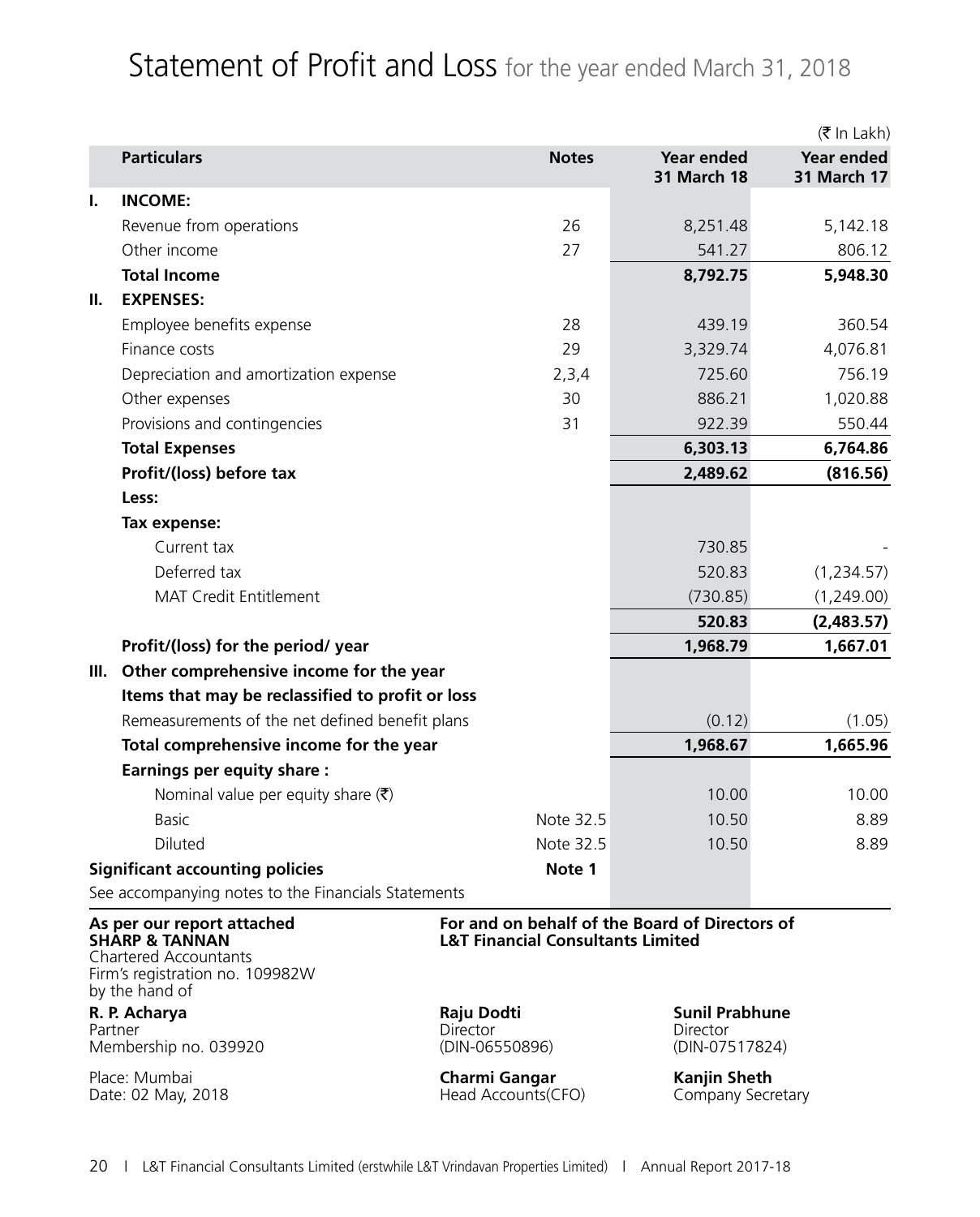# Statement of changes in equity for the year ended March 31, 2018

**a. Equity Share Capital**

|                                                                                                                            | <b>Balance as at 01-04-2016</b>                                       |                                                  | <b>Change during period</b> |                                                                                                | <b>Balance at 31-03-2017</b><br>1,875.00 |              |  |  |
|----------------------------------------------------------------------------------------------------------------------------|-----------------------------------------------------------------------|--------------------------------------------------|-----------------------------|------------------------------------------------------------------------------------------------|------------------------------------------|--------------|--|--|
|                                                                                                                            | 1,875.00                                                              |                                                  |                             |                                                                                                |                                          |              |  |  |
|                                                                                                                            | <b>Balance as at 01-04-2017</b>                                       |                                                  | <b>Change during period</b> |                                                                                                | <b>Balance at 31-03-2018</b>             |              |  |  |
|                                                                                                                            | 1,875.00                                                              |                                                  |                             |                                                                                                | 1,875.00                                 |              |  |  |
| b.                                                                                                                         | <b>Other Equity</b>                                                   |                                                  |                             |                                                                                                |                                          |              |  |  |
|                                                                                                                            | <b>Particulars</b>                                                    | <b>Reserves and Surplus</b>                      |                             |                                                                                                |                                          |              |  |  |
|                                                                                                                            |                                                                       | <b>Debenture</b><br>Redemption<br><b>Reserve</b> | <b>Earnings</b>             | <b>Retained Other Reserve</b><br>(arising on<br>the grant of<br>ESOP <sub>s</sub> )            | <b>General</b><br><b>Reserve</b>         | <b>Total</b> |  |  |
|                                                                                                                            | <b>Balance at 01-04-2016</b>                                          | 3,368.37                                         | 3,736.76                    | 0.47                                                                                           |                                          | 7,105.60     |  |  |
|                                                                                                                            | Total Comprehensive Income for<br>the year<br>Transfer from Debenture |                                                  | 1,665.96                    |                                                                                                |                                          | 1,665.96     |  |  |
|                                                                                                                            | Redemption Reserve                                                    | (3,368.37)                                       |                             | $\qquad \qquad -$                                                                              | 3,368.37                                 |              |  |  |
|                                                                                                                            | Transfer of retained earnings                                         |                                                  |                             |                                                                                                |                                          |              |  |  |
|                                                                                                                            | <b>Balance at 31-03-2017</b>                                          |                                                  | 5,402.72                    | 0.47                                                                                           | 3,368.37                                 | 8,771.56     |  |  |
|                                                                                                                            | <b>Particulars</b>                                                    | <b>Reserves and Surplus</b>                      |                             |                                                                                                |                                          |              |  |  |
|                                                                                                                            |                                                                       | <b>Debenture</b><br>Redemption<br><b>Reserve</b> | <b>Earnings</b>             | <b>Retained Other Reserve</b><br>(arising on<br>the grant of<br>ESOP <sub>s</sub> )            | General<br><b>Reserve</b>                | <b>Total</b> |  |  |
|                                                                                                                            | <b>Balance at 01-04-2017</b>                                          |                                                  | 5,402.72                    | 0.47                                                                                           | 3,368.37                                 | 8,771.56     |  |  |
|                                                                                                                            | Total Comprehensive Income for the<br>year                            |                                                  | 1,968.67                    |                                                                                                |                                          | 1,968.67     |  |  |
|                                                                                                                            | Transferred from surplus in the<br>Statement of Profit and Loss       |                                                  |                             | 12.50                                                                                          |                                          | 12.50        |  |  |
|                                                                                                                            | Transfer of retained earnings                                         |                                                  |                             |                                                                                                |                                          |              |  |  |
|                                                                                                                            | Interim dividend (net of DDT)                                         |                                                  | (6,262.36)                  |                                                                                                |                                          | (6,262.36)   |  |  |
|                                                                                                                            | <b>Balance at 31-03-2018</b>                                          |                                                  | 1,109.03                    | 12.97                                                                                          | 3,368.37                                 | 4,490.37     |  |  |
| As per our report attached<br>SHARP & TANNAN<br>Chartered Accountants<br>Firm's registration no. 109982W<br>by the hand of |                                                                       |                                                  |                             | For and on behalf of the Board of Directors of<br><b>L&amp;T Financial Consultants Limited</b> |                                          |              |  |  |
|                                                                                                                            | R. P. Acharya                                                         | Raju Dodti                                       |                             |                                                                                                | <b>Sunil Prabhune</b>                    |              |  |  |
|                                                                                                                            | Partner<br>Membership no. 039920                                      | Director<br>(DIN-06550896)                       |                             | Director<br>(DIN-07517824)                                                                     |                                          |              |  |  |
| Place: Mumbai<br>Date: 02 May, 2018                                                                                        |                                                                       | <b>Charmi Gangar</b><br>Head Accounts(CFO)       |                             | <b>Kanjin Sheth</b><br>Company Secretary                                                       |                                          |              |  |  |

 $(\bar{\bar{\tau}}$  In Lakh)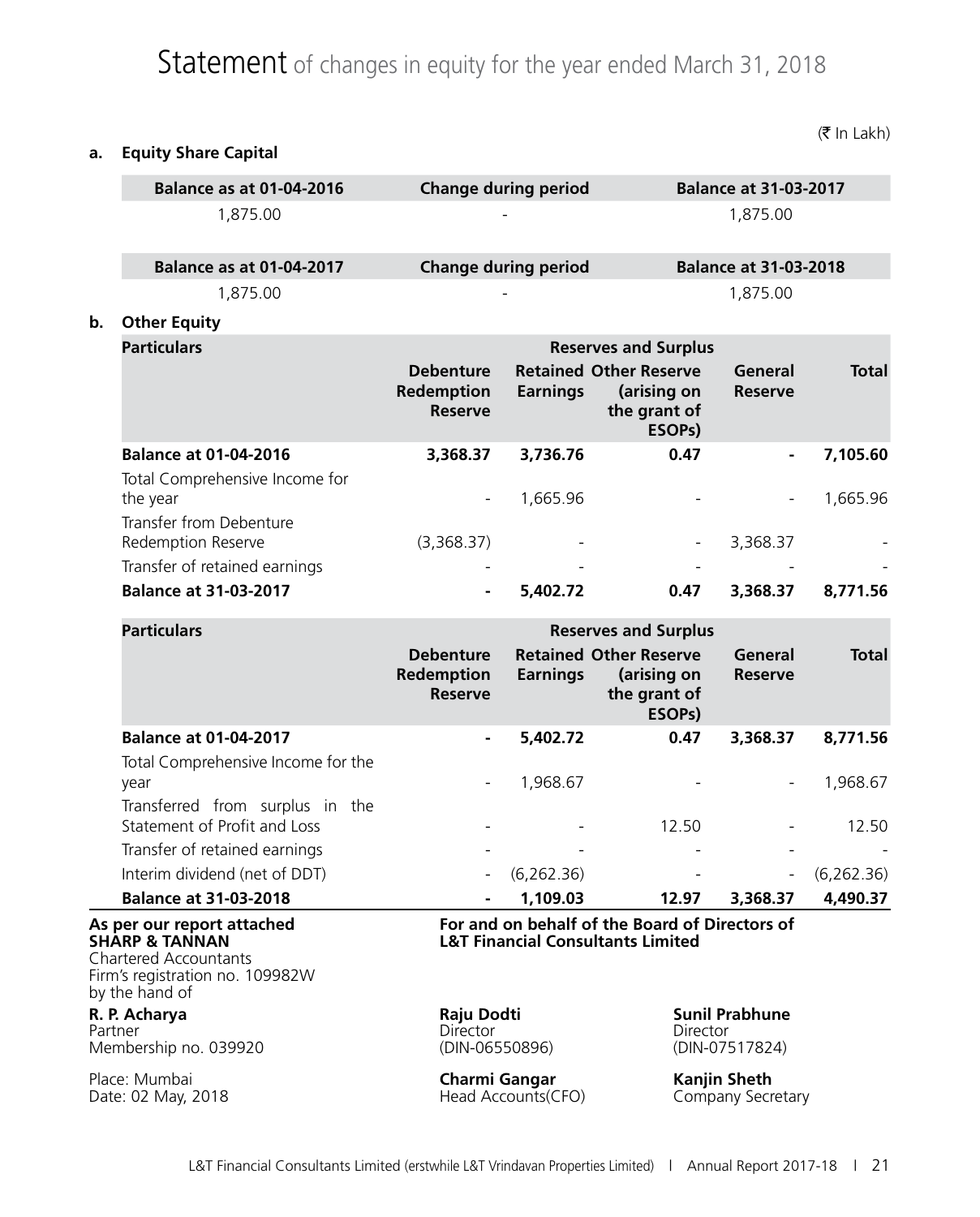# Cash Flow Statement for the year ended March 31, 2018

|    |                                                                            |          | $(5 \text{ In } \text{Lakh})$ |
|----|----------------------------------------------------------------------------|----------|-------------------------------|
|    |                                                                            | 2017-18  | 2016-17                       |
| А. | <b>Cash flow from operating activities</b>                                 |          |                               |
|    | Profit/(loss) before tax as per statement of profit and loss               | 2,489.62 | (816.56)                      |
|    | <b>Adjustment for:</b>                                                     |          |                               |
|    | Provision for employee benefits                                            | 24.33    | 14.65                         |
|    | Depreciation                                                               | 725.60   | 756.19                        |
|    | Profit on sale of current investment                                       |          | (16.39)                       |
|    | Profit on sale of fixed assets                                             | (91.93)  | (156.94)                      |
|    | Lease rental income on amortisation of Security deposit                    | (119.52) | (124.03)                      |
|    | Interest/Dividend income on ICD/FD/ Investment                             | (448.15) | (627.72)                      |
|    | Interest expenses                                                          | 3,323.17 | 4,067.25                      |
|    | Provisions and Contingencies                                               | 922.39   | 550.44                        |
|    | Operating profit before working capital changes                            | 6,825.51 | 3,646.89                      |
|    | <b>Changes in working capital</b>                                          |          |                               |
|    | (Increase)/ Decrease in loans and advances                                 | (1.86)   | 73.07                         |
|    | (Increase)/ Decrease in Trade receivables                                  | (412.93) | 1.87                          |
|    | (Increase)/ Decrease in current and non current assets                     | 27.73    | (255.02)                      |
|    | Increase/ (Decrease) in current and non current liabilities and provisions | (32.14)  | 29.29                         |
|    | <b>Cash generated from operations</b>                                      | 6,406.31 | 3,496.11                      |
|    | Direct taxes paid                                                          | (893.23) | (587.48)                      |
|    | Net cash generated from operating activities (A)                           | 5,513.08 | 2,908.63                      |
| В. | <b>Cash flows from investing activities</b>                                |          |                               |
|    | Add : Inflows from investing activities                                    |          |                               |
|    | Sale/ Redemption of current investments                                    |          | 1,500.00                      |
|    | Inter corporate deposits recovered                                         |          | 385.27                        |
|    | Interest received from investing activities                                | 739.63   | 627.72                        |
|    | Sale of fixed assets                                                       | 2,297.44 | 500.00                        |
|    |                                                                            | 3,037.07 | 3,012.99                      |
|    | Less: Outflow for investing activities                                     |          |                               |
|    | Inter corporate Deposit given                                              | 917.03   | 767.29                        |
|    | Purchase of fixed assets (including capital work in progress)              | 7.68     | 646.89                        |
|    |                                                                            | 924.71   | 1,414.18                      |
|    | Net cash generated from investing activities (B)                           | 2,112.36 | 1,598.81                      |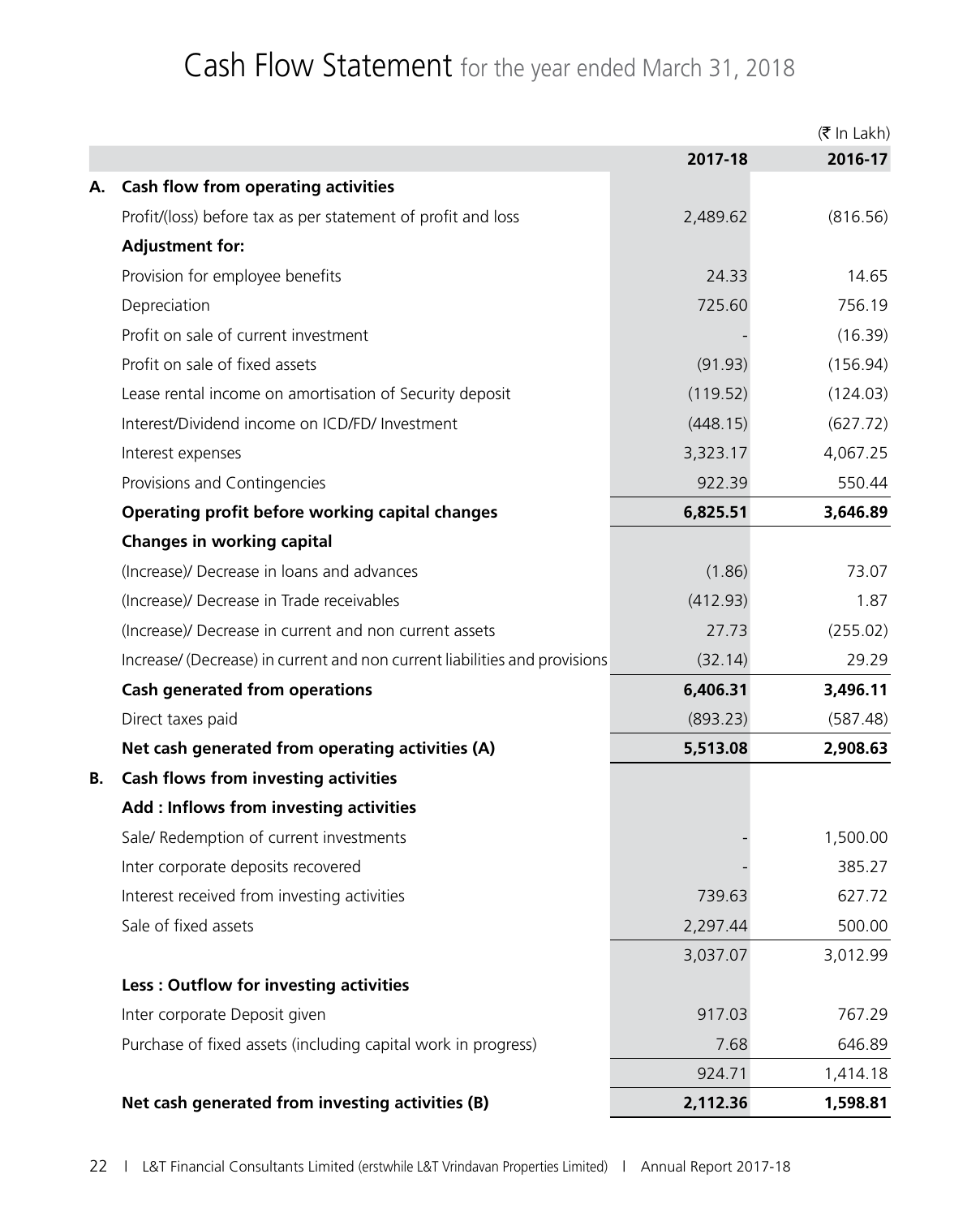# Cash Flow Statement for the year ended March 31, 2018

|                                                                |            | $(\bar{\bar{\mathbf{x}}}$ In Lakh) |
|----------------------------------------------------------------|------------|------------------------------------|
|                                                                | 2017-18    | 2016-17                            |
| <b>Cash flows from financing activities</b><br>C.              |            |                                    |
| Add : Inflows from financing activities                        |            |                                    |
| Proceeds from inter corporate borrowing                        | 44,468.14  | 38,179.82                          |
|                                                                | 44,468.14  | 38,179.82                          |
| <b>Less: Outflows for financing activities</b>                 |            |                                    |
| Dividend paid (including dividend distribution tax)            | 5,203.13   |                                    |
| Interest expenses paid                                         | 2,355.11   | 3,776.29                           |
| Repayment of inter corporate borrowing                         | 44,513.68  | 18,581.17                          |
| Repayment of long term borrowings                              |            | 20,290.00                          |
|                                                                | 52,071.92  | 42,647.46                          |
| Net cash used in financing activities (C)                      | (7,603.78) | (4,467.64)                         |
| Net increase/(decrease) in cash and cash equivalents $(A+B+C)$ | 21.66      | 39.80                              |
| Cash and cash equivalents as at beginning of the year          | 84.24      | 44.44                              |
| Cash and cash equivalents as at end of the year                | 105.90     | 84.24                              |

### **Notes:**

- 1. Cash and cash equivalents represent cash and bank balances.
- 2. Purchase of fixed assets includes movements of capital work in progress during the year.
- 3. Effective April 1, 2017, the Company adopted the amendment to Ind AS 7 Statement of Cash flows, which requires entities to provide disclosures that enable users of financial statements to evaluate changes in liabilities arising from financing activities, including changes arising from cashflows and non-cash items. This would require disclosure of a reconciliation between the opening and closing balances in the balance sheet for liabilities arising from financing activities. The adoption of this amendment did not have a material impact on the financial statements.
- 4. Previous year figures have been regrouped/reclassified wherever applicable.

| As per our report attached<br>SHARP & TANNAN<br>Chartered Accountants<br>Firm's registration no. 109982W<br>by the hand of | For and on behalf of the Board of Directors of<br><b>L&amp;T Financial Consultants Limited</b> |                       |  |  |  |
|----------------------------------------------------------------------------------------------------------------------------|------------------------------------------------------------------------------------------------|-----------------------|--|--|--|
| R. P. Acharya                                                                                                              | Raju Dodti                                                                                     | <b>Sunil Prabhune</b> |  |  |  |
| Partner                                                                                                                    | <b>Director</b>                                                                                | Director              |  |  |  |
| Membership no. 039920                                                                                                      | (DIN-06550896)                                                                                 | (DIN-07517824)        |  |  |  |
| Place: Mumbai                                                                                                              | Charmi Gangar                                                                                  | <b>Kanjin Sheth</b>   |  |  |  |
| Date: 02 May, 2018                                                                                                         | Head Accounts(CFO)                                                                             | Company Secretary     |  |  |  |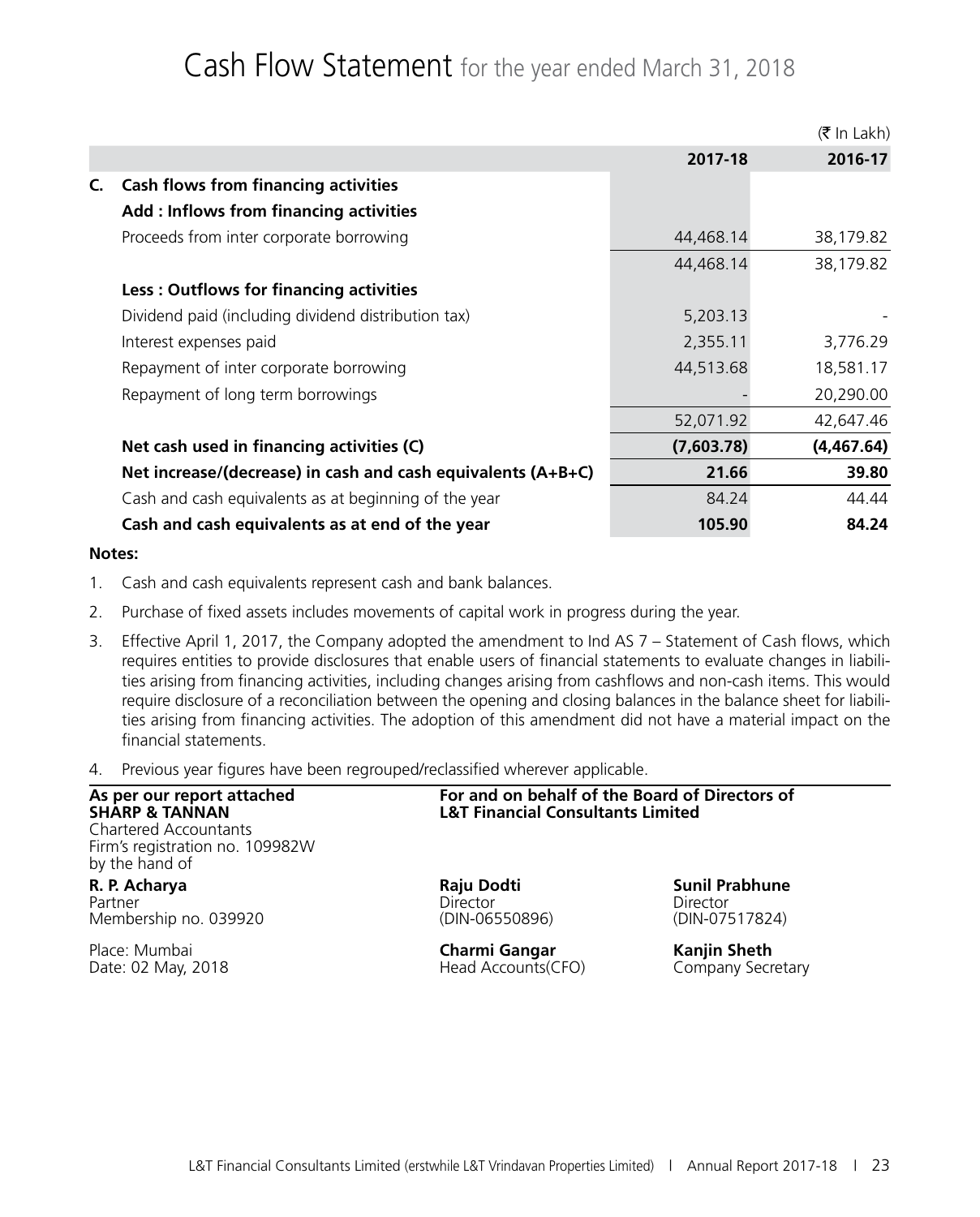## **1. Significant accounting policies**

### **A. Basis of preparation of financial statements**

These financial statements have been prepared in accordance with Indian Accounting Standard (Ind AS) notified under the Companies (Indian Accounting Standard) Rules, 2015 read with Section 133 of the Companies Act, 2013 with effect from 1st April 2016. Previous period numbers in the financial statements have been restated to Ind AS.

All assets and liabilities have been classified as current or non-current as per the Company's normal operating cycle and other criteria set out in the Schedule III to the Companies Act, 2013.

The financial statements are presented in 'Indian Rupees' (INR), which is Company's functional and presentation currency and the same has been rounded off to the nearest lakhs.

### **B. Financial Instruments**

### **(a) Financial Assets:**

 All financial assets are recognised initially at fair value. Transaction costs that are attributable to the acquisition of the financial asset (other than financial assets recorded at fair value through profit or loss) are added to the fair value measured on initial recognition of financial assets.

 Financials assets are subsequently measured either at amortised cost, fair value through other comprehensive income (FVTOCI) or fair value through profit or loss (FVTPL) based on assessment of it's business model test and contractual cash flows characteristics.

 Trade receivables are recognised initially at fair value and subsequently measured at amortised cost using the effective interest method, less provision for impairment.

 The gains/ losses on sale of investments are recognised in the statement of profit and loss on the trade day. Profit or loss on sale of investments is determined on weighted average cost basis.

### **(b) Financial Liabilities:**

 Trade and other payables represent liabilities for goods and services provided to the Company prior to the end of financial year which are

unpaid. Trade and other payables are initially recognised at fair value, and subsequently carried at amortised cost.

### **C. Use of Estimates**

The preparation of financial statements requires the Management to make estimates and assumptions considered in the reported amounts of assets and liabilities (including contingent liabilities) as of the date of the financial statements and the reported income and expenses during the reporting year. Management believes that the estimates used in preparation of the financial statements are prudent and reasonable. Actual results could differ from these estimates. Any change in such estimates is recognised prospectively.

### **D. Revenue Recognition**

- Revenue is recognized to the extent that it is probable that the economic benefits will flow to the Company and the revenue can be reliably measured.
- Income from services is recognized as per the terms of contracts on accrual basis.
- Interest income on deposits is recognised on a time proportion basis taking into account the amount outstanding and the rate applicable.
- Dividend is accounted when the right to its receipt is established.
- Rental income is recognised on accrual basis.

### **E. Property, plant and equipment and intangible assets**

Property, plant and equipment are stated at cost of acquisition including any cost attributable for bringing the asset to its working condition, less accumulated depreciation.

Intangible fixed assets comprising of software licenses are stated at cost of acquisition including any cost attributable for bringing the asset to its working condition, less accumulated amortisation. Any expenses on such software licenses for support and maintenance payable annually are charged to the statement of Profit and Loss.

Property, plant and equipment not ready for the intended use on the date of the Balance Sheet are disclosed as "Capital Work in Progress".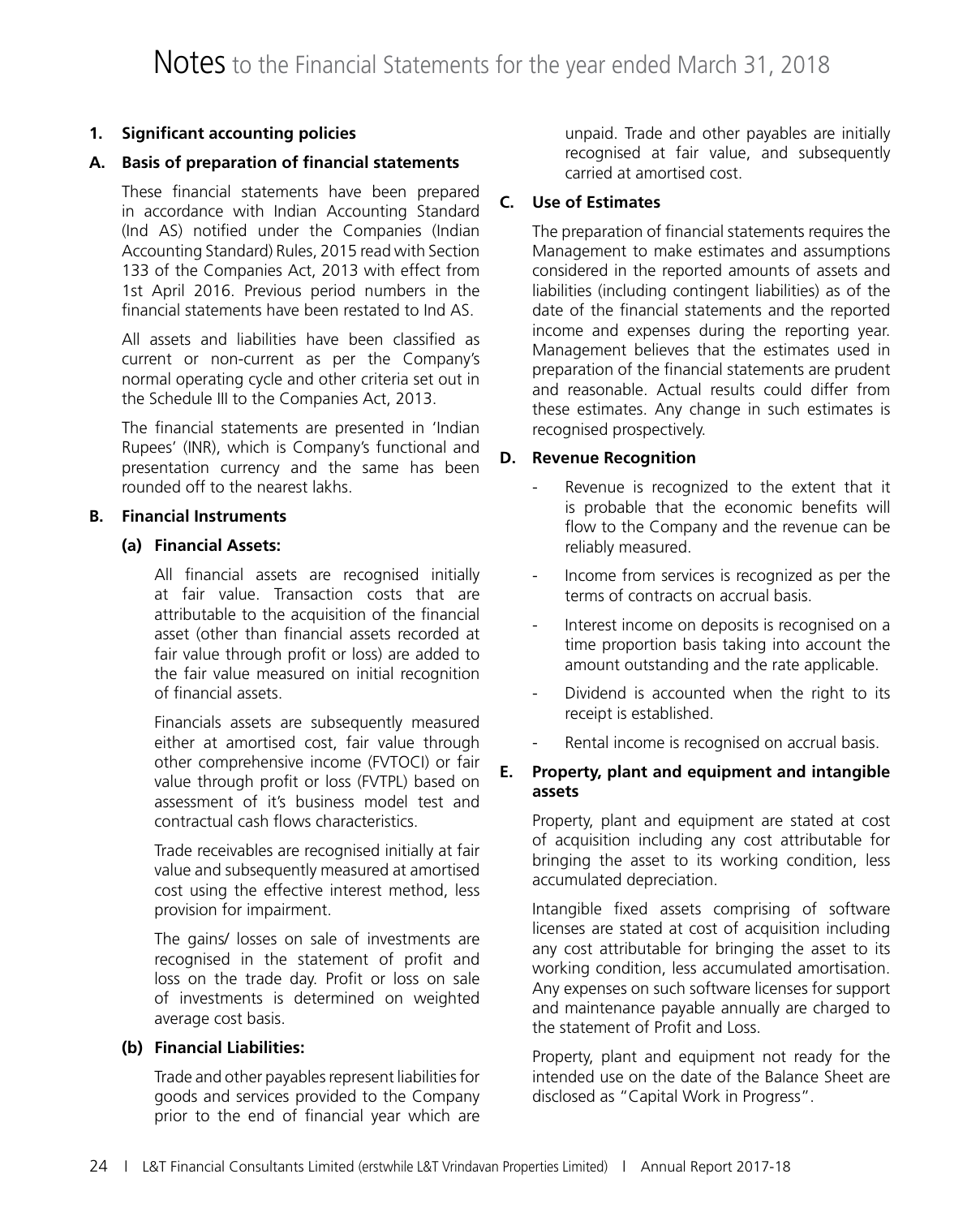### **F. Investment Properties**

Property that is held for long term rental yields or for capital appreciation or both, and that is not occupied by the company, is classified as investment property. Investment property is measured initially at cost, including related transaction costs and where applicable borrowing costs. Subsequent expenditure is capitalized to the asset's carrying amount only when it is probable that future economic benefits associated with the expenditure will flow to the group and the cost of the item can be measured reliably. All other repairs and maintenance costs are expensed when incurred. When part of investment property is replaced, the carrying amount of the replaced part is derecognized.

Investment properties are depreciated using the straight line method over their estimated useful lives.

### **G. Income Taxes**

Current tax is determined as the amount of tax payable in respect of taxable income for the year as determined in accordance with the provision of Income Tax Act, 1961.

Deferred tax is provided in full, using the liability method, on temporary differences arising between the tax bases of assets and liabilities and their carrying amounts in financial statements. Deferred tax assets are recognised with regard to all deductible timing differences to the extent it is probable that taxable profit will be available against which deductible timing differences can be utilised. When the Company carries forward unused tax losses and unabsorbed depreciation, deferred tax assets are recognised only to the extent it is probable certainty backed by convincing evidence that sufficient future taxable income will be available against which deferred tax assets can be realised. The carrying amounts of deferred tax assets are reviewed at each balance sheet date and reduced by the extent that it is no longer probable that sufficient taxable profit will be available to allow all or a part of the deferred tax asset to be utilised.

Minimum Alternate Tax (MAT) credit is recognised as an asset only when and to the extent there is convincing evidence that the Company will pay normal Income Tax during the specified period. In the year in which the MAT credit becomes eligible

to be recognised as an asset in accordance with the Guidance Note issued by the ICAI, the said assets is created by way of a credit to the Statement of Profit and Loss.

### **H. Provisions and Contingent Liabilities and Contingent Assets**

A provision is recognised when the Company has a present legal or constructive obligation as a result of past events and it is probable that an outflow of resources will be required to settle the obligation, in respect of which reliable estimate can be made. Provisions are not discounted to their present value and are determined based on best estimate required to settle the obligation at the Balance Sheet date. These are reviewed at each Balance Sheet date and adjusted to reflect the current best estimates.

A contingent liability is a possible obligation that arises from past events whose existence will be confirmed by the occurrence or non-occurrence of one or more uncertain future events beyond the control of the Company or a present obligation that is not recognized because it is not probable that an outflow of resources will be required to settle the obligation. A contingent liability also arises in extremely rare cases where there is a liability that cannot be recognized because it cannot be measured reliably. The Company does not recognize a contingent liability but discloses its existence in the financial statements. Contingent Assets are not recognised.

## **I. Cash and Cash Equivalents**

Cash and Bank Balances that have insignificant risk of change in value including term deposits, which have original durations up to three months, are included in cash and cash equivalents in the Cash Flow Statement.

## **J. Trade Receivables:**

Trade receivables are recognised initially at fair value and subsequently measured at amortised cost using the effective interest method, less provision for impairment.

## **K. Leases**

### **Where the company is lessee**

## **Operating lease:**

Operating leases, where the lessor effectively retains substantially all the risks and benefits of ownership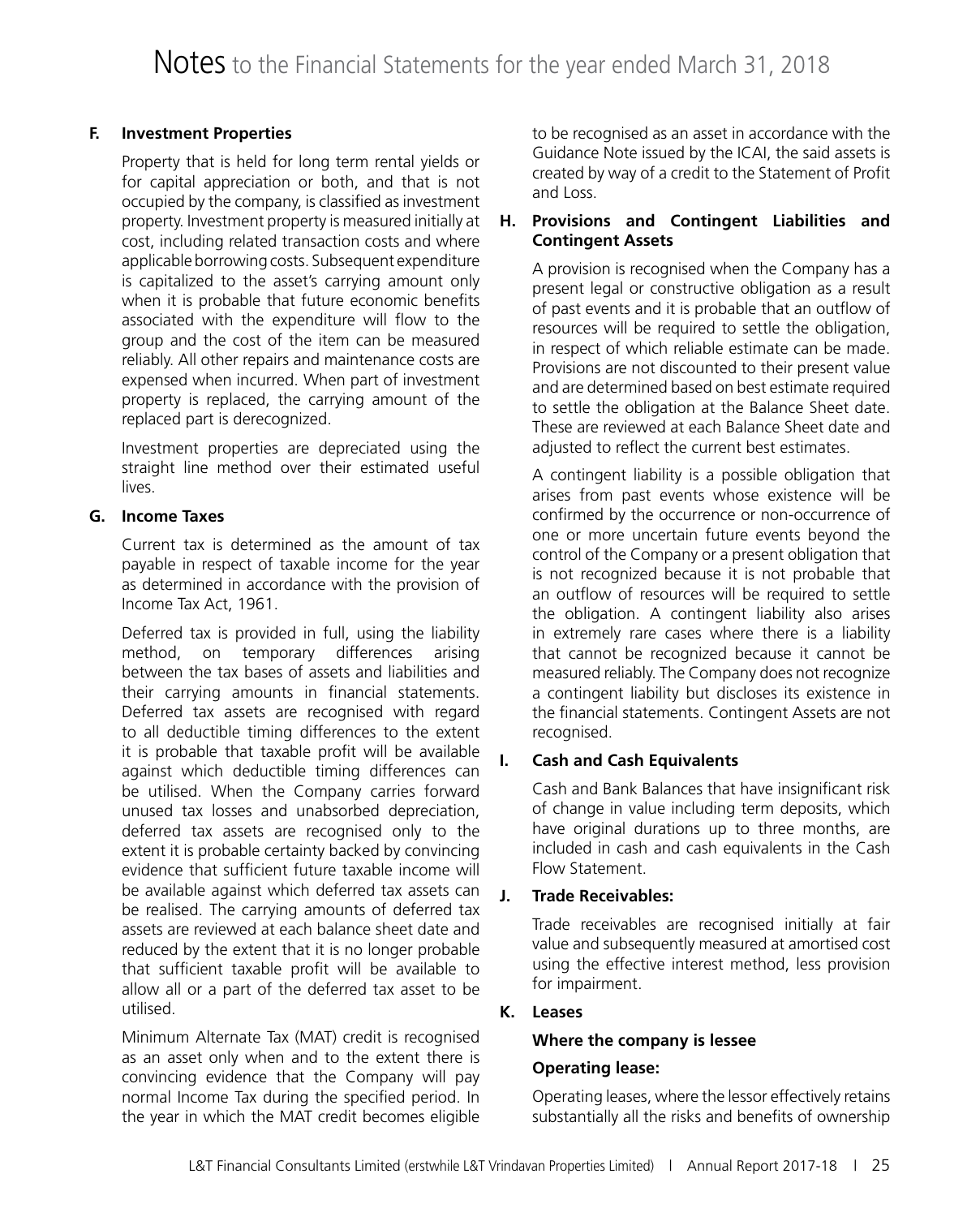of the leased item, are classified as operating leases. Operating lease payments are recognized as an expense in the Statement of Profit and Loss on a straight-line basis over the lease term. Initial direct costs incurred specifically for operating leases are recognised as expenses in the year in which they are incurred.

### **Where the company is lessor**

### **Finance Lease:**

Leases in which the company transfers substantially all the risks and benefits of ownership of the asset are classified as finance leases. Assets given under finance lease are recognized as a receivable at an amount equal to the net investment in the lease. After initial recognition, the company apportions lease rentals between the principal repayment and interest income so as to achieve a constant periodic rate of return on the net investment outstanding in respect of the finance lease. The interest income is recognized in the Statement of Profit and Loss. Initial direct costs such as legal costs, brokerage costs, etc. are recognized immediately in the Statement of Profit and Loss.

### **Operating Lease:**

Leases in which the company does not transfer substantially all the risks and benefits of ownership of the asset are classified as operating leases. Assets subject to operating leases are included in fixed assets. Lease income on an operating lease is recognized in the Statement of Profit and Loss on a straight-line basis over the lease term. Costs, including depreciation, are recognized as an expense in the Statement of Profit and Loss. Initial direct costs such as legal costs, brokerage costs, etc. are recognized immediately in the Statement of Profit and Loss.

### **L. Depreciation and Amortisation**

Depreciation/Amortization on fixed assets is calculated on a straight-line which reflect the management's estimate of the useful lives of respective fixed assets and are greater than or equal to the corresponding rate prescribed in Schedule II of the Companies Act, 2013.

- Fixed assets costing  $\bar{\bar{\xi}}$  5,000/- or less are fully depreciated in the year of installation.
- Depreciation is charged for the full month in the month of purchase/sale even used for part of the month.

### **M. Earnings per share**

Basic and diluted earnings per share are computed in accordance with Ind AS 33 – Earnings per share.

Basic earnings per share is calculated by dividing the net profit or loss after tax for the year attributable to equity shareholders by the weighted average number of equity shares outstanding during the year. Diluted earnings per equity share are computed using the weighted average number of equity shares and dilutive potential equity shares outstanding during the year, except where the results are anti-dilutive.

### **N. Retirement and other employee benefits**

### Short term employee benefits:

All employee benefits falling due wholly within twelve months of rendering the services are classified as short-term employee benefits. Benefits such as salaries, short term compensated absences etc. and estimated variable remuneration are recognized in the period in which the employee renders the related service.

### **Post employment benefits:**

### **(a) Defined contribution plans:**

 The Company's provident fund and pension are defined contribution plans. The contribution paid/payable under the scheme is recognized during the period in which the employee renders the related services.

### **(b) Defined benefit plan**

 The Company's gratuity scheme is defined benefit plan. The employee gratuity obligation is determined based on actuarial valuation using Projected Unit Credit method which recognizes each period of service as giving rise to additional unit of employee benefit entitlement and measures each unit separately to build up the final obligation.

 The obligation is measured at the present value of the estimated future cash flows. The discount rate used for determining the present value of the obligation under defined benefit plans, is based on the market yield on government securities of a maturity period equivalent to the weighted average maturity profile of the related obligations at the balance sheet date.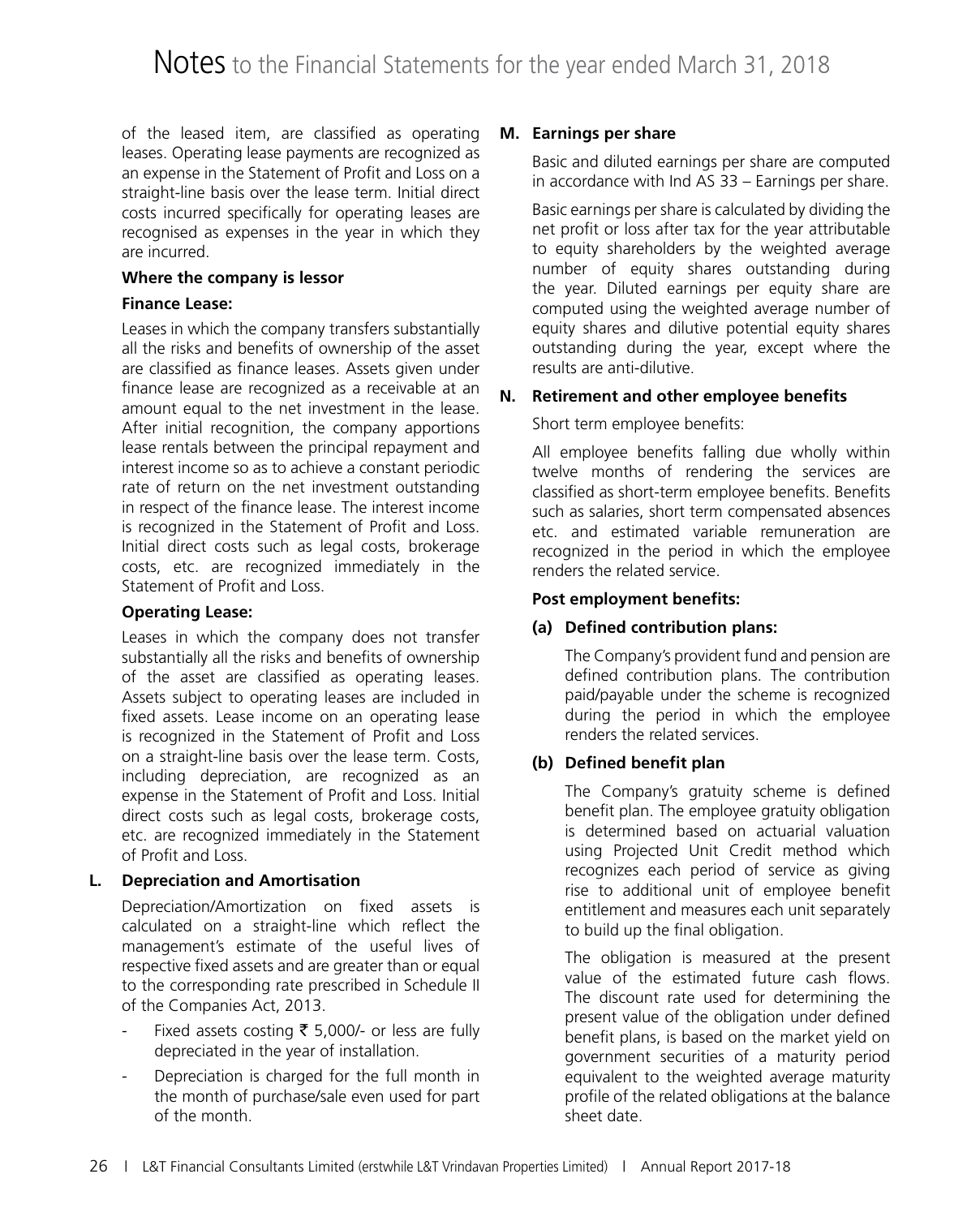Actuarial gains and losses are recognized in the period in which they incur directly in the other comprehensive income. They are included in retained earnings in the statement of changes in equity and in the balance sheet.

### **Long Term Employee Benefits:**

 Accumulated leave, which is expected to be utilized within the next twelve months, is treated as short-term employee benefit. The Company measures the expected cost of such absences as the additional amount that it expects to pay as a result of the unused entitlement that has accumulated at the reporting date.

 The Company treats accumulated leave expected to be carried forward beyond twelve months, as long-term employee benefit for measurement purposes. Such long-term compensated absences are provided for based on the actuarial valuation using the projected unit credit method at the reporting date. Actuarial gains/losses are immediately taken to the statement of profit and loss and are not deferred.

 The Company presents the entire leave as a current liability in the balance sheet, since it does not have an Unconditional right to defer its settlement for twelve months after the reporting date.

### **O. Impairment of Assets**

Property, plant and equipment and intangible assets are reviewed for impairment whenever events or changes in circumstances indicate that the carrying amount may not be recoverable. An impairment loss is recognised for the amount by which the asset's carrying amount exceeds its recoverable amount, which is the higher of the asset's net selling price or its value in use.

### **P. Commitments**

Commitments are future liabilities for contracted expenditure. Commitments are classified and disclosed as follows:-

- a. Estimated amount of contracts remaining to be executed on capital account are not provided for.
- b. Other non cancellable commitments, if any to the extent they are considered material and relevant in the opinion of the management.

### **Q. Borrowings**

Borrowings are initially recognised at fair value, net of transaction costs incurred. Borrowings are subsequently measured at amortised cost. Any difference between the proceeds (net of transaction costs) and the redemption amount is recognised in profit or loss over the period of the borrowings using effective interest rate method.

### **R. Borrowing Costs**

Borrowing cost includes interest and exchange differences arising from foreign currency borrowings to the extent they are regarded as an adjustment to the interest cost.

Borrowing costs that are attributable to the construction of a qualifying asset are capitalised as part of cost of such asset till such time the asset is ready for its intended use. A qualifying asset is an asset that necessarily requires a substantial period of time to get ready for its intended use. All other borrowing costs are recognised as an expense in the period in which they are incurred.

### **S. Cash flow Statements**

Cash flows are reported using the indirect method whereby cash flows from operating, investing and financing activities of the Company are segregated and profit before tax is adjusted for the effects of transactions of non-cash nature and any deferrals or accruals of past or future cash receipts or payments.

### **T. Extraordinary and exceptional items**

Income or expenses that arise from events or transactions that are clearly distinct from the ordinary activities of the Company are classified as extraordinary items. Specific disclosure of such events/transactions is made in the financial statements. Similarly, any external event beyond the control of the Company, significantly impacting income or expense, is also treated as extraordinary item and disclosed as such.

On certain occasions, the size, type or incidence of an item of income or expense, pertaining to the ordinary activities of the Company, is such that its disclosure improves an understanding of the performance of the Company. Such income or expense is classified as an exceptional item and accordingly disclosed in the notes to the financial statements.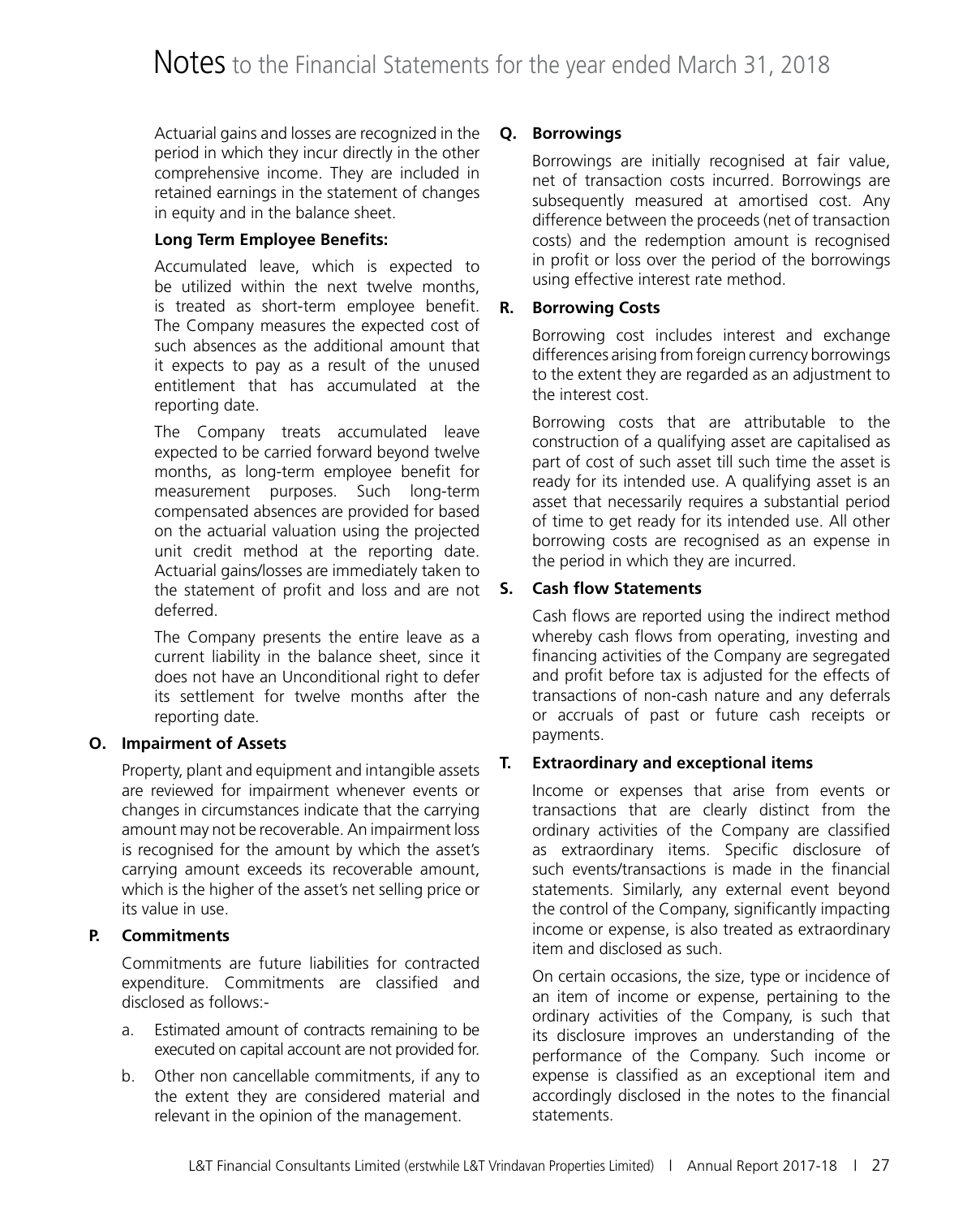|                               |                                     |                                   | <b>Cost/Valuation</b> |                                               |        | <b>Depreciation</b>       |                           |               | <b>Book Value</b>             |  |
|-------------------------------|-------------------------------------|-----------------------------------|-----------------------|-----------------------------------------------|--------|---------------------------|---------------------------|---------------|-------------------------------|--|
| <b>Particulars</b>            | <b>Block as on</b><br>01-April-2017 | <b>Gross Additions Deductions</b> | As at<br>31 March     | <b>Opening</b><br>as on<br>2018 01-April-2017 | period | <b>For the Deductions</b> | As at<br>31 March<br>2018 | As at<br>2018 | As at<br>31 March 31-March-17 |  |
| Office equipments             | 567.39                              | $\overline{\phantom{a}}$          | 567.39<br>$\sim$      | 163.94                                        | 112.31 | $\overline{\phantom{a}}$  | 276.25                    | 291.14        | 403.45                        |  |
| <b>Furniture and Fixtures</b> | 548.33                              | $\overline{\phantom{a}}$          | 548.33<br>$\sim$      | 65.19                                         | 52.70  | $\overline{\phantom{a}}$  | 17.89                     | 430.44        | 483.14                        |  |
| Computers                     | 22.64                               | $\overline{\phantom{a}}$          | 22.64<br>$\sim$       | 13.30                                         | 6.67   | $\overline{\phantom{a}}$  | 19.97                     | 2.67          | 9.34                          |  |
| Electrical & Installation     | 2.711.11                            | $\blacksquare$                    | $-2.711.11$           | 300.50                                        | 257.56 | $\overline{\phantom{a}}$  | 558.06                    | 2.153.05      | 2.410.61                      |  |
| <b>Total</b>                  | 3.849.47                            | $\blacksquare$                    | $-3.849.47$           | 542.93                                        | 429.24 | $\blacksquare$            | 972.17                    | 2.877.30      | 3.306.54                      |  |

### **3 Investment Properties** (₹ In Lakh)

| <b>Particulars</b>                             | As at<br>31 March 2018 | As at<br>31 March 2017 |
|------------------------------------------------|------------------------|------------------------|
| <b>Gross Carrying Amount</b>                   |                        |                        |
| Opening gross carrying amount/ Deemed cost     | 36,552.60              | 38,470.77              |
| Add: Additions                                 | 7.69                   | 626.80                 |
| Less: Classified as Assets held for sale       | (302.27)               | (2, 178.60)            |
| Less: Sale during the year                     |                        | (366.37)               |
| <b>Closing gross carrying amount</b>           | 36,258.02              | 36,552.60              |
| <b>Accumulated Depreciation and Impairment</b> |                        |                        |
| Opening accumulated depreciation               | 299.83                 | 123.92                 |
| Add: Depreciation and Impairment               | 293.70                 | 323.62                 |
| Less: Classified as Assets held for sale       | (10.33)                | (124.40)               |
| Less: Deduction due to sale                    |                        | (23.31)                |
| Closing accumulated depreciation               | 583.20                 | 299.83                 |
| <b>Net Carrying Amount</b>                     | 35,674.82              | 36,252.77              |

# **(i)** Amount recognised in profit or loss for investment properties  $( ₹ \ln \text{Lakh})$

|                                                                            | As at<br>31 March 2018 | As at<br>31 March 2017 |
|----------------------------------------------------------------------------|------------------------|------------------------|
| Rental Income                                                              | 4,100.66               | 3,711.64               |
| Other Charges Recovery                                                     | 1,589.78               | 593.54                 |
| Less: Direct Operating Expenses from property that generated rental income | 561.03                 | 729.18                 |
| Profit from investment properties before depreciation                      | 5,129.41               | 3,576.00               |
| Less: Depreciation and impairment                                          | 293.70                 | 323.62                 |
| <b>Profit from investment properties</b>                                   | 4,835.71               | 3,252.38               |

(そ In Lakh)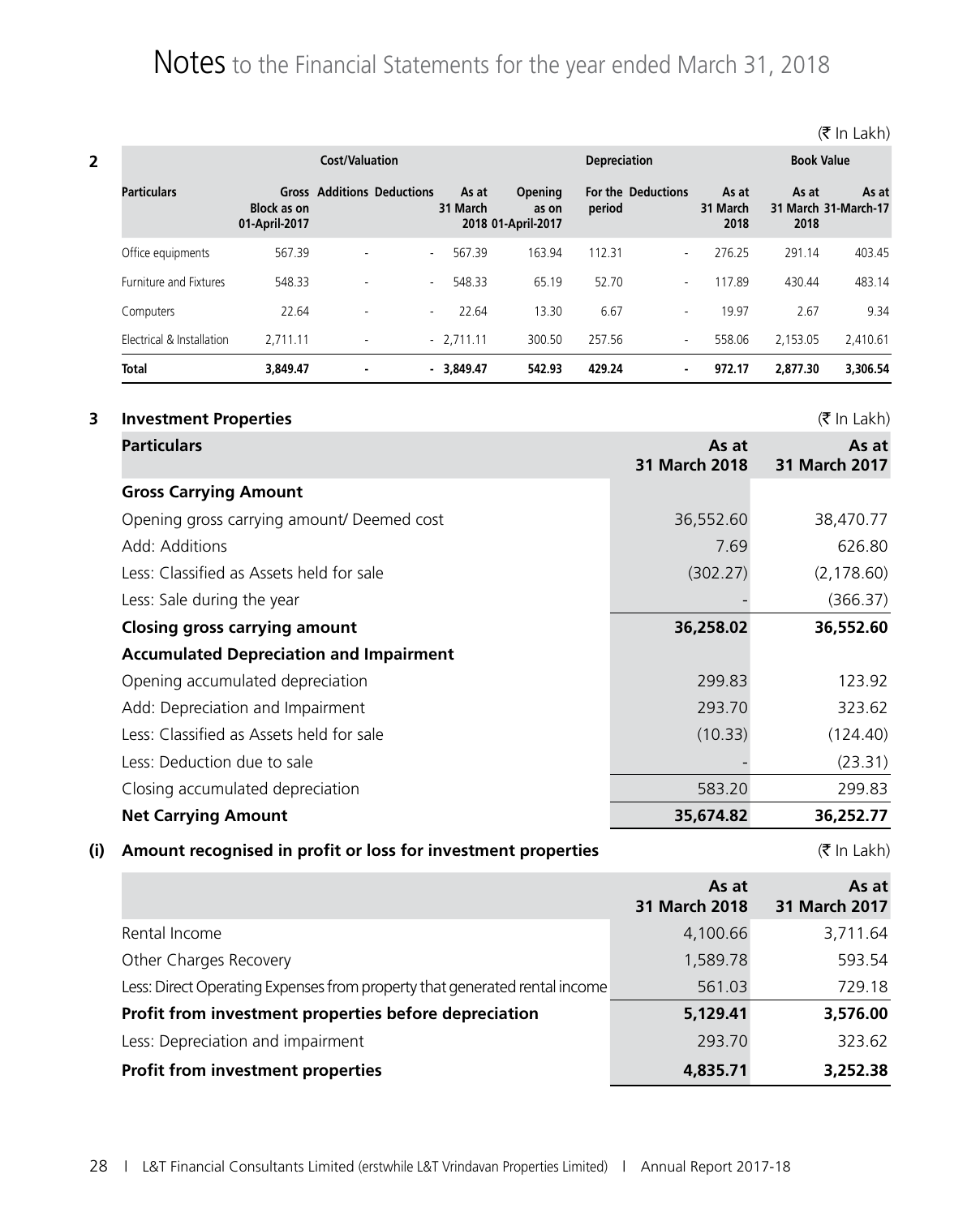### **(ii) Contractual obligations**

Refer to Note 34.7 for disclosure of contractual obligations to purchase, construct or develop investment property or for its repairs, maintenance or enhancements.

### **(iii) Leasing arrangements**

Certain investment properties are leased to tenants under long term operating leases with rentals payable monthly.

Minimum lease payments receivable under non-cancellable operating leases of investment properties are:

| <b>Particulars</b>                             | As at<br>31 March 2018 | As at<br>31 March 2017 |
|------------------------------------------------|------------------------|------------------------|
| Within one year                                | 3,962.20               | 2,265.88               |
| Later than one year but not later than 5 years | 17,931.44              | 2,583.33               |
| Later than 5 years                             |                        |                        |
|                                                | 21,893.64              | 4,849.21               |

**(iv)** The fair values of investment properties ₹40,120 lacs as at March 31, 2018 (₹ 36,708 lacs as at March 31, 2017).

 $(\bar{\bar{\mathbf{z}}}$  In Lakh)

| 4 | <b>Cost/Valuation</b> |                                          |                          |                             |                   |                                        | <b>Book Value</b><br><b>Depreciation</b> |                           |                           |               |                               |
|---|-----------------------|------------------------------------------|--------------------------|-----------------------------|-------------------|----------------------------------------|------------------------------------------|---------------------------|---------------------------|---------------|-------------------------------|
|   | <b>Particulars</b>    | Gross<br>Block as<br>on<br>01-April-2017 |                          | <b>Additions Deductions</b> | As at<br>31 March | Opening<br>as on<br>2018 01-April-2017 | period                                   | <b>For the Deductions</b> | As at<br>31 March<br>2018 | As at<br>2018 | As at<br>31 March 31-March-17 |
|   | Computer Sotware      | 8.55                                     | $\overline{\phantom{a}}$ | $\sim$                      | 8.55              | 5.46                                   | 2.66                                     | $\overline{\phantom{a}}$  | 8.12                      | 0.43          | 3.09                          |
|   | <b>Total</b>          | 8.55                                     | $\blacksquare$           | . .                         | 8.55              | 5.46                                   | 2.66                                     | $\blacksquare$            | 8.12                      | 0.43          | 3.09                          |

### **5 Non Current Financial Assets- Investments** (` In Lakh)

|                                                    | As at<br>31 March 2018 | As at<br>31 March 2017 |
|----------------------------------------------------|------------------------|------------------------|
| <b>Investments in Equity Instruments:</b>          |                        |                        |
| <b>Investments in Subsidiary Companies</b>         |                        |                        |
| Mudit Cements Private Limited                      | 426.10                 | 426.10                 |
| $(21,04,800$ Equity Shares of ₹10 each fully paid) |                        |                        |
| Total                                              | 426.10                 | 426.10                 |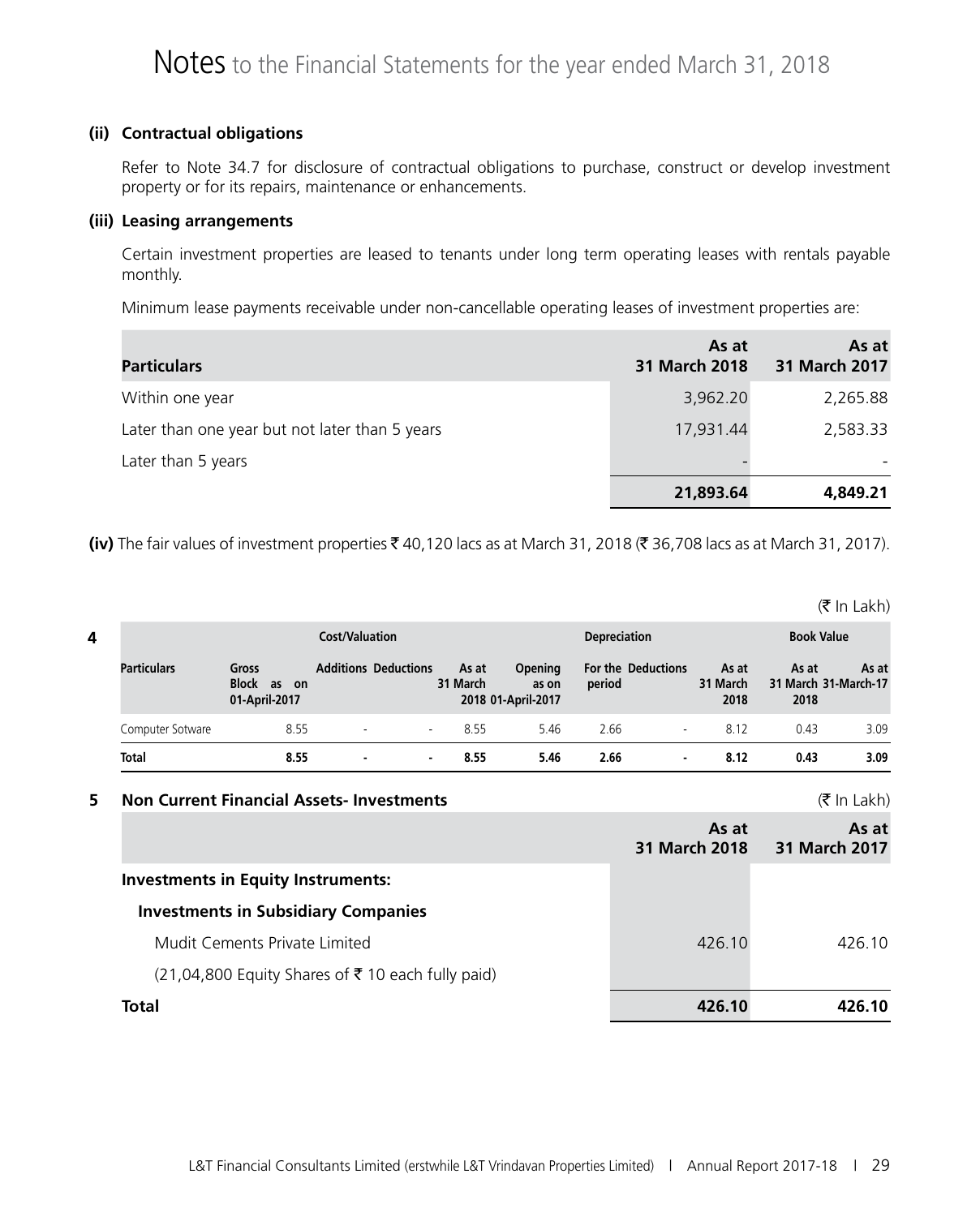|   | Note: Aggregate amount of unquoted investments    | 426.10                 | 426.10                             |
|---|---------------------------------------------------|------------------------|------------------------------------|
| 6 | <b>Non Current Financial Assets-Loans</b>         |                        | $(\bar{\bar{\mathbf{z}}}$ In Lakh) |
|   |                                                   | As at<br>31 March 2018 | As at<br>31 March 2017             |
|   | Security Deposit                                  |                        |                                    |
|   | Secured Considered Good:                          | 21.74                  | 19.88                              |
|   | Loans and advances to related parties             |                        |                                    |
|   | Unsecured Considered Good:                        |                        | 39.80                              |
|   | <b>Total</b>                                      | 21.74                  | 59.68                              |
| 7 | Deferred tax assets (net)                         |                        | $(\bar{\bar{\mathbf{z}}}$ In Lakh) |
|   |                                                   | As at<br>31 March 2018 | As at<br>31 March 2017             |
|   | <b>Deferred tax assets</b>                        |                        |                                    |
|   | On unabsorbed brought forward losses              | 2,501.75               | 2,730.59                           |
|   | Other items                                       | 19.02                  | 14.59                              |
|   | <b>Total</b>                                      | 2,520.77               | 2,745.18                           |
|   | <b>Deferred tax liabilities</b>                   |                        |                                    |
|   | Difference between book and tax depreciation      | 1,495.22               | 1,198.80                           |
|   | <b>Total</b>                                      | 1,495.22               | 1,198.80                           |
|   | <b>Total</b>                                      | 1,025.55               | 1,546.38                           |
| 8 | Non Current Assets- Current Year Income Tax (net) |                        | $(\bar{\bar{\mathbf{z}}}$ In Lakh) |
|   |                                                   | As at<br>31 March 2018 | As at<br>31 March 2017             |
|   | Advance Tax Instalments current year              | 941.10                 | 587.48                             |
|   | MAT Credit Entitlement                            | 730.85                 | 1,249.00                           |
|   |                                                   | 1,671.95               | 1,836.48                           |
|   | Less: Provision for current year tax              | 730.85                 |                                    |
|   | <b>Total</b>                                      | 941.10                 | 1,836.48                           |
| 9 | <b>Other Non Current Assets</b>                   |                        | $(\bar{\bar{\mathbf{z}}}$ In Lakh) |
|   |                                                   | As at                  | As at                              |
|   |                                                   | 31 March 2018          | 31 March 2017                      |
|   | Income Tax prior years:                           |                        |                                    |
|   | MAT Credit Entitlement                            | 2,449.00               | 1,200.00                           |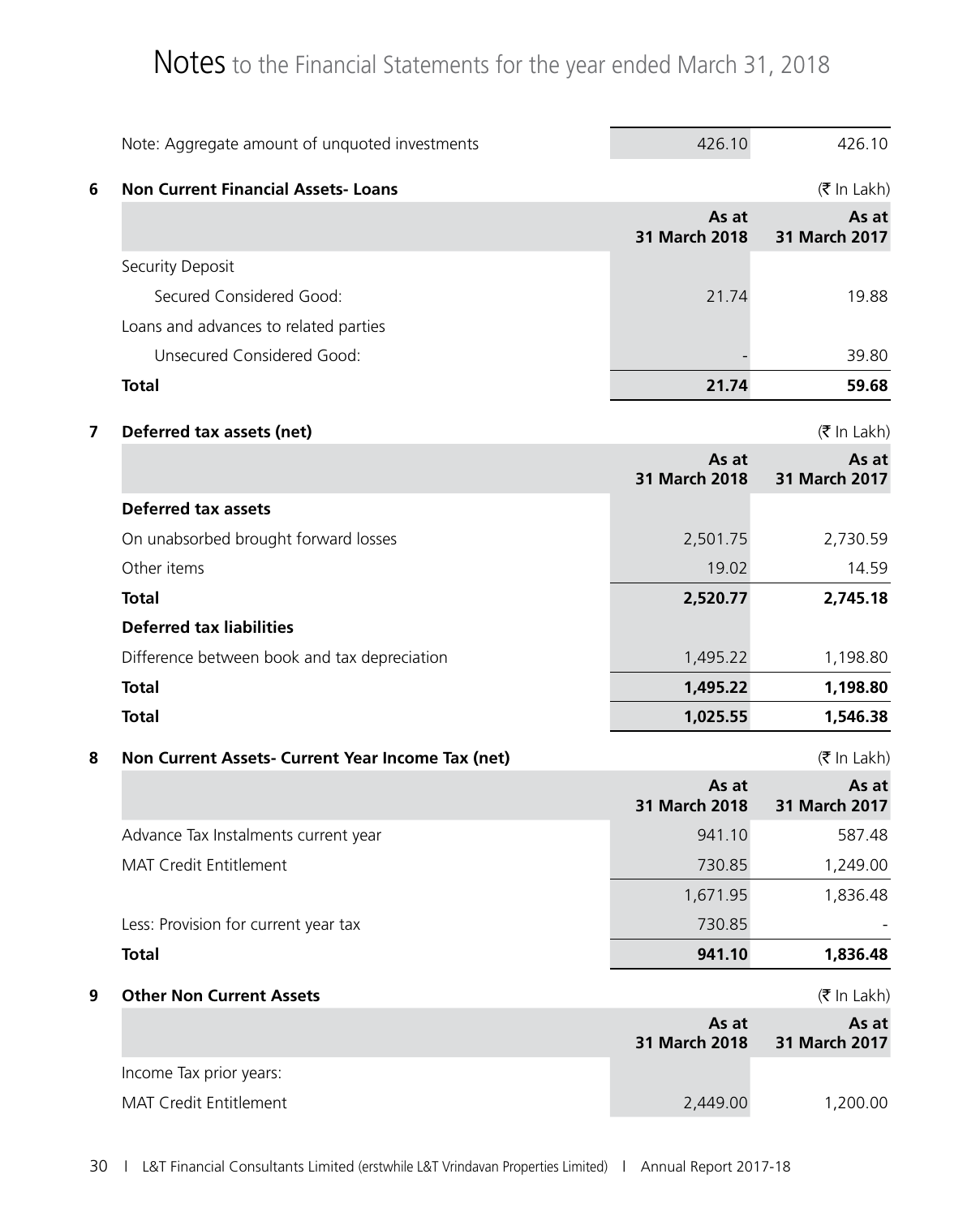|                 | Income Tax balance net of provisions                                                     | 695.64                 | 156.03                             |
|-----------------|------------------------------------------------------------------------------------------|------------------------|------------------------------------|
|                 | <b>Total</b>                                                                             | 3,144.64               | 1,356.03                           |
| 10              | <b>Current Financial Assets- Trade receivables</b>                                       |                        | $(\bar{\bar{\mathbf{z}}}$ In Lakh) |
|                 |                                                                                          | As at<br>31 March 2018 | As at<br>31 March 2017             |
|                 | Trade Receivable                                                                         |                        |                                    |
|                 | Secured, considered good                                                                 |                        |                                    |
|                 | Unsecured, considered good                                                               | 418.38                 | 9.67                               |
|                 | Doubtful                                                                                 | 4.22                   |                                    |
|                 | Less: Allowance for doubtful debts                                                       | (1.05)                 |                                    |
|                 | <b>Total</b>                                                                             | 421.55                 | 9.67                               |
|                 | Trade Receivable from related parties out of the above                                   | 418.38                 | 9.67                               |
| 11              | <b>Current Financial Assets-Cash and cash equivalents</b>                                |                        | (₹ In Lakh)                        |
|                 |                                                                                          | As at                  | As at                              |
|                 |                                                                                          | 31 March 2018          | 31 March 2017                      |
|                 | <b>Balances with banks</b>                                                               |                        |                                    |
|                 | in current accounts                                                                      | 105.90                 | 84.24                              |
|                 | Cash on Hand                                                                             |                        |                                    |
|                 |                                                                                          |                        |                                    |
|                 | <b>Total</b>                                                                             | 105.90                 | 84.24                              |
| 12 <sup>2</sup> | <b>Current Financial Assets-Loans</b>                                                    |                        | (₹ In Lakh)                        |
|                 |                                                                                          | As at<br>31 March 2018 | As at<br>31 March 2017             |
|                 | Loans and advances to related parties                                                    |                        |                                    |
|                 | Secured Considered Good                                                                  |                        |                                    |
|                 | <b>Unsecured Considered Good</b>                                                         | 5,481.15               | 730.29                             |
|                 | Less: Provision on Advances                                                              | (1,429.16)             | (11.79)                            |
|                 | <b>Total</b>                                                                             | 4,051.99               | 718.50                             |
| 13              | <b>Other Financial Assets</b>                                                            |                        |                                    |
|                 |                                                                                          | As at                  | (₹ In Lakh)<br>As at               |
|                 |                                                                                          | 31 March 2018          | 31 March 2017                      |
|                 | Current maturity of loans and advances to related parties<br>Less: Provision on Advances | 72.83                  | 4,158.33                           |
|                 |                                                                                          | (18.99)<br>53.84       | (488.21)                           |
|                 | <b>Total</b>                                                                             | 53.84                  | 3,670.12<br>3,670.12               |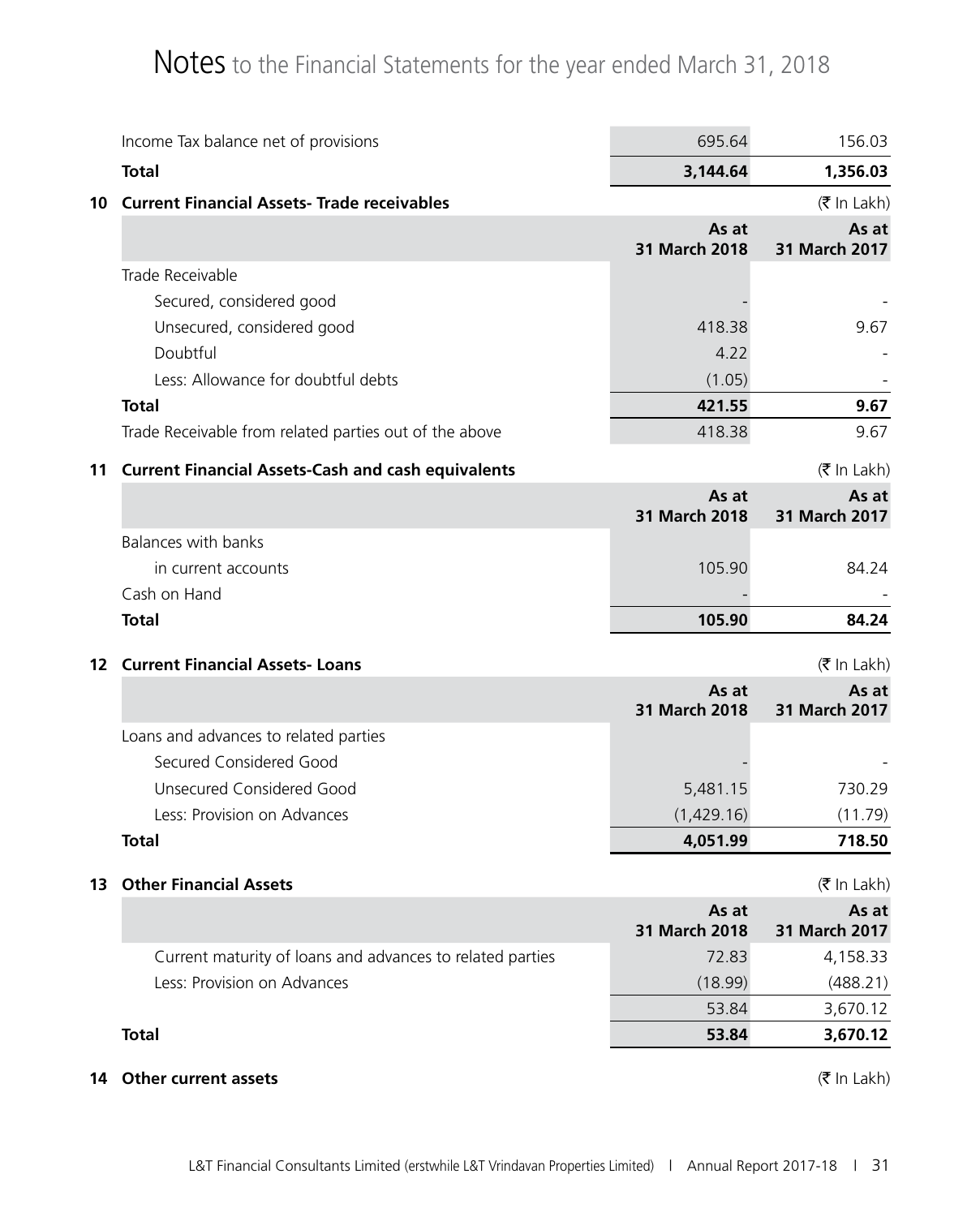|                                        | As at<br>31 March 2018 | As at<br>31 March 2017 |
|----------------------------------------|------------------------|------------------------|
| Others                                 | 24.72                  | 52.45                  |
| <b>Total</b>                           | 24.72                  | 52.45                  |
| 15 Assets classified as held for sale  |                        | $(5 \text{ In Lakh})$  |
|                                        | As at<br>31 March 2018 | As at<br>31 March 2017 |
| Land                                   | 38.81                  | 81.61                  |
| <b>Building</b>                        | 101.80                 | 1,972.59               |
| Less: Provision on asset held for sale | (23.63)                | (50.44)                |
| <b>Total</b>                           | 116.98                 | 2,003.76               |

Land and Building classified as held for sale was measured at lower of carrying amount and fair value less costs to sell at the time of the reclassification, resulting in write down of Rs. 23.63 lakhs as provision on assets held for sale.

### **16 Equity share capital** (` In Lakh)

|                                                                                | As at 31 March 2018        |          | As at 31 March 2017        |          |
|--------------------------------------------------------------------------------|----------------------------|----------|----------------------------|----------|
|                                                                                | <b>Number</b>              | ₹ lakh   | <b>Number</b>              | ₹ lakh   |
| <b>Authorised</b>                                                              |                            |          |                            |          |
| Equity shares of ₹10 each                                                      | 25,000,000                 | 2,500.00 | 25,000,000                 | 2,500.00 |
| Issued, Subscribed & Paid up shares                                            |                            |          |                            |          |
| Equity shares of ₹10 each                                                      | 18,750,000                 | 1,875.00 | 18,750,000                 | 1,875.00 |
| Total Issued, Subscribed & Paid up<br>shares capital                           | 18,750,000                 | 1,875.00 | 18,750,000                 | 1,875.00 |
| Reconciliation of the shares and<br>(1)<br>amount outstanding at the beginning | <b>As at 31 March 2018</b> |          | <b>As at 31 March 2017</b> |          |
| and at the end of the reporting year                                           |                            |          |                            |          |
|                                                                                | <b>Number</b>              | ₹ lakh   | <b>Number</b>              | ₹ lakh   |
| Shares outstanding at the beginning of the<br>year                             | 18,750,000                 | 1,875.00 | 18,750,000                 | 1,875.00 |
| Shares issued during the year                                                  |                            |          |                            |          |
| Shares outstanding at the end of the<br>year                                   | 18,750,000                 | 1,875.00 | 18,750,000                 | 1,875.00 |

### **(II) Terms/rights attached to equity shares**

The Company has only one class of equity shares having a par value of  $\bar{\tau}$  10 per share. Members of the Company holding equity shares capital therein have a right to vote, on every resolution placed before the Company and right to receive dividend. The voting rights on a poll is in proportion to the share of the paid up equity capital of the Company held by the shareholders. The Company declares dividends in Indian rupees. The final dividend proposed by the Board of Directors is subject to the approval of the Shareholders in the ensuing Annual General Meeting.

| (III) Equity shares in the Company held | <b>As at 31 March 2018</b> | <b>As at 31 March 2017</b> |
|-----------------------------------------|----------------------------|----------------------------|
| by the holding company                  |                            |                            |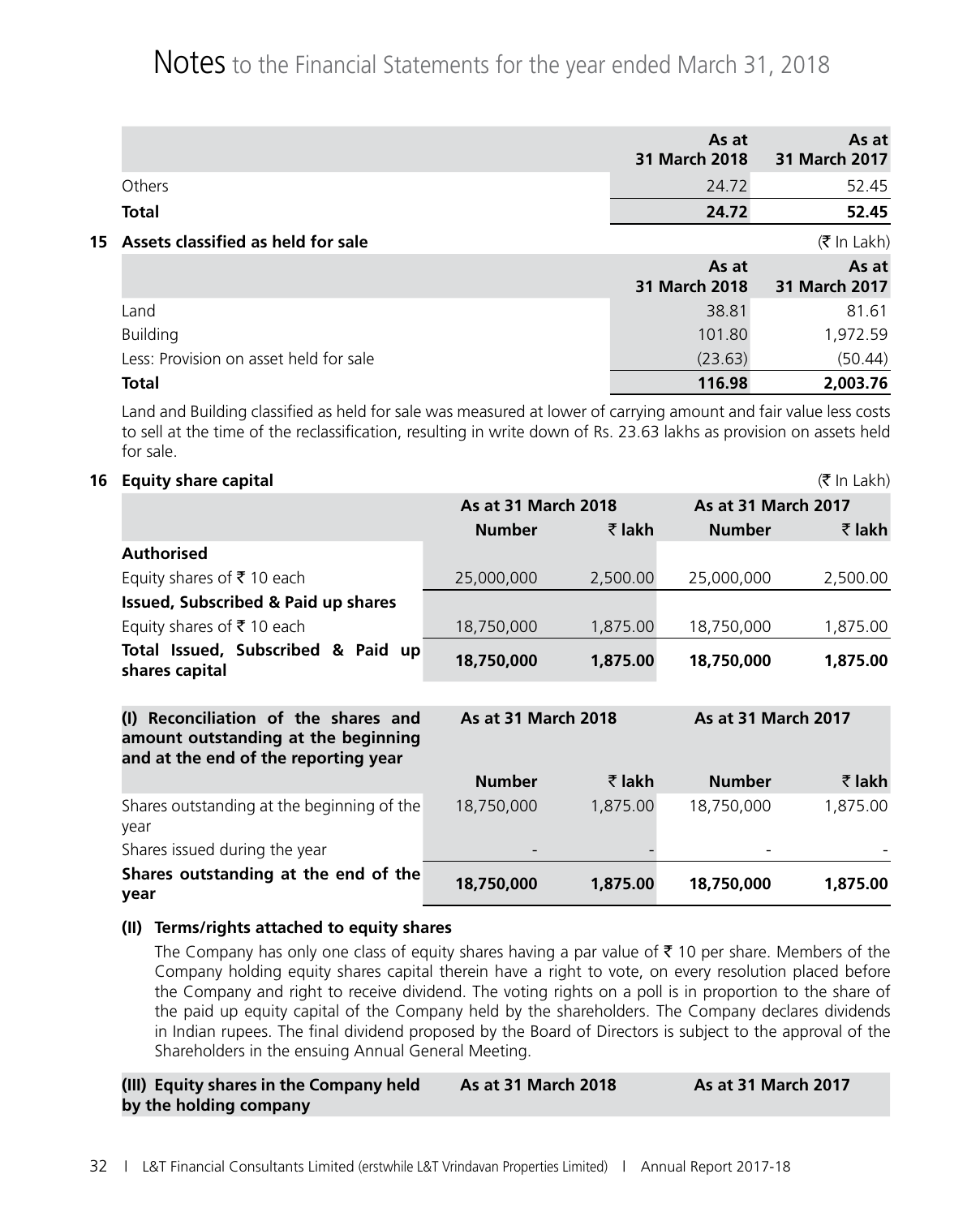|                                                                                                                                         | <b>Number</b>       | ₹ lakh    | <b>Number</b>              | ₹ lakh    |
|-----------------------------------------------------------------------------------------------------------------------------------------|---------------------|-----------|----------------------------|-----------|
| Equity Shares of ₹ 10 each fully paid held<br>by L&T Finance Holdings Limited (Holding<br>company) directly or through its beneficially |                     |           |                            |           |
| nominees.                                                                                                                               | 18,750,000          | 1,875.00  | 18,750,000                 | 1,875.00  |
|                                                                                                                                         |                     |           |                            |           |
| (IV) Details of shareholders holding<br>more than 5% shares in the Company                                                              | As at 31 March 2018 |           | <b>As at 31 March 2017</b> |           |
|                                                                                                                                         | <b>Number</b>       | % Holding | <b>Number</b>              | % Holding |
| Equity Shares of ₹ 10 each fully paid held<br>by L&T Finance Holdings Limited (Holding<br>company) directly or through its beneficially |                     |           |                            |           |
| nominees.                                                                                                                               | 18,750,000          | 100%      | 18,750,000                 | 100%      |

- (V) There is no shares alloted for consideration other than cash during 5 years immediately preceeding 31 March, 2018.
- (VI) There are no shares alloted as fully paid up by way of bonus shares during 5 years immediately preceding 31 March, 2018.
- (VII) There are no shares bought back during 5 years immediately preceding 31 March, 2018.

| 17 |      | <b>Other Equity</b>                                                | (₹ In Lakh)            |                        |  |
|----|------|--------------------------------------------------------------------|------------------------|------------------------|--|
|    |      |                                                                    | As at<br>31 March 2018 | As at<br>31 March 2017 |  |
|    | (1)  | <b>Debenture Redemption Reserve</b>                                |                        |                        |  |
|    |      | As per last Balance sheet                                          |                        | 3,368.37               |  |
|    |      | Add : Transferred from surplus in the Statement of Profit and Loss |                        |                        |  |
|    |      | Less: Transferred to General Reserve                               |                        | (3,368.37)             |  |
|    |      | <b>Closing balance</b>                                             |                        |                        |  |
|    | (II) | Other Reserve (arising on the grant of ESOPs)                      |                        |                        |  |
|    |      | As per last Balance sheet                                          | 0.47                   | 0.47                   |  |
|    |      | Add: Transferred from surplus in the Statement of Profit and Loss  | 12.50                  |                        |  |
|    |      | <b>Closing Balance</b>                                             | 12.97                  | 0.47                   |  |
|    |      | (III) General Reserve                                              |                        |                        |  |
|    |      | As per last Balance sheet                                          | 3,368.37               |                        |  |
|    |      | Add: Transferred from Debenture Redemption Reserve                 |                        | 3,368.37               |  |
|    |      | <b>Closing balance</b>                                             | 3,368.37               | 3,368.37               |  |
|    |      | (III) Surplus in the Statement of Profit and Loss                  |                        |                        |  |
|    |      | As per last Balance sheet                                          | 5,402.72               | 3,736.76               |  |
|    |      | Add: Profit for the year                                           | 1,968.79               | 1,667.01               |  |
|    |      | Add: Other comprehensive income                                    | (0.12)                 | (1.05)                 |  |
|    |      | Less: Transferred to Debenture Redemption Reserve                  |                        |                        |  |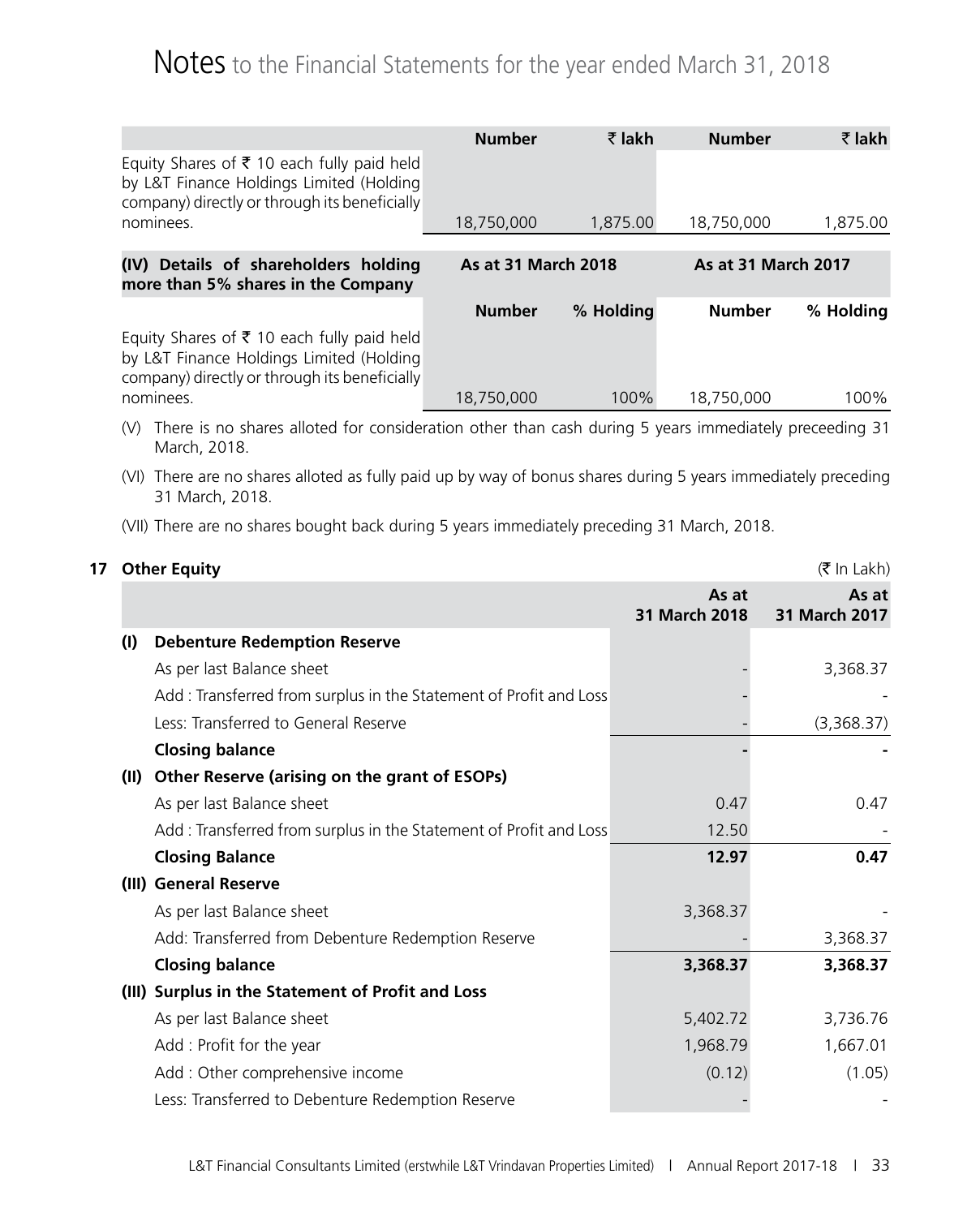|    | Less: Profit available for appropriation                          |                        |                                    |
|----|-------------------------------------------------------------------|------------------------|------------------------------------|
|    | Less: Interim Dividend Paid                                       | 5,203.13               |                                    |
|    | Less: Dividend Distribution Tax on Interim Dividend               | 1,059.23               |                                    |
|    | <b>Closing balance</b>                                            | 1,109.03               | 5,402.72                           |
|    | <b>Total reserves and surplus</b>                                 | 4,490.37               | 8,771.56                           |
| 18 | <b>Other financial liabilities</b>                                |                        | (₹ In Lakh)                        |
|    |                                                                   | As at<br>31 March 2018 | As at<br>31 March 2017             |
|    | Security deposit                                                  | 1,385.62               | 1,275.62                           |
|    | <b>Total</b>                                                      | 1,385.62               | 1,275.62                           |
| 19 | <b>Non-current Provisions</b>                                     |                        | (₹ In Lakh)                        |
|    |                                                                   | As at<br>31 March 2018 | As at<br>31 March 2017             |
|    | For employee benefit                                              |                        |                                    |
|    | Gratuity                                                          | 22.15                  | 18.77                              |
|    | <b>Total</b>                                                      | 22.15                  | 18.77                              |
| 20 | <b>Other Non Current Liabilities</b>                              |                        | $(5 \text{ In } \text{Lakh})$      |
|    |                                                                   | As at<br>31 March 2018 | As at<br>31 March 2017             |
|    | Other Non Current Liabilities                                     | 20.62                  | 140.13                             |
|    | <b>Total</b>                                                      | 20.62                  | 140.13                             |
| 21 | <b>Current Financial Liabilities - Borrowings</b>                 |                        | $(\bar{\bar{\mathbf{z}}}$ In Lakh) |
|    |                                                                   | As at<br>31 March 2018 | As at<br>31 March 2017             |
|    | <b>Unsecured</b>                                                  |                        |                                    |
|    | Inter corporate borrowings                                        | 39,455.70              | 38,643.17                          |
|    | <b>Total</b>                                                      | 39,455.70              | 38,643.17                          |
|    | 22 Trade Payables                                                 |                        | (₹ In Lakh)                        |
|    |                                                                   | As at<br>31 March 2018 | As at<br>31 March 2017             |
|    | Trade Payables                                                    |                        |                                    |
|    | Micro, Small and Medium Enterprises                               |                        |                                    |
|    | Other than Micro and Small Enterprises                            | 40.11                  | 40.16                              |
|    | <b>Total</b>                                                      | 40.11                  | 40.16                              |
| 23 | <b>Current Financial Liabilities -Other financial liabilities</b> |                        | (₹ In Lakh)                        |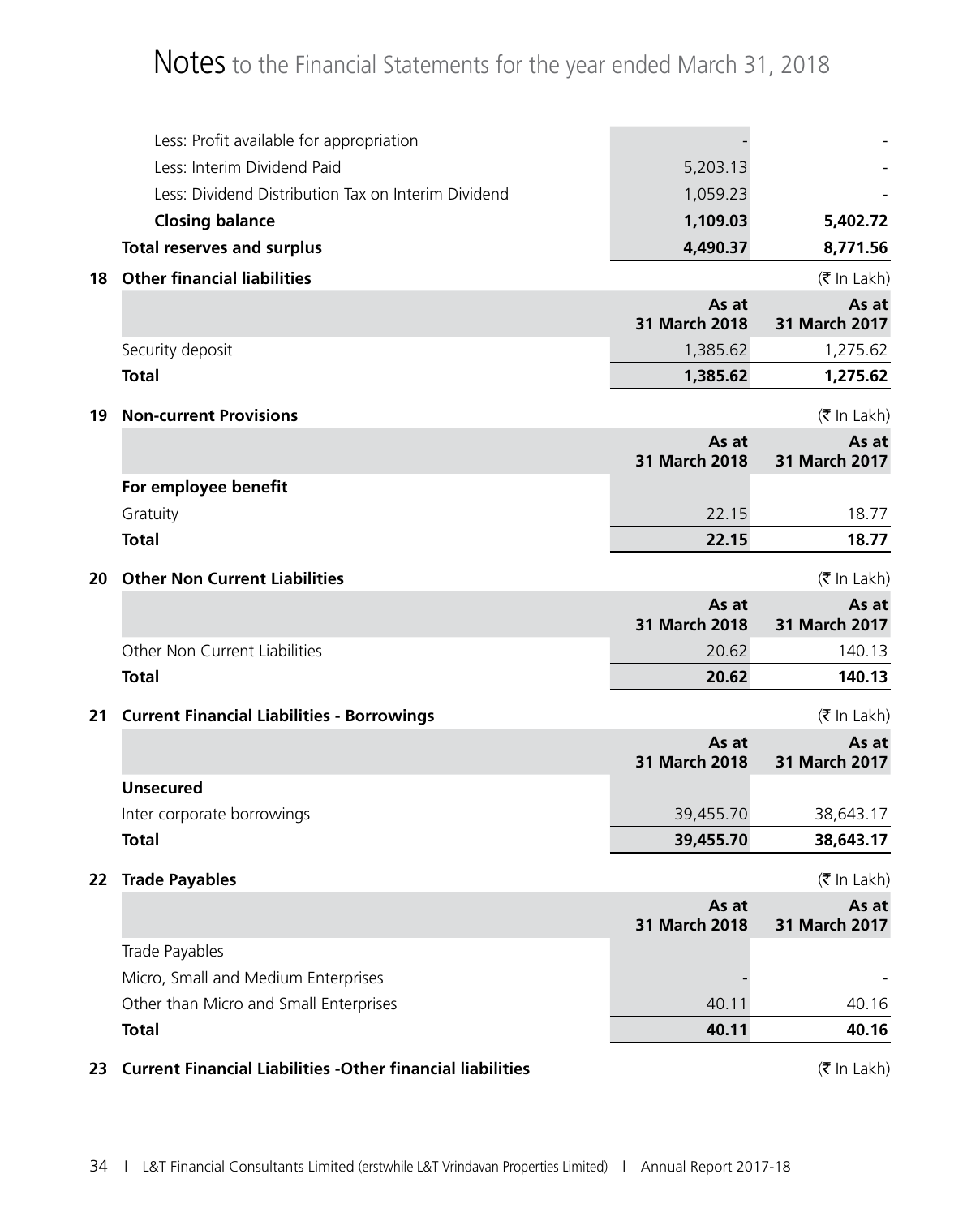|    |                                                |                        | As at<br>31 March 2018                  | As at<br>31 March 2017                  |
|----|------------------------------------------------|------------------------|-----------------------------------------|-----------------------------------------|
|    | Accrued expenses                               |                        | 154.47                                  | 273.97                                  |
|    | Payable to related parties                     |                        | 0.24                                    | 8.51                                    |
|    | Advance money received                         |                        | 11.50                                   | 24.48                                   |
|    | Other Liabilities                              |                        | 119.51                                  | 119.52                                  |
|    | <b>Total</b>                                   |                        | 285.72                                  | 426.48                                  |
| 24 | <b>Other Current Liabilities</b>               |                        |                                         | (₹ In Lakh)                             |
|    |                                                |                        | As at<br>31 March 2018                  | As at<br>31 March 2017                  |
|    | Statutory dues                                 |                        | 234.87                                  | 121.39                                  |
|    | Dividend Distribution Tax payable              |                        | 1,059.23                                |                                         |
|    | <b>Total</b>                                   |                        | 1,294.10                                | 121.39                                  |
| 25 | <b>Current Provision</b>                       |                        |                                         | (₹ In Lakh)                             |
|    |                                                |                        | As at                                   | As at                                   |
|    |                                                |                        | 31 March 2018                           | 31 March 2017                           |
|    | Provision for employee benefit<br>Gratuity     |                        | 1.24                                    | 0.26                                    |
|    | Leave encashment                               |                        | 16.03                                   | 13.27                                   |
|    | <b>Total</b>                                   |                        | 17.27                                   | 13.53                                   |
| 26 | <b>Revenue from operations</b>                 |                        |                                         | (₹ In Lakh)                             |
|    |                                                |                        | <b>Year ended</b>                       | <b>Year ended</b>                       |
|    |                                                |                        | <b>31 March 18</b>                      | <b>31 March 17</b>                      |
|    | Lease rental income                            |                        | 4100.66                                 | 3,711.64                                |
|    | Other charges recovery                         |                        | 1589.78                                 | 593.54                                  |
|    | Arranger Fees (Net)                            |                        | 2561.04                                 | 837.00                                  |
|    | <b>Total</b>                                   |                        | 8,251.48                                | 5,142.18                                |
| 27 | <b>Other Income</b>                            |                        |                                         | (₹ In Lakh)                             |
|    |                                                |                        | <b>Year ended</b><br><b>31 March 18</b> | <b>Year ended</b><br><b>31 March 17</b> |
|    | Interest on investments                        |                        |                                         | 1.18                                    |
|    | Profit on sale of current investments          |                        |                                         | 16.39                                   |
|    | Interest income on inter corporate deposit/ FD |                        | 448.15                                  | 626.54                                  |
|    | Profit on sale of Fixed Assets                 |                        | 91.93                                   | 156.94                                  |
|    | Other Income                                   |                        | 1.19                                    | 5.07                                    |
|    | <b>Total</b>                                   |                        | 541.27                                  | 806.12                                  |
| 28 | <b>Employee benefits expense</b>               |                        |                                         | (₹ In Lakh)                             |
|    |                                                | Year ended 31 March 18 |                                         | Year ended 31 March 17                  |
|    |                                                |                        |                                         |                                         |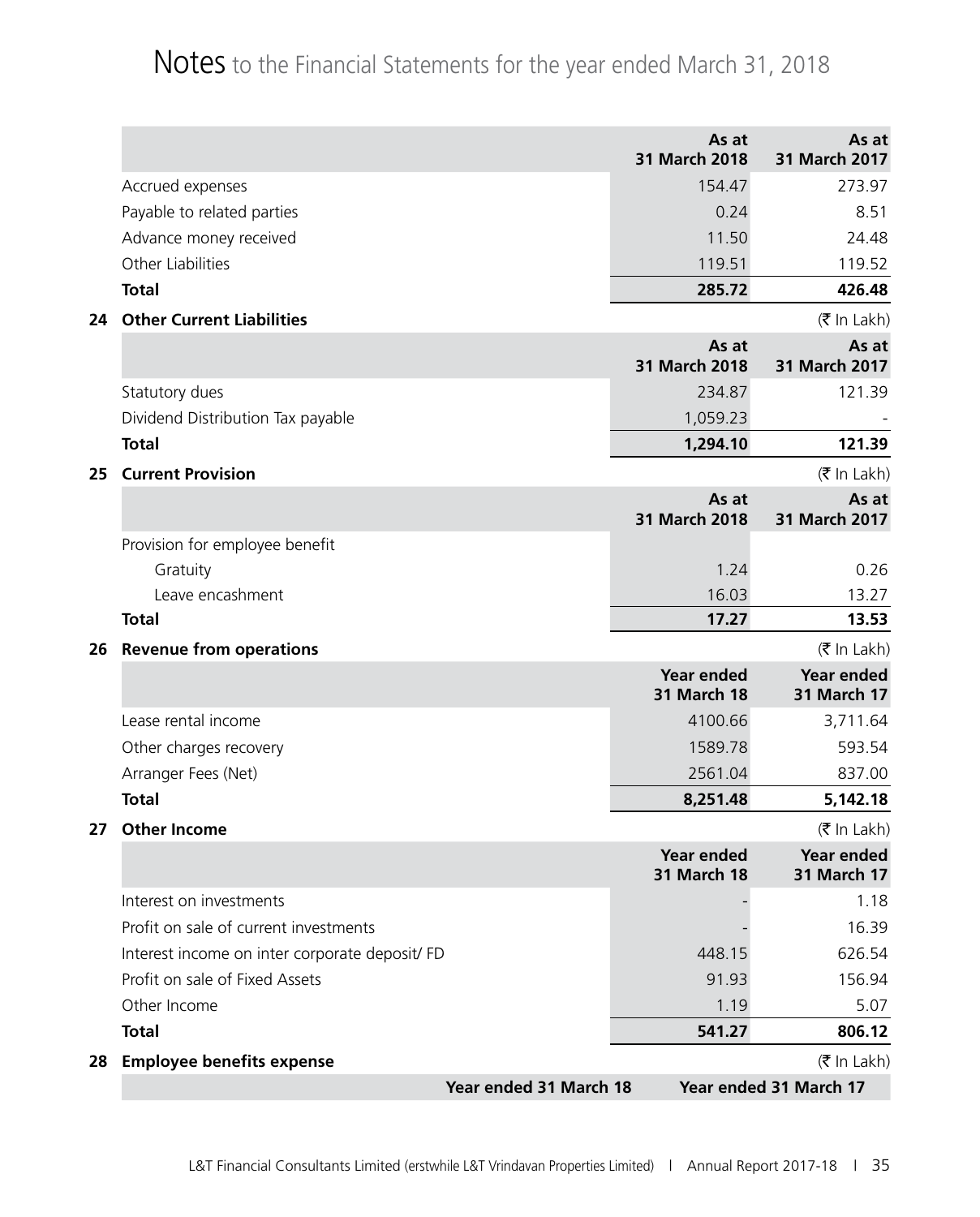|    | Salaries                                                    |                        | 397.28 |                                         | 320.06                             |
|----|-------------------------------------------------------------|------------------------|--------|-----------------------------------------|------------------------------------|
|    | Leave encashment                                            |                        | 3.91   |                                         | 8.29                               |
|    | Contribution to and provision for:                          |                        |        |                                         |                                    |
|    | Provident fund                                              | 14.12                  |        | 12.01                                   |                                    |
|    | Gratuity                                                    | 5.52                   | 19.64  | 4.86                                    | 16.87                              |
|    | ESOP charges                                                |                        | 12.51  |                                         |                                    |
|    | Staff welfare                                               |                        | 5.85   |                                         | 15.32                              |
|    | <b>Total</b>                                                |                        | 439.19 |                                         | 360.54                             |
| 29 | <b>Finance costs</b>                                        |                        |        |                                         | (₹ In Lakh)                        |
|    |                                                             |                        |        | <b>Year ended</b><br><b>31 March 18</b> | Year ended<br><b>31 March 17</b>   |
|    | Interest on debentures                                      |                        |        |                                         | 2,041.02                           |
|    | Interest on Inter corporate deposits                        |                        |        | 3,213.17                                | 1,922.32                           |
|    | Interest on Security Deposit                                |                        |        | 110.00                                  | 103.91                             |
|    | Interest cost Ind AS 19 - Gratuity                          |                        |        | 1.42                                    | 1.50                               |
|    | Interest Cost Ind AS 19 - Leave encashment                  |                        |        | 0.98                                    |                                    |
|    | Others                                                      |                        |        | 4.17                                    | 8.06                               |
|    | <b>Total</b>                                                |                        |        | 3,329.74                                | 4,076.81                           |
| 30 | <b>Other expenses</b>                                       |                        |        |                                         | $(\bar{\bar{\mathbf{z}}}$ In Lakh) |
|    |                                                             | Year ended 31 March 18 |        | Year ended 31 March 17                  |                                    |
|    | Professional and legal fees                                 |                        | 62.58  |                                         | 39.00                              |
|    | Travelling and conveyance                                   |                        | 52.97  |                                         | 41.90                              |
|    | Printing and stationery                                     |                        | 0.28   |                                         | 0.33                               |
|    | Electricity charges                                         |                        | 211.44 |                                         | 214.99                             |
|    | Insurance                                                   |                        | 3.35   |                                         | 0.78                               |
|    | Telephone and communication                                 |                        | 2.17   |                                         | 10.98                              |
|    | Advertising and publicity                                   |                        | 0.94   |                                         | 0.06                               |
|    | Payment to Auditor                                          |                        |        |                                         |                                    |
|    | Auditor                                                     | 1.50                   |        | 1.50                                    |                                    |
|    | For taxation matters                                        | 0.75                   |        | 0.50                                    |                                    |
|    | For limited review fees                                     | 1.50                   |        | 1.55                                    |                                    |
|    | For other services<br>(including reimbursement of expenses) | 0.48                   | 4.23   | 2.12                                    | 5.67                               |
|    | Rates & taxes                                               |                        | 157.37 |                                         | 171.88                             |
|    | Repairs & maintenance                                       |                        | 349.59 |                                         | 514.19                             |
|    | Listing and Custodian fees                                  |                        |        |                                         | 0.33                               |

Brand license fees 30.00 - 30.00 - 30.00 - 30.00 - 30.00 - 30.00 - 30.00 - 30.00 - 30.00 - 30.00 - 30.00 - 30.00 - 30.00 - 30.00 - 30.00 - 30.00 - 30.00 - 30.00 - 30.00 - 30.00 - 30.00 - 30.00 - 30.00 - 30.00 - 30.00 - 30. Miscellaneous expenses and the contract of the contract of the contract of the contract of the contract of the contract of the contract of the contract of the contract of the contract of the contract of the contract of the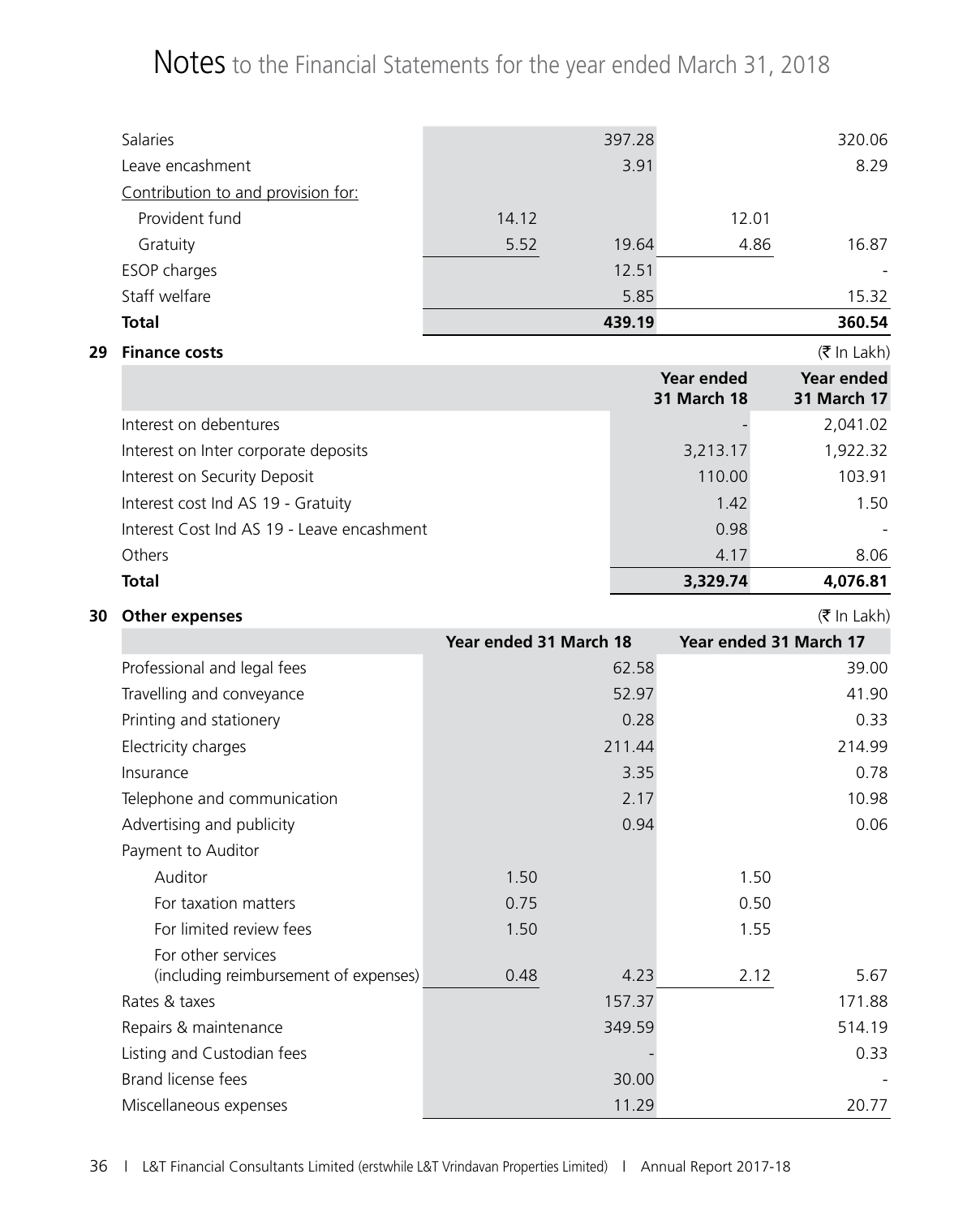|    |                 |                | 32.1 <sub>To</sub> Disclosure pursuant to Indian Accounting Standard (Ind AS) 38 Employee Benefits"                                                                                                                                     |                      | 1,020.88                          |
|----|-----------------|----------------|-----------------------------------------------------------------------------------------------------------------------------------------------------------------------------------------------------------------------------------------|----------------------|-----------------------------------|
|    | i.              |                | Defined contribution plans: The Company makes provident fund contribution to defined contribution                                                                                                                                       |                      |                                   |
| 31 |                 |                | Provisionsand contingencies ovees. Under the schemes, the Company is required to contribute especified                                                                                                                                  |                      |                                   |
|    |                 |                | percentage of the payroll costs to fund the benefits. An amount of R <sub>y 14</sub> , 12 lakhs, (previous year Rs                                                                                                                      |                      |                                   |
|    |                 |                | 12.01 lakhs) towards contribution to provident fund is recognised as an rexpense and included in<br>player raking towards conditioned by the statement of profit and loss. The contributions payable to these plans by<br>948.15 500.00 |                      |                                   |
|    |                 |                | Provision of the schemes.                                                                                                                                                                                                               |                      |                                   |
|    |                 |                | Pravisione meet be nemetarised for sale                                                                                                                                                                                                 | (26.81)              | 50.44                             |
|    |                 |                | Provision and offer by the debtaity under employee benefit schemes to its employees.                                                                                                                                                    |                      |                                   |
|    | <b>Total</b> a) |                | The amounts recognised in Balance Sheet are as follows:                                                                                                                                                                                 | 922.39               | (そ 1550a)444)                     |
|    |                 | Sr             | <b>Particulars</b>                                                                                                                                                                                                                      | <b>Gratuity plan</b> |                                   |
|    |                 | No.            |                                                                                                                                                                                                                                         |                      | As at 31.03.2018 As at 31.03.2017 |
|    |                 |                |                                                                                                                                                                                                                                         |                      |                                   |
|    |                 | A)             | Present value of defined benefit obligation                                                                                                                                                                                             |                      |                                   |
|    |                 |                | - Wholly funded                                                                                                                                                                                                                         |                      |                                   |
|    |                 |                | - Wholly unfunded                                                                                                                                                                                                                       | 23.39                | 19.03                             |
|    |                 |                |                                                                                                                                                                                                                                         | 23.39                | 19.03                             |
|    |                 |                | Less: Fair value of plan assets                                                                                                                                                                                                         |                      |                                   |
|    |                 |                | Amount to be recognised as liability or (asset)                                                                                                                                                                                         | 23.39                | 19.03                             |
|    |                 | B)             | Amounts reflected in the Balance Sheet                                                                                                                                                                                                  |                      |                                   |
|    |                 |                | Liabilities                                                                                                                                                                                                                             | 23.39                | 19.03                             |
|    |                 |                | Assets                                                                                                                                                                                                                                  |                      |                                   |
|    |                 |                | Net liability/(asset)                                                                                                                                                                                                                   | 23.39                | 19.03                             |
|    |                 | b)             | The amounts recognised in Statement of Profit and Loss are as follows:                                                                                                                                                                  |                      | (₹ In Lakh)                       |
|    |                 | Sr             | <b>Particulars</b>                                                                                                                                                                                                                      | <b>Gratuity plan</b> |                                   |
|    |                 | No.            |                                                                                                                                                                                                                                         | FY 2017-18           | FY 2016-17                        |
|    |                 | 1              | Current service cost                                                                                                                                                                                                                    | 5.52                 | 4.86                              |
|    |                 | 2              | Interest cost                                                                                                                                                                                                                           | 1.42                 | 1.50                              |
|    |                 | 3              | Expected (Return) on Plan Assets                                                                                                                                                                                                        |                      |                                   |
|    |                 | $\overline{4}$ | Interest income on plan assets                                                                                                                                                                                                          |                      |                                   |
|    |                 | 5              | Actuarial losses/(gains)                                                                                                                                                                                                                |                      |                                   |
|    |                 | 6              | Actuarial losses/(gains)- diff between actual return on plan<br>assets and interest income                                                                                                                                              |                      |                                   |
|    |                 | 7              | Actuarial losses/ (gains)-others                                                                                                                                                                                                        | 0.12                 | 1.05                              |
|    |                 | 8              | Past service cost                                                                                                                                                                                                                       |                      |                                   |
|    |                 | 9              | Effect of any curtailment or settlement                                                                                                                                                                                                 |                      |                                   |
|    |                 | 10             | Actuarial gain/(loss) not recognised in books                                                                                                                                                                                           |                      |                                   |
|    |                 | 11             | Adjustment for earlier years                                                                                                                                                                                                            |                      |                                   |
|    |                 | 12             | Effect of the limit in para 64(b)                                                                                                                                                                                                       |                      |                                   |
|    |                 | 13             | <b>Business Combination</b>                                                                                                                                                                                                             |                      |                                   |
|    |                 | 14             | Translation adjustments                                                                                                                                                                                                                 |                      |                                   |
|    |                 | 15             | Amount capitalized out of the above                                                                                                                                                                                                     |                      |                                   |
|    |                 |                | <b>Total</b>                                                                                                                                                                                                                            | 7.06                 | 7.41                              |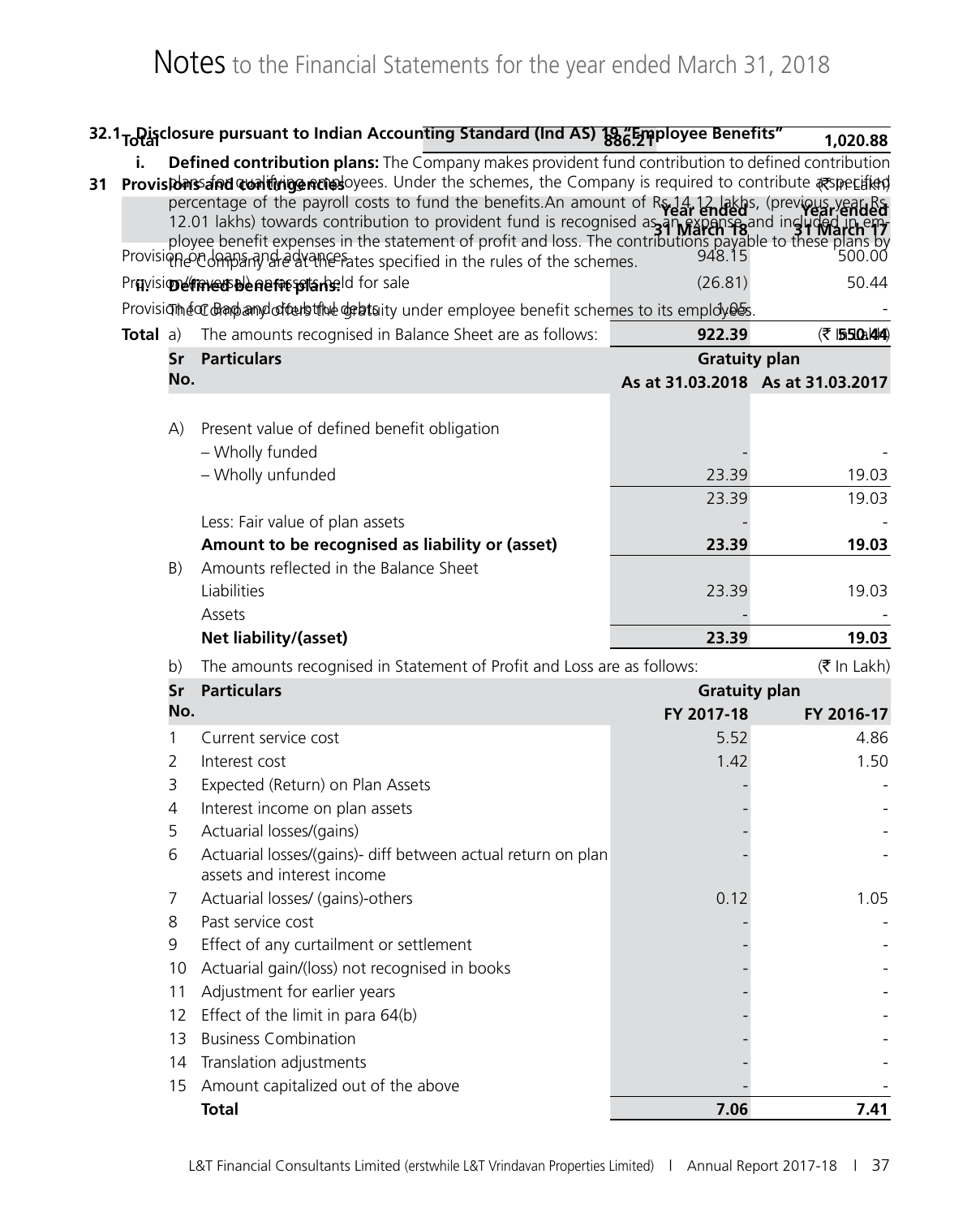c) The changes in the present value of defined benefit obligation representing reconciliation of opening and closing balances thereof are as follows:

|                                                                       |                      | (₹ In Lakh)                       |  |
|-----------------------------------------------------------------------|----------------------|-----------------------------------|--|
| <b>Particulars</b>                                                    | <b>Gratuity plan</b> |                                   |  |
|                                                                       |                      | As at 31.03.2018 As at 31.03.2017 |  |
| Opening balance of the present value of defined benefit<br>obligation | 19.03                | 18.77                             |  |
| Add: Current service cost                                             | 5.52                 | 4.86                              |  |
| Add: Interest cost                                                    | 1.42                 | 1.50                              |  |
| Add: Contribution by plan participants                                |                      |                                   |  |
| Employer<br>i)                                                        |                      |                                   |  |
| Employee<br>$\overline{ii}$                                           |                      |                                   |  |
| Transfer-in/(out)<br>iii)                                             |                      |                                   |  |
| Add/(less): Actuarial losses/(gains)                                  | 0.12                 | 1.05                              |  |
| Less: Benefits paid                                                   | (2.76)               | (9.10)                            |  |
| Add: Past service cost                                                |                      |                                   |  |
| Add: Liabilities assumed on transfer of employees                     | 0.06                 | 1.95                              |  |
| Add: Business combination/acquisition                                 |                      |                                   |  |
| Add: Adjustment for earlier years                                     |                      |                                   |  |
| Add/(less): Translation adjustments                                   |                      |                                   |  |
| Closing balance of the present value of defined benefit<br>obligation | 23.39                | 19.03                             |  |

d) Principal actuarial assumptions at the Balance Sheet date (expressed as weighted averages):

| <b>Gratuity Plan</b>      |          | As at 31.03.2018 As at 31.03.2017 |
|---------------------------|----------|-----------------------------------|
|                           |          |                                   |
| Discount rate (p.a.)      | 7.65%    | 7.50%                             |
| Salary Growth rate (p.a.) | $9.00\%$ | 8.00%                             |

 The discount rate as on 31st March 2018 is based on the prevailing market yields of Indian government securities as at 31 March 2018 for the estimated term of the obligations.The estimates of future salary increases considered takes into account the inflation, seniority, promotion and other relevant factors.

 A one percentage point change in actuarial assumptions would have the following effects on the defined benefit obligation of gratuity plan:  $(\mathcal{F} \ln | \Delta h)$ 

|                                                    |         |                              |         | $\mathbf{X}$ III LANII |
|----------------------------------------------------|---------|------------------------------|---------|------------------------|
| <b>Effect of 1% increase</b><br><b>Particulars</b> |         | <b>Effect of 1% decrease</b> |         |                        |
|                                                    | 2017-18 | 2016-17                      | 2017-18 | 2016-17                |
| Impact of change in salary growth rate             | 2.34    | 3.14                         | 2.06    | 2.88                   |
| Impact of change in discount rate                  | (2.07)  | (2.88)                       | (2.40)  | (3.17)                 |

 e) The average duration of the defined benefit plan obligations at the end of the reporting period is as follows:

| Particulars   | As at 31.03.2018 As at 31.03.2017 |             |
|---------------|-----------------------------------|-------------|
| Gratuity plan | 9.51 years                        | 16.08 vears |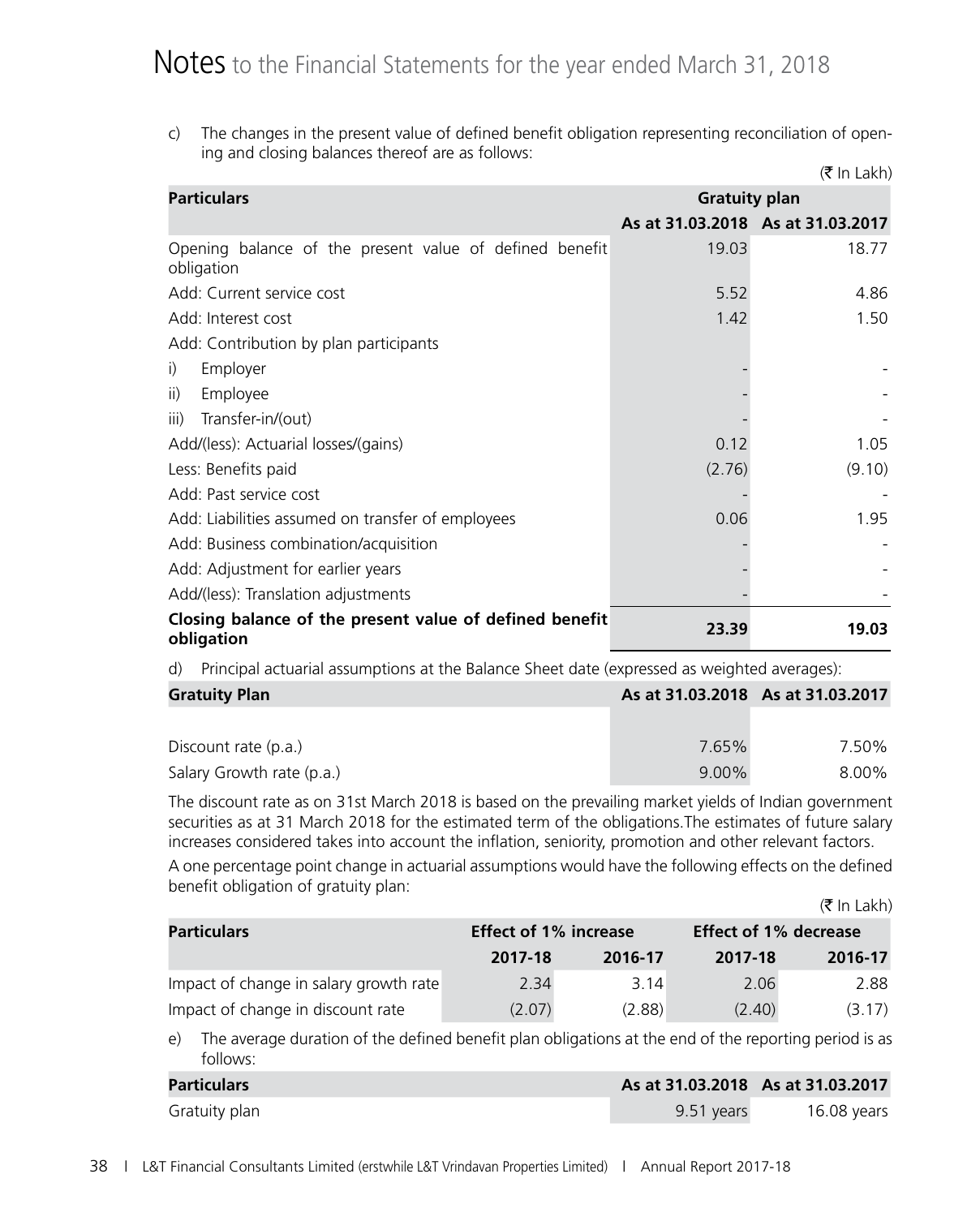### **32.2. Borrowing cost :**

Borrowing costs capitalized during the year is Nil. (previous year : Nil).

### **32.3. Segment reporting :**

The Company has a single reportable segment which has similar risk and return for the purpose of Ind AS 108 on 'Operating Segments'. The Company operates in a single geographical segment i.e. domestic.

### **32.4. Related party disclosures: Ind AS - 24**

 **(a) List of related party and relationships:**

### **Ultimate Holding Company**

Larsen & Toubro Limited

### **Holding Company**

L&T Finance Holdings Limited

### **Subsidiary Company**

Mudit Cement Private Limited

### **Fellow Subsidiary Company**

- L&T Finance Limited (Erstwhile Family Credit Limited)
- L&T Infrastructure Finance Company Limited
- L&T Housing Finance Limited
- L&T Investment Management Limited
- L&T Capital Markets Limited
- L&T Infra Debt Fund Limited
- L&T General Insurance Company Limited (upto September 8, 2016)

### **Key Managerial Personnel**

Mr. Suresh Darak- Manager

|              | (b) Related Party Transaction:                                         |                      | (Exclusive of service tax / GST) |
|--------------|------------------------------------------------------------------------|----------------------|----------------------------------|
| No.          | <b>Sr.</b> Nature of Transactions                                      | 2017-18<br>₹ in lakh | 2016-17<br>₹ in lakh             |
| 1            | Inter Corporate Borrowings taken from                                  |                      |                                  |
|              | L&T Finance Holdings Limited<br>$\qquad \qquad \blacksquare$           | 39,268.14            | 38,179.82                        |
|              | L&T Infrastructure Finance Company Limited<br>$\overline{\phantom{a}}$ | 5,200.00             |                                  |
| $\mathbf{2}$ | <b>NCD repaid:</b>                                                     |                      |                                  |
|              | L&T Finance Holdings Limited<br>$\overline{\phantom{a}}$               |                      | 500.00                           |
| 3            | Inter Corporate Deposit given to                                       |                      |                                  |
|              | Mudit Cement Private Limited<br>$\overline{\phantom{a}}$               | 5,343.69             | 767.29                           |
| 4            | Inter Corporate Borrowings repaid                                      |                      |                                  |
|              | L&T Finance Holdings Limited<br>$\overline{\phantom{a}}$               | 44,513.69            | 18,871.17                        |
| 5            | <b>Inter Corporate Deposit repaid by</b>                               |                      |                                  |
|              | Mudit Cement Private Limited                                           | 4,426.66             | 385.27                           |
|              |                                                                        |                      |                                  |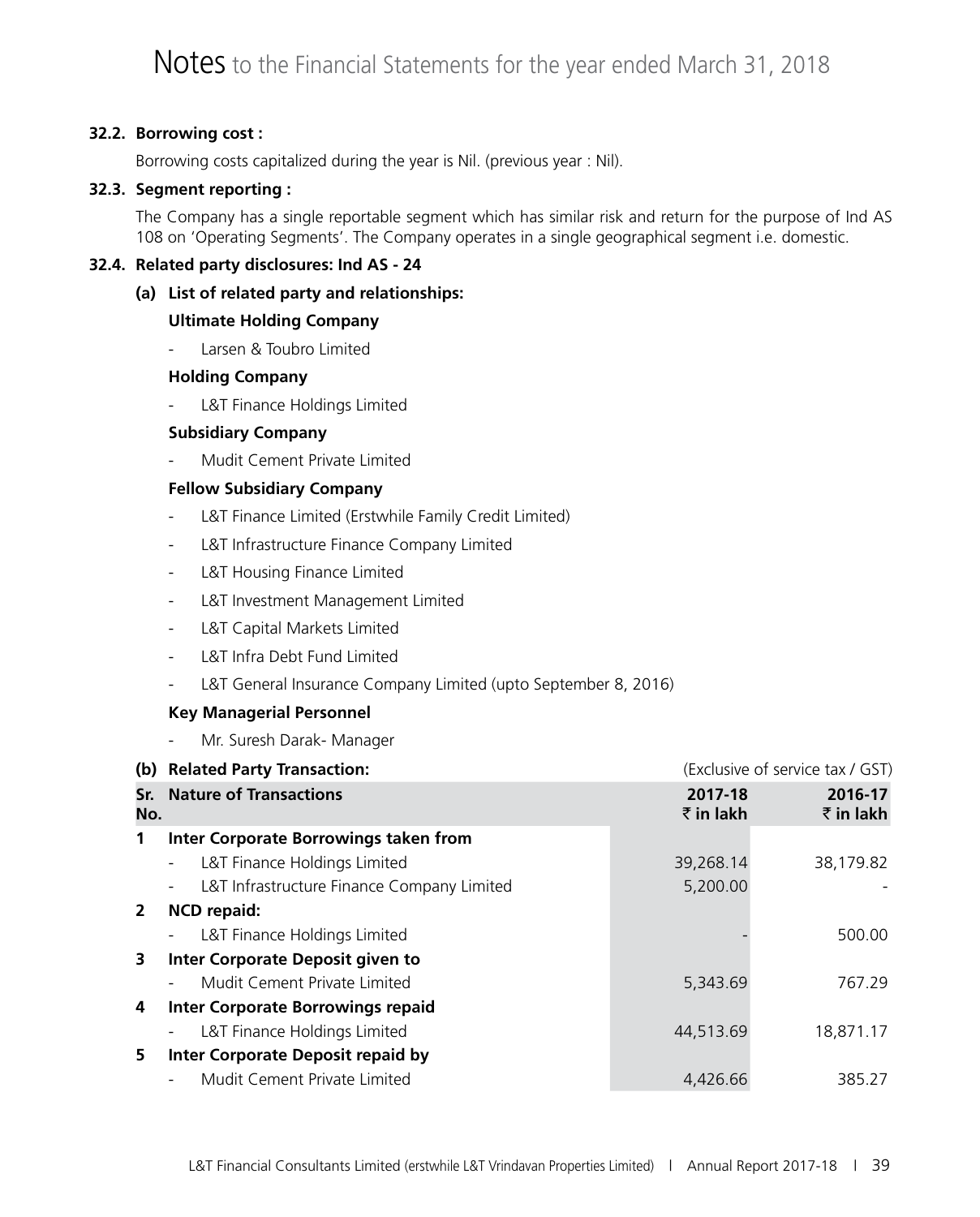| (b) | <b>Related Party Transaction:</b>                                                 |           | (Exclusive of service tax / GST) |
|-----|-----------------------------------------------------------------------------------|-----------|----------------------------------|
| Sr. | <b>Nature of Transactions</b>                                                     | 2017-18   | 2016-17                          |
| No. |                                                                                   | ₹ in lakh | $\bar{z}$ in lakh                |
| 6   | <b>Interest Expended on NCD</b>                                                   |           |                                  |
|     | L&T Finance Holdings Limited                                                      |           | 50.86                            |
| 7   | <b>Interest expended on Inter Corporate Borrowings</b>                            |           |                                  |
|     | L&T Finance Holdings Limited                                                      | 3,211.92  | 1,922.32                         |
|     | L&T Infrastructure Finance Company Limited                                        | 1.25      |                                  |
| 8   | <b>Lease Rental Income</b>                                                        |           |                                  |
|     | L&T Finance Limited (Erstwhile Family Credit Limited)                             | 1,638.75  | 1,514.62                         |
|     | L&T Infrastructure Finance Company Limited<br>$\overline{\phantom{0}}$            | 1,038.51  | 982.62                           |
|     | L&T Housing Finance Limited<br>$\overline{\phantom{a}}$                           | 211.70    | 214.87                           |
|     | L&T Investment Management Limited                                                 | 760.54    | 744.31                           |
|     | L&T Capital Markets Limited<br>$\overline{\phantom{0}}$                           | 151.61    | 22.12                            |
|     | L&T Infra Debt Fund Limited                                                       | 83.52     | 4.82                             |
|     | L&T Finance Holdings Limited<br>$\overline{\phantom{0}}$                          | 96.53     | 63.54                            |
|     | Larsen & Toubro Limited                                                           |           | 12.05                            |
| 9   | Interest Income on ICD given to                                                   |           |                                  |
|     | Mudit Cement Private Limited                                                      | 448.15    | 414.66                           |
|     | 10 Professional Fees paid to                                                      |           |                                  |
|     | Larsen & Toubro Limited                                                           | 1.73      | 2.10                             |
| 11  | <b>ESOP charges debited by</b>                                                    |           |                                  |
|     | L&T Finance Holdings Limited                                                      | 12.51     |                                  |
|     | 12 Construction charges debited by                                                |           |                                  |
|     | Larsen & Toubro Limited                                                           |           | 532.38                           |
| 13  | <b>Security Deposit repaid to</b>                                                 |           |                                  |
|     | L&T Finance Limited (Erstwhile Family Credit Limited)<br>$\overline{\phantom{a}}$ |           | 22.69                            |
|     | L&T General Insurance Company Limited                                             |           | 21.90                            |
|     | L&T Housing Finance Limited<br>$\overline{\phantom{a}}$                           |           | 9.72                             |
|     | Larsen & Toubro Limited                                                           |           | 6.56                             |
| 14  | <b>Expenses recovered from</b>                                                    |           |                                  |
|     | L&T Investment Management Limited                                                 | 315.27    | 117.85                           |
|     | L&T Finance Limited (Erstwhile Family Credit Limited)<br>$\overline{\phantom{a}}$ | 669.79    | 255.36                           |
|     | L&T General Insurance Company Limited                                             |           | 11.74                            |
|     | L&T Housing Finance Limited<br>$\overline{\phantom{0}}$                           | 103.21    | 47.65                            |
|     | L&T Infrastructure Finance Company Limited                                        | 410.74    | 120.82                           |
|     | L&T Capital Markets Limited                                                       | 59.72     | 6.23                             |
|     | L&T Finance Holdings Limited                                                      | 40.55     | 11.76                            |
|     | L&T Infra Debt Fund Limited                                                       | 31.48     |                                  |
| 15  | <b>Interim Dividend to Holding Company</b>                                        |           |                                  |
|     | L&T Finance Holdings Limited                                                      | 5,203.13  |                                  |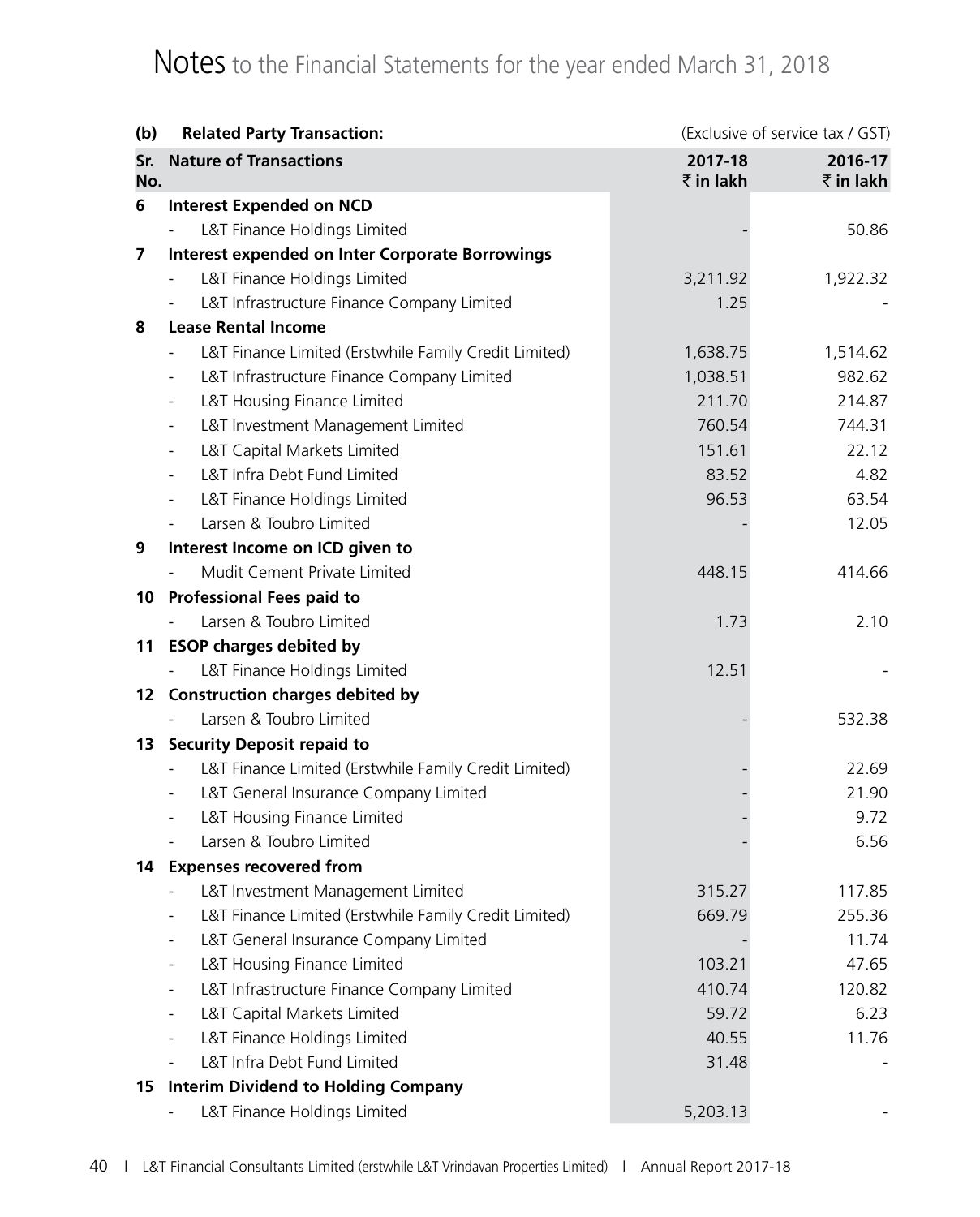| (c)          | Amount due to/from related party:-                                                |                         | (₹ In Lakh)             |
|--------------|-----------------------------------------------------------------------------------|-------------------------|-------------------------|
| Sr.<br>No.   | <b>Nature of Transactions</b>                                                     | As at<br>March 31, 2018 | As at<br>March 31, 2017 |
| 1            | Account payable to                                                                |                         |                         |
|              | Larsen & Toubro Limited<br>$\overline{\phantom{a}}$                               | 1.80                    | 3.46                    |
|              | L&T Finance Limited (Erstwhile Family Credit Limited)<br>$\overline{\phantom{a}}$ | 0.40                    |                         |
| $\mathbf{2}$ | <b>Outstanding balance of ICB</b>                                                 |                         |                         |
|              | L&T Finance Holdings Limited<br>$\overline{\phantom{a}}$                          | 32,934.28               | 38,179.82               |
|              | L&T Infrastructure Finance Company Limited<br>$\overline{\phantom{a}}$            | 5,200.00                |                         |
| 3            | Interest accrued but not due ICB                                                  |                         |                         |
|              | L&T Finance Holdings Limited<br>$\qquad \qquad \blacksquare$                      | 1,320.30                | 463.36                  |
|              | L&T Infrastructure Finance Company Limited<br>$\overline{\phantom{a}}$            | 1.13                    |                         |
| 4            | <b>Outstanding balance of ICD</b>                                                 |                         |                         |
|              | Mudit Cement Private Limited                                                      | 5,414.69                | 4,497.66                |
| 5            | Interest accrued but not due on ICD                                               |                         |                         |
|              | Mudit Cement Private Limited                                                      | 139.28                  | 430.76                  |
| 6            | <b>Outstanding Security Deposit taken from</b>                                    |                         |                         |
|              | L&T Infrastructure Finance Company Limited<br>$\qquad \qquad \blacksquare$        | 721.18                  | 721.18                  |
|              | L&T Finance Limited (erstwhile Family Credit Limited)<br>$\overline{\phantom{a}}$ | 381.43                  | 381.43                  |
|              | L&T Investment Management Limited<br>$\overline{\phantom{a}}$                     | 352.64                  | 352.64                  |
|              | L&T Finance Holdings Limited<br>$\overline{\phantom{a}}$                          | 30.63                   | 30.63                   |
|              | L&T Housing Finance Limited<br>$\qquad \qquad \blacksquare$                       | 2.51                    | 2.51                    |
|              | L&T Capital Markets Limited<br>$\overline{\phantom{a}}$                           | 6.60                    | 6.60                    |
|              | L&T Infra Debt Fund Limited                                                       | 2.41                    | 2.41                    |
| 7            | <b>Receivable from</b>                                                            |                         |                         |
|              | Larsen & Toubro Limited                                                           | 4.72                    |                         |
|              | L&T Housing Finance Limited                                                       | 7.47                    |                         |
|              | L&T Investment Management Limited<br>$\qquad \qquad \blacksquare$                 | 7.10                    |                         |
|              | L&T Infrastructure Finance Company Limited<br>$\overline{\phantom{0}}$            | 1.07                    |                         |
|              | L&T Capital Markets Limited<br>$\overline{\phantom{a}}$                           | 1.78                    | 0.39                    |
|              | L&T General Insurance Company Limited                                             | 4.22                    | 4.22                    |
|              | L&T Finance Limited (erstwhile Family Credit Limited)                             | 11.74                   |                         |
| 8            | <b>Equity Investment</b>                                                          |                         |                         |
|              | Mudit Cement Private Limited                                                      | 426.10                  | 426.10                  |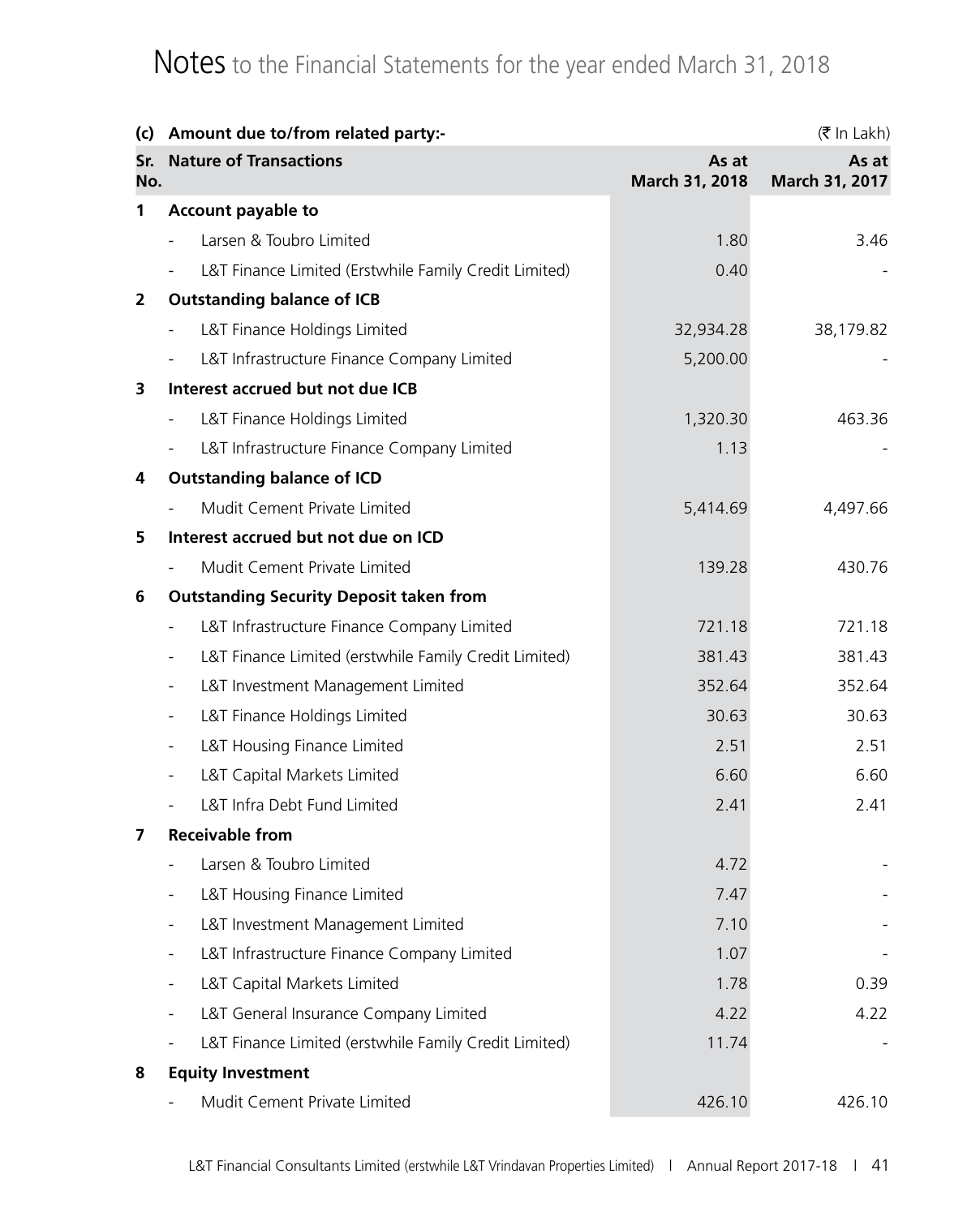### **32.5. Earnings Per Share: Ind AS 33**

| <b>Particulars</b>                                                                    | 2017-18     | 2016-17     |
|---------------------------------------------------------------------------------------|-------------|-------------|
| <b>Basic &amp; Diluted</b>                                                            |             |             |
| Profit / (Loss) after tax as per statement of profit and loss $(\bar{\tau}$ lakh) (i) | 1.968.79    | 1,667.01    |
| Weighted average number of equity shares outstanding (ii)                             | 1,87,50,000 | 1,87,50,000 |
| Basic & Diluted EPS (₹) iii (i/ii)                                                    | 10.50       | 8.89        |

## **32.6 Disclosure pursuant to Ind AS 12 "Income Taxes"**

The major components of tax expense for the year ended March 31, 2018 and March 31, 2017

|           |                                                                              |          | $(1)$ $\overline{1}$ $\overline{1}$ $\overline{1}$ $\overline{2}$ $\overline{1}$ $\overline{2}$ $\overline{1}$ $\overline{2}$ $\overline{1}$ $\overline{2}$ $\overline{1}$ $\overline{2}$ $\overline{1}$ $\overline{2}$ $\overline{1}$ $\overline{2}$ $\overline{1}$ $\overline{2}$ $\overline{2}$ $\overline{1}$ $\overline{2}$ $\overline{2}$ $\overline{2}$ $\overline{1}$ |
|-----------|------------------------------------------------------------------------------|----------|-------------------------------------------------------------------------------------------------------------------------------------------------------------------------------------------------------------------------------------------------------------------------------------------------------------------------------------------------------------------------------|
| Sr<br>no. | <b>Particulars</b>                                                           | 2017-18  | 2016-17                                                                                                                                                                                                                                                                                                                                                                       |
| (a)       | i) Profit and Loss section                                                   |          |                                                                                                                                                                                                                                                                                                                                                                               |
|           | Current Income tax :                                                         |          |                                                                                                                                                                                                                                                                                                                                                                               |
|           | Current income tax charge                                                    | 730.85   |                                                                                                                                                                                                                                                                                                                                                                               |
|           | Deferred Tax:                                                                |          |                                                                                                                                                                                                                                                                                                                                                                               |
|           | Relating to origination and reversal of temporary difference                 | 1,093.79 | 536.11                                                                                                                                                                                                                                                                                                                                                                        |
|           | MAT credit recognised                                                        | (730.85) | (1,249.00)                                                                                                                                                                                                                                                                                                                                                                    |
|           | Effect of previously recognised tax losses and tax offsets used              |          |                                                                                                                                                                                                                                                                                                                                                                               |
|           | during the current year to reduce deferred tax expense                       | (572.96) | (1,770.68)                                                                                                                                                                                                                                                                                                                                                                    |
|           | Income tax expense / (income) reported in the statement of<br>profit or loss | 520.83   | (2,483.57)                                                                                                                                                                                                                                                                                                                                                                    |

 $(\mathcal{F} \ln | \Delta h)$ 

Reconciliation of tax expense and the accounting profit multiplied by India's domestic tax rate for the year ended March 31, 2018 and March 31, 2017

| Sr<br>No | <b>Particulars</b>                                                                                                               | 2017-18  | 2016-17    |
|----------|----------------------------------------------------------------------------------------------------------------------------------|----------|------------|
| 1        | Profit before tax                                                                                                                | 2,489.62 | (816.56)   |
| 2        | Applicable Corporate tax rate as per Income tax Act, 1961                                                                        | 29.12%   | 30.90%     |
| 3        | PBT $*$ Tax tax rate of 29.12%                                                                                                   | 724.98   | (252.32)   |
|          | 4 (a) Items of expense not deductible for tax purposes:                                                                          |          |            |
|          | Effect of reversal of previously recognised tax losses and tax<br>offsets during the current year to reduce deferred tax expense | (572.96) | (1,770.68) |
|          | Tax Effect of losses on which no deferred tax benefit is<br>recognised                                                           |          | 625.20     |
|          | Difference in Book and Income tax depreciation                                                                                   | 365.46   | 536.39     |
|          | Bought forward losses used against current year income                                                                           | 644.47   |            |
|          | Other items                                                                                                                      | 89.69    | (373.17)   |
|          | MAT Credit                                                                                                                       | (730.85) | (1,249.00) |
| 5        | <b>Effective tax Rate</b>                                                                                                        | 20.92%   | 304.15%    |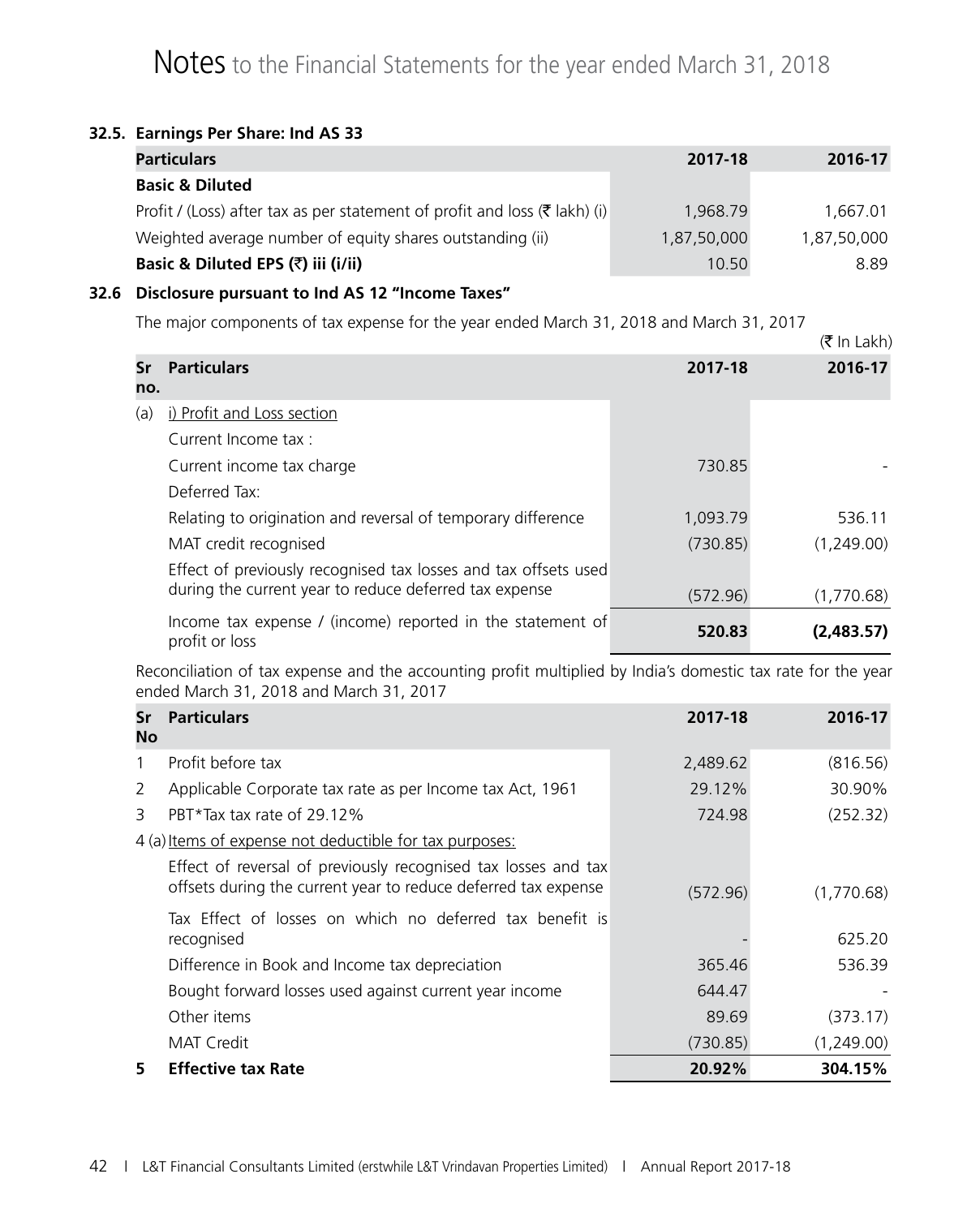|           | (₹ In Lakh)<br>Items for which no deferred tax asset is recognised in the balance sheet |                       |                        |                                |                       |                               |                                |  |
|-----------|-----------------------------------------------------------------------------------------|-----------------------|------------------------|--------------------------------|-----------------------|-------------------------------|--------------------------------|--|
| Sr<br>No. | <b>Particulars</b>                                                                      |                       | As at 31.03.2018       |                                |                       | As at 31.03.2017              |                                |  |
|           |                                                                                         | <b>Base</b><br>Amount | <b>Deferred</b><br>Tax | Year of<br>loss/ MAT<br>credit | <b>Base</b><br>Amount | <b>Deferred</b><br><b>Tax</b> | Year of<br>loss/ MAT<br>credit |  |
|           | Tax losses (revenue in nature)<br>(business loss on which no<br>tax asset is created)   |                       |                        |                                |                       |                               |                                |  |
|           | Year of expiry:                                                                         |                       |                        |                                |                       |                               |                                |  |
|           | AY 25-26                                                                                |                       |                        |                                | 2,023.31              | 625.20                        | AY 17-18                       |  |
|           | <b>Total</b>                                                                            |                       |                        |                                | 2,023.31              | 625.20                        |                                |  |

Components of Deferred Tax Assets and Liabilities recognised in the Balance Sheet and Statement of Profit & Loss

| No.       | <b>Sr</b> Particulars                                                                                           | <b>Balance Sheet</b> |            |            |            | <b>Statement of Profit &amp; Loss</b> |  |
|-----------|-----------------------------------------------------------------------------------------------------------------|----------------------|------------|------------|------------|---------------------------------------|--|
|           |                                                                                                                 | 31.03.18             |            | 31.03.17   | 2017-18    | 2016-17                               |  |
| (a)       | Fair valuation gain on investments<br>(FVTPL)                                                                   |                      |            |            |            |                                       |  |
| (b)       | Current tax (under MAT)                                                                                         | 730.85               |            |            | 730.85     |                                       |  |
| (c)       | Difference in Book and Income tax<br>depreciation                                                               | 1,495.22             |            | 1,198.80   | 296.42     | 536.38                                |  |
| (d)       | Carried forward business loss                                                                                   | (2,501.75)           |            | (2,730.59) | 228.84     | (1,770.68)                            |  |
| (e)       | MAT credit receivable                                                                                           | (3, 179.85)          |            | (2,449.00) | (730.85)   | (1,249.00)                            |  |
| (f)       | Other items                                                                                                     | (19.02)              |            | (14.59)    | (4.43)     | (0.27)                                |  |
|           | Deferred tax expense/ (income)                                                                                  |                      |            |            | 520.83     | (2,483.57)                            |  |
|           | Net deferred tax (assets) / liabilites                                                                          | (3,474.55)           |            | (3,995.38) |            |                                       |  |
|           | Reconciliation of deferred tax (assets) / liabilities                                                           |                      |            |            |            | $(\bar{\bar{\mathbf{x}}}$ In Lakh)    |  |
| Sr<br>No. | <b>Particulars</b>                                                                                              |                      |            |            | 2017-18    | 2016-17                               |  |
| (a)       | Opening Balance of Deferred tax (assets)/ liabilities on<br><b>April 1</b>                                      |                      | (3,995.38) | (1,511.81) |            |                                       |  |
| (b)       | Tax (income) / expense during the period recognised in<br>statement of Profit and Loss in Profit & Loss section |                      | 520.83     | (2,483.57) |            |                                       |  |
| (C)       | Tax (income) / expense during the period recognised in<br>statement of Profit and Loss under OCI section        |                      |            |            |            |                                       |  |
|           | Closing balance of Deferred tax (assets)/ liabilities as on<br><b>31st March</b>                                |                      |            |            | (3,474.55) | (3,995.38)                            |  |

 $(\bar{\bar{\mathbf{x}}}$  In Lakh)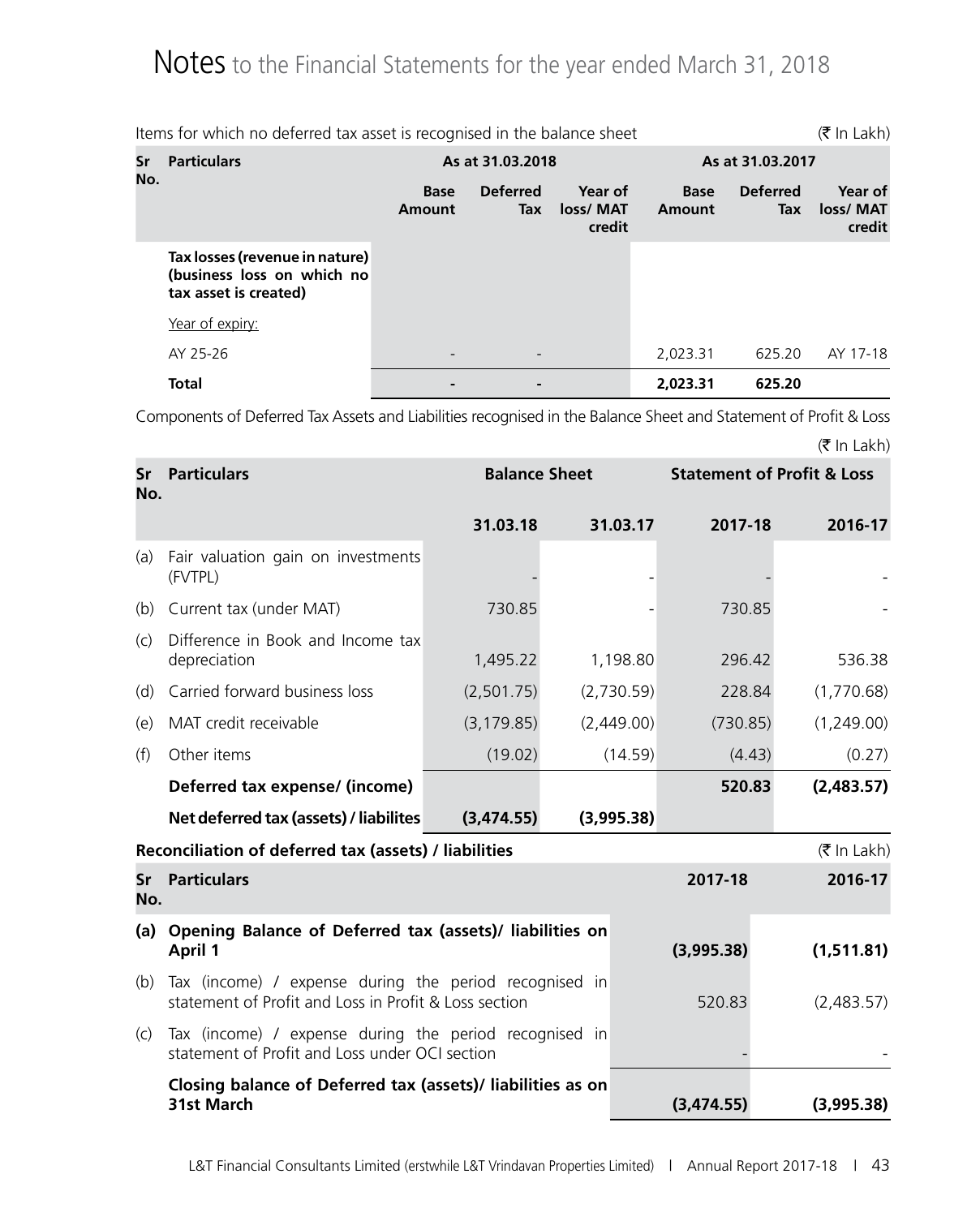#### **32.7 Details of Useful life, restrictions and hypothecation of Property Plant and Equipment, Investment property, and Intangible Assets**  $(\mathcal{F} \ln | \Delta h)$

|     |                           |                  |                                                    |                               |                  |                                                    | (\ III LANII)            |
|-----|---------------------------|------------------|----------------------------------------------------|-------------------------------|------------------|----------------------------------------------------|--------------------------|
| Sr  | <b>Particulars</b>        | As at 31.03.2018 |                                                    |                               | As at 31.03.2017 |                                                    |                          |
| No. |                           | title-Yes        | Restriction on Restriction on Pledged/<br>title-No | <b>Hypothecated title-Yes</b> |                  | Restriction on Restriction on Pledged/<br>title-No | Hypothecated             |
|     | Office Equipments         |                  | 567.39<br>$\overline{\phantom{a}}$                 |                               |                  | 567.39                                             |                          |
|     | Computers                 |                  | 22.64<br>$\overline{\phantom{a}}$                  |                               |                  | 22.64                                              |                          |
| 3   | Furniture and Fixtures    |                  | 548.33<br>$\overline{\phantom{a}}$                 |                               |                  | 548.33                                             |                          |
| 4   | Electrical & Installation |                  | 2,711.11<br>$\overline{\phantom{a}}$               |                               |                  | 2,711.11                                           |                          |
| 5.  | Computer Sotware          |                  | 8.55<br>$\overline{\phantom{0}}$                   |                               |                  | 8.55                                               |                          |
| 6   | Investment Property       |                  | 36,258.02<br>$\overline{\phantom{a}}$              |                               |                  | 36,552.60                                          | $\overline{\phantom{a}}$ |

### **32.8 Disclosure pursuant to Ind AS 107 "Financial Instruments"**

| <b>Fair value measurement</b>                                                    |              |                          |                          |              |              | $(\bar{\bar{\mathbf{z}}}$ In Lakh) |  |
|----------------------------------------------------------------------------------|--------------|--------------------------|--------------------------|--------------|--------------|------------------------------------|--|
| <b>Financial instruments by category</b>                                         |              | 31.03.2018               |                          | 31.03.2017   |              |                                    |  |
|                                                                                  | <b>FVTPL</b> | <b>FVOCI</b>             | <b>Amortised</b><br>cost | <b>FVTPL</b> | <b>FVOCI</b> | <b>Amortised</b><br>cost           |  |
| <b>Financial assets</b>                                                          |              |                          |                          |              |              |                                    |  |
| Trade receivables (incl. related party)                                          |              |                          | 421.55                   |              |              | 9.67                               |  |
| Cash and cash equivalents                                                        |              |                          | 105.90                   |              |              | 84.24                              |  |
| Investments                                                                      |              |                          | 426.10                   |              |              | 426.10                             |  |
| Loans to related parties                                                         |              | $\overline{\phantom{a}}$ | 4,105.83                 |              |              | 4,428.42                           |  |
| Others                                                                           |              |                          | 21.74                    |              |              | 19.88                              |  |
| <b>Total financial assets</b>                                                    |              |                          | 5,081.12                 |              |              | 4,968.31                           |  |
| <b>Financial liabilities</b>                                                     |              |                          |                          |              |              |                                    |  |
| Short Term Borrowings                                                            |              |                          | 39,455.70                |              |              | 38,643.17                          |  |
| Security Deposit                                                                 |              |                          | 1,385.62                 |              |              | 1,275.62                           |  |
| Trade payable                                                                    |              |                          | 40.11                    |              |              | 40.16                              |  |
| Other Financial Liabilities                                                      |              |                          | 285.72                   |              |              | 426.48                             |  |
| <b>Total financial liabilities</b>                                               |              |                          | 41,167.15                |              |              | 40,385.43                          |  |
| Items of Income, expense, gains or losses                                        |              |                          |                          |              |              | $($ ₹ In Lakh)                     |  |
| <b>Particulars</b>                                                               |              |                          |                          | FY 2017-18   |              | FY 2016-17                         |  |
| Net gain/ (losses) on financial assets and financial liabilities                 |              |                          |                          |              |              |                                    |  |
| Gain / (loss) on fair valuation or sale of investment in mutual funds/<br>equity |              |                          |                          |              |              | 16.39                              |  |
| Provision on financial assets                                                    |              |                          |                          | 922.39       |              | 550.44                             |  |
| Interest Revenue                                                                 |              |                          |                          |              |              |                                    |  |
| Financial assets that are measured at amortised cost                             |              |                          |                          | 448.15       |              | 626.54                             |  |
| Interest Expenses                                                                |              |                          |                          |              |              |                                    |  |
| Financial liabilities that are not measured at fair value through P&L            |              |                          |                          |              |              | 4,075.31                           |  |
|                                                                                  |              |                          |                          |              |              |                                    |  |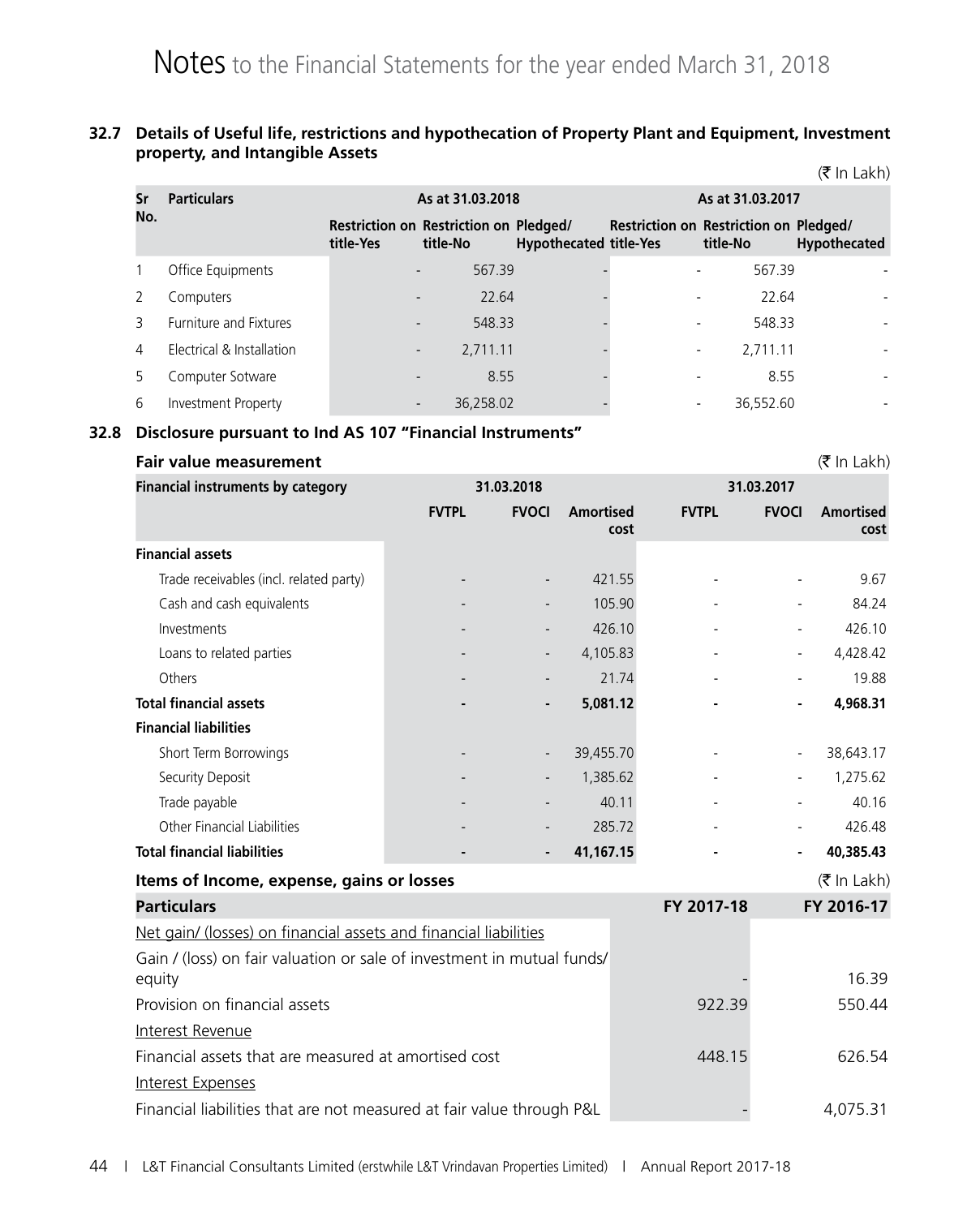| Maturity profile of financial liabilities (Amount at undiscounted value)<br>$(5 \text{ In Lakh})$ |            |                                            |              |                              |                                            |              |  |  |
|---------------------------------------------------------------------------------------------------|------------|--------------------------------------------|--------------|------------------------------|--------------------------------------------|--------------|--|--|
| <b>Financial instruments by</b>                                                                   | 31.03.2018 |                                            |              | 31.03.2017                   |                                            |              |  |  |
| category                                                                                          |            | Less than More than<br>12 months 12 months | <b>Total</b> |                              | Less than More than<br>12 months 12 months | <b>Total</b> |  |  |
| financial<br><b>Non</b><br>current                                                                |            |                                            |              |                              |                                            |              |  |  |
| liability                                                                                         |            | 1,385.62                                   | 1,385.62     | $\qquad \qquad \blacksquare$ | 1,275.62                                   | 1,275.62     |  |  |
| Short Term Borrowings                                                                             | 42,927.31  | $\blacksquare$                             | 42,927.31    | 42,464.98                    |                                            | 42,464.98    |  |  |
| Accrued expenses                                                                                  | 154.47     |                                            | 154.47       | 273.48                       |                                            | 273.48       |  |  |
| Payable to related parties                                                                        | 0.24       |                                            | 0.24         | 8.51                         |                                            | 8.51         |  |  |
| Advance money received                                                                            | 11.50      |                                            | 11.50        | 24.48                        |                                            | 24.48        |  |  |
| Trade payable                                                                                     | 40.11      | $\overline{\phantom{0}}$                   | 40.11        | 40.16                        |                                            | 40.16        |  |  |
| Other Liabilities                                                                                 | 119.51     |                                            | 119.51       | 120.01                       |                                            | 120.01       |  |  |

### **(i) Fair value hierarchy**

This section explains the estimates and judgements made in determining the fair values of the financial instruments that are (a) recognised and measured at fair value and (b) measured at amortised cost and for which fair values are disclosed in financial statements. To provide an indication about the reliability of the inputs used in determining the fair value, the Company has classified its financial instruments into three levels prescribed under the accounting standard. An explanation of each level follows underneath the table.

|                                                                                                         |         |             |         |                           | $(\bar{\bar{\mathbf{x}}}$ In Lakh) |
|---------------------------------------------------------------------------------------------------------|---------|-------------|---------|---------------------------|------------------------------------|
| <b>Financial assets and liabilities</b><br>measured at fair value- recurring<br>fair value measurements | Level 1 | Level 2     | Level 3 | Total                     | <b>Remarks</b>                     |
| <b>Financial assets</b>                                                                                 |         |             |         |                           |                                    |
| Financial assets at Amortised Cost:                                                                     |         |             |         |                           |                                    |
| Loans and advances to related<br>parties                                                                |         |             |         |                           |                                    |
| At 31.03.2018                                                                                           |         | $-4,105.83$ |         | - 4,105.83 Carrying cost  | approximates FV                    |
| At 31.03.2017                                                                                           |         | $-4,428.42$ |         | - 4,428.42 Carrying cost  | approximates FV                    |
| <b>Financial Liabilities</b>                                                                            |         |             |         |                           |                                    |
| Inter corporate borrowings                                                                              |         |             |         |                           |                                    |
| At 31.03.2018                                                                                           |         | - 39,455.70 |         | - 39,455.70 Carrying cost | approximates FV                    |
| At 31.03.2017                                                                                           |         | - 38,643.17 |         | - 38,643.17 Carrying cost | approximates FV                    |

Level 1 hierarchy- It includes financial instruments measured using quoted prices in active markets for identical assets or liabilities.. This includes mutual funds which are valued using the closing NAV.

Level 2 hierarchy- It includes financial instruments measured using valuation techniques for which the lowest level input that is significant to the fair value measurement is directly or indirectly observable

Level 3 hierarchy- It includes financial instruments measured using valuation techniques for which the lowest level input that is significant to the fair value measurement is unobservable.